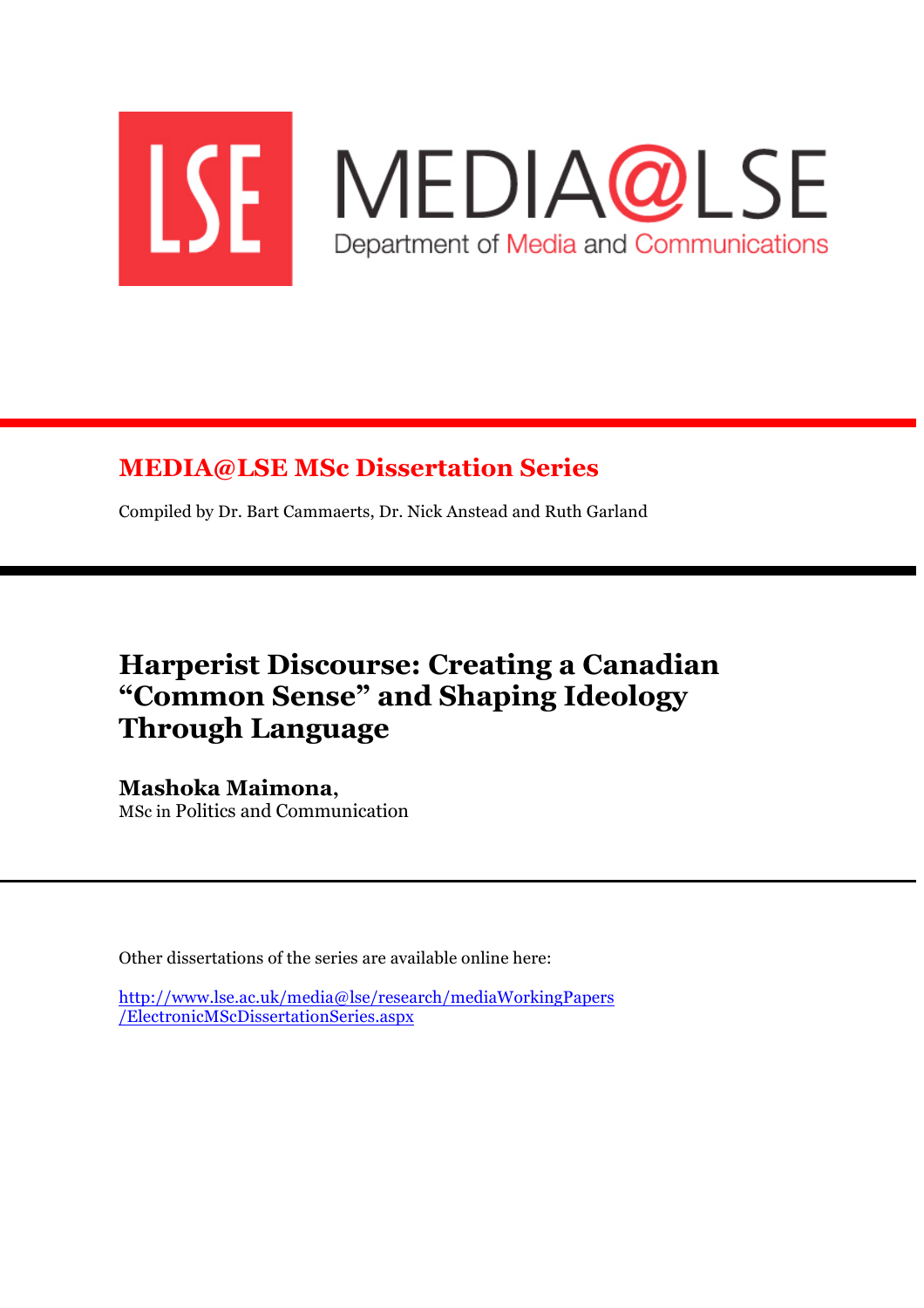**Dissertation submitted to the Department of Media and Communications, London School of Economics and Political Science, August 2013, in partial fulfilment of the requirements for the MSc in Media, Communication and Development. Supervised by Dr. Nick Anstead.**

**The Author can be contacted at: mmaimona@gmail.com**

Published by Media@LSE, London School of Economics and Political Science ("LSE"), Houghton Street, London WC2A 2AE. The LSE is a School of the University of London. It is a Charity and is incorporated in England as a company limited by guarantee under the Companies Act (Reg number 70527).

Copyright in editorial matter, LSE © 2014

Copyright, Mashoka Maimona © 2014. The authors have asserted their moral rights.

All rights reserved. No part of this publication may be reproduced, stored in a retrieval system or transmitted in any form or by any means without the prior permission in writing of the publisher nor be issued to the public or circulated in any form of binding or cover other than that in which it is published. In the interests of providing a free flow of debate, views expressed in this dissertation are not necessarily those of the compilers or the LSE.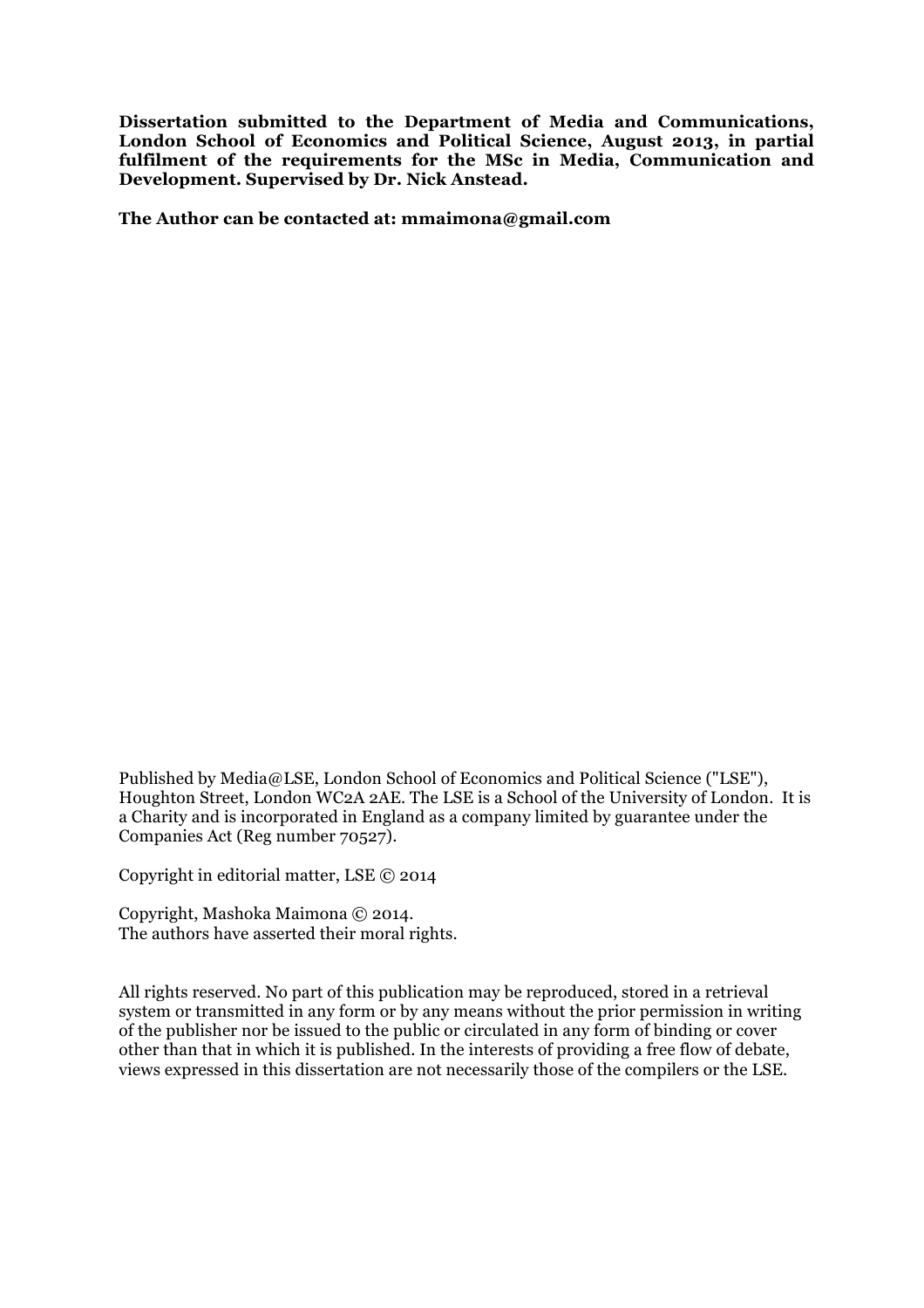# **Harperist Discourse: Creating a Canadian "Common Sense" and Shaping Ideology through Language**

## **Mashoka Maimona**

#### **ABSTRACT**

Canadian Prime Minister Stephen Harper's government has been subject to press scrutiny for aggressive negative branding campaigning, abusing the prorogation procedure (as recently as August 2013), restraining the access-to-information system, and limiting governmental transparency; however, there is little academic research conducted on how the political leader exploits discourse to manufacture a homogenous imagined community (Anderson 1983) in the reflection of his party's ideology and preferences — creating a common national "common sense" and "naturalised" conception of reality (see Hall, 1988: Fairclough, 1995).

This dissertation responds to that academic deficit; by employing multi-method Critical Discourse Analysis combining Fairclough, van Dijk, and Wodak's techniques, the analyst explores the discursive strategies the Harper government adopts to reproduce its ideology, value system, and interpretation of history through discourse and rhetoric — by combining a familiarising tone with an authoritarian discourse to concurrently reassure and discipline the audience. The analyst uncovered several themes and motifs in the rigorous analysis of the seven official speech acts by Harper and two of his close cabinet ministers (James Moore and Jason Kenney): Harperist discourse underscores a reverence for traditional British institutions, fascination for a national community uncontaminated by the toxic influence of crime, and includes a strong undercurrent of nostalgia for the colonial past.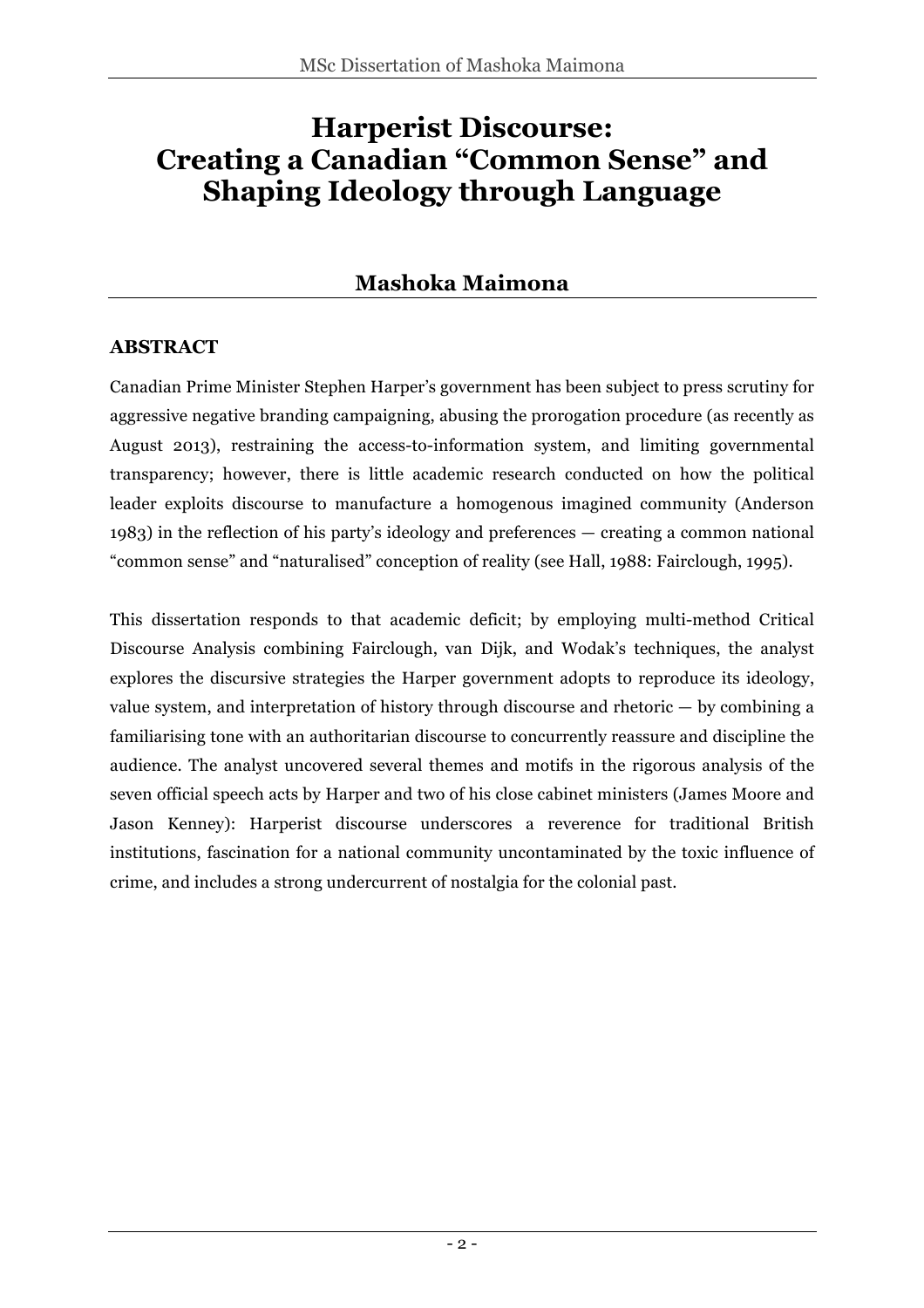#### **INTRODUCTION**

 $\overline{a}$ 

In 1997, Stephen Harper gave a speech to an American think tank in Montreal slamming Canada for being a "European welfare state" and praising his Republican American neighbours. These words resurfaced years later, in the wake of the 2006 federal election campaign; Harper won that election to become prime minister for the first time and "naturally liberal"<sup>1</sup> Canada's first conservative<sup>2</sup> leader in thirteen years. Since then, the Conservative Party leader has won two more elections, including a four-year majority mandate in 2011. The modern incarnation of Canada's centre-right party is the byproduct of a shotgun coalition between the 'Red Tory' Progressive Conservative, far-right Reform, and Canadian Alliances parties in 2003. The current prime minister reached out to the fragmented conservative base in the country to incrementally weave together a feasible, albeit tightly disciplined marriage. He campaigns as a political outsider from Western Canada who seeks to reform a corrupt political landscape from years of Liberal Party dominance and restore Canada's "lost" national identity (Del Mastro, 2011).3

There have been extensive assessments of Stephen Harper's centralisation of power within the Prime Minister's Office, cabinet, and the bureaucratic arms of the federal government, with a barrage of media and expert commentary labeling Canada's twenty-second prime minister a "control freak" and "dictator" for padlocking Parliament (Savoie, 1999; Flanagan, 2009; Martin, 2010; Nadeau, 2011). They cite the Harper government's misuse of the prorogation procedure, clamping down on the access-to-information system by restricting government documentation and activity to the media and the public, scrupulous information vetting and obfuscation of facts, ramming multiple "omnibus bills" through the House of Commons without adequate critique and open debate, and a permanent negative branding campaign against his political opponents (ibid). This empirical research addresses the deficit of scholarly analysis on "connections between the use of language and the exercise of power" — specifically analysing the use of language and discourse in the Harper government to maintain control, reproduce social ideology, reshape values, and frame a dominant "common sense" (Fairclough, 1995: 54). The press, opposition parties, and academics have slammed

<sup>&</sup>lt;sup>1</sup> The Liberal Party of Canada carried the title of Canada's "natural governing party" in the 20<sup>th</sup> century, a centrist party that dominated Canadian politics for more than a century.

<sup>2</sup> The previous small-c 'conservative' leader was Progressive Conservative Brian Mulroney (1984-1993).

<sup>3</sup> The prime minister's parliamentary undersecretary Dean Del Mastro's press release (2011) speaks of "strengthening Canada's military tradition" to restore a "lost" sense of identity. The reinstatement of the colonial era titles of the Canadian Armed Forces (as outlined in the release) ignited a national debate about Harper's attempt to institute a military-driven "Conservative" patriotism.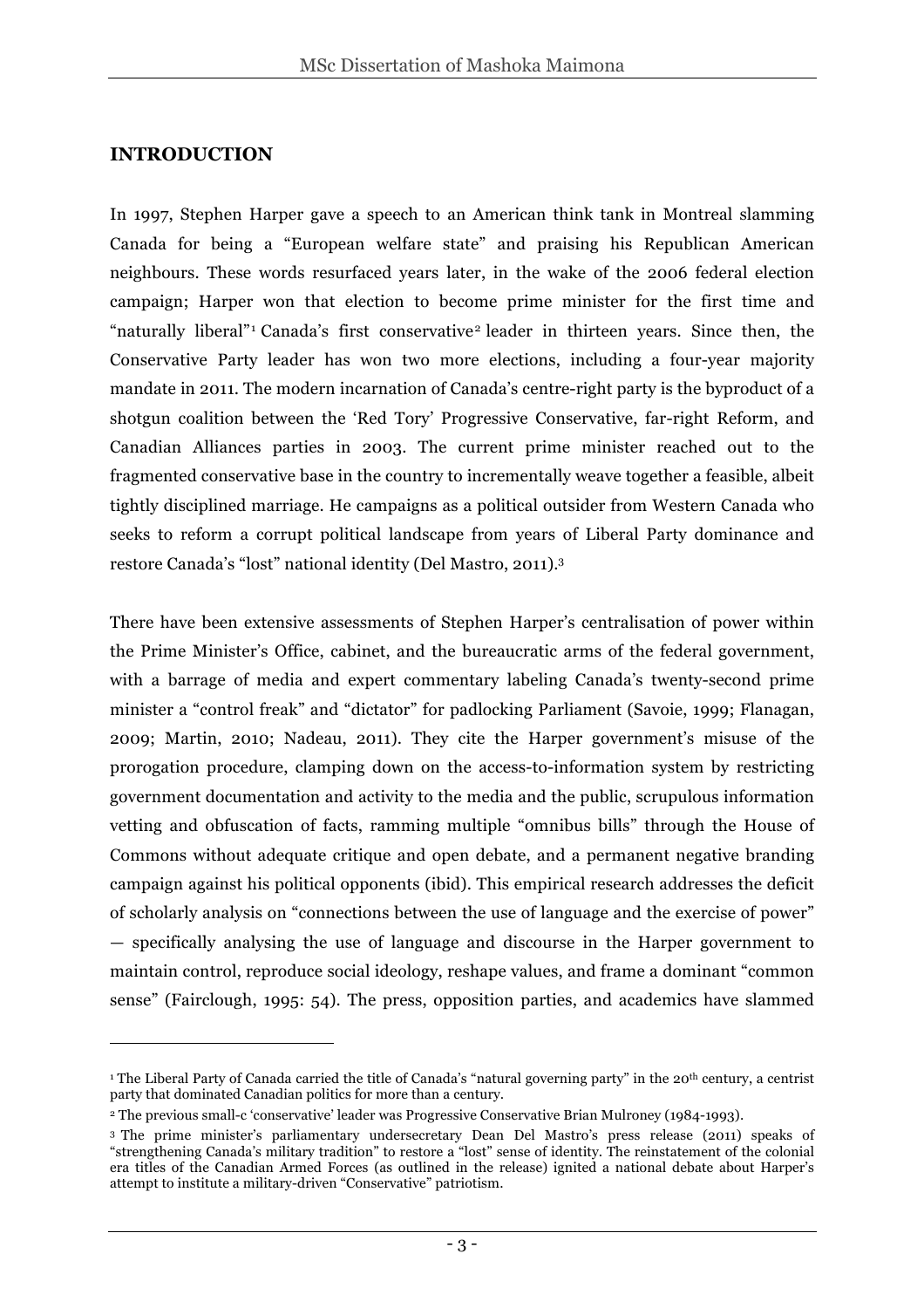Harper's conservative philosophy, but the public has given a general stamp of approval to his vision for Canada and policy agenda by voting him into power in three consecutive federal elections (2006, 2008, and 2011). All parties in office "shape preferences" to borrow the words of Robert Dahl (1961:  $164$ ) – to incrementally entrench their ideology as public philosophy; to what extent are Harper and his ministers constructing a "naturalised" imagined community (Anderson, 1983) in the reflection of the party's socially conservative ideology, thus creating "reality" as an effect (Hall, 1982: 75; Fairclough, 1995: 44)?

Antonio Gramsci's intellectual legacy describes hegemony as power achieved through consensus and the construction of a "common sense" that appears "natural and legitimate," rather than by force (Fairclough, 1995, 2003; Gramsci, 1971). Since politics has an "inherently marketing character" based on consumerism (Scammell, 1999: 722), Harperist politics could indeed be a populist strategy that the Tories (as the Conservatives are colloquially referred to) exploit as a "market-oriented party" (MOP) that tailors policy to fit voter needs. With waves of newcomers (Canada accepts 250,000 immigrants annually) disproportionately from more socially conservative areas of the world (such as South and East Asia, countries with strong family values and less regard for individual rights), it can be argued that large segments of immigration population support socially conservative goals. However, academic research and media coverage demonstrate that Members of Parliament (MP) policy positions are less influenced by constituency demands, with party loyalty and discipline shaping MP social conservatism (see Eagles, 2011). It becomes a herculean task to measure effect on the voter-consumer and intent of the party brass, and how the latter are manipulating and framing Canadian common sense and nationalism as a persuasive "salesoriented party" (SOP) that "make people want what it offers" (Lees-Marshment and Lilleker, 2005: 122; Lees-Marshment, 2001: 11); therefore, focusing the research on discourse manipulation is a nuanced, effective method to study the construction of meaning in text (Saussure, 2005), which is dialectically linked to society. As evidenced through speeches by Harper and his "court government" (Savoie, 1999, 2008), the Conservative Party employ discursive strategies to produce and reinforce national unity by invoking a shared imagined history (e.g. by marginalising dissenting members such as the "ivory tower" of academics, framing common enemies such as lawless "dangerous" criminals). This study does not analyse the political environment of the three-party system in Canada's House of Commons and the fall of the once-dominant Liberal Party, not does it investigate audience or public reaction to Conservative platform and rhetoric; instead, the focus is political discourse analysis of official party speeches.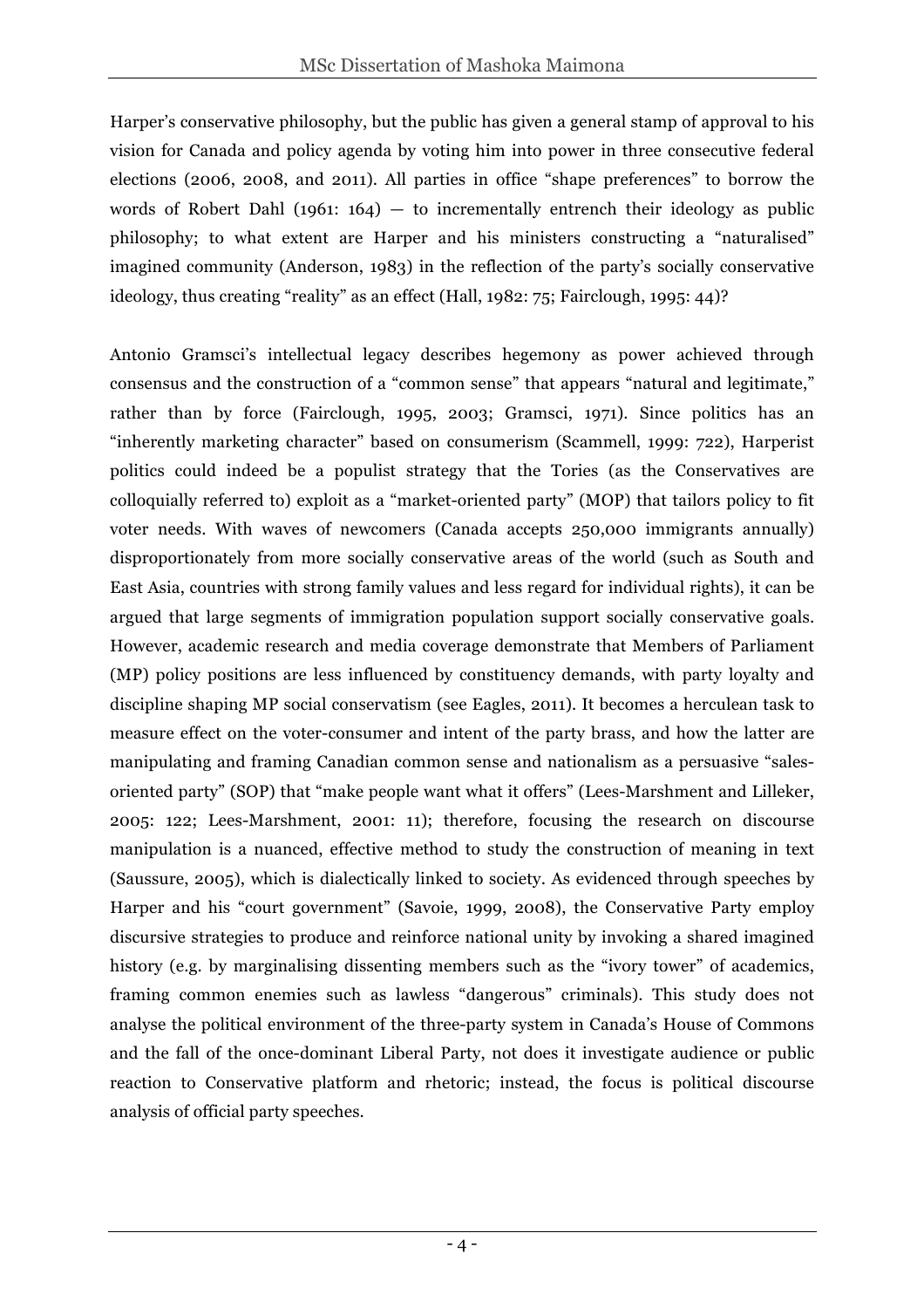The methodological centrepiece of this dissertation is Critical Discourse Analysis (CDA), combining Norman Fairclough, Teun Van Dijk (see his analysis of Tony Blair's speech justifying the Iraq War: 2009), and Ruth Wodak's (see her case study of FPÖ petition 'Austria First": 2001) detailed schools of analysis for a tight but thorough technical model. Fairclough equates discourse to ideology, with political discourse having the ability to "change the mind of others in one's own interests" to reproduce unequal power relations and construct social identities (Van Dijk, 1993: 254; Fairclough, 1995; Phillips and Jørgensen, 2006). Pervasive spin doctoring and message control, along with the growing number of communications consultants within Harper's administration, are indicative of the manipulation of language and demands CDA, a method that investigates linguistic subterfuge and uncloaks the smokescreen of jargon. This study's text-based samples of political speech were harvested from official government and Conservative Party websites. My interpretative authority, coming from a theoretical and professional field as a journalist with a strong motivation for maintaining neutrality (and potential pitfall of influencing, shaping, or resisting elitesponsored frames; see Entman 2003, 2004) and a political communications scholar, is unique and predisposed to a particular approach to analysis. As Stubbs critiques CDA, "[I]deology cannot be read off texts in a mechanical way" (1997). As an analyst, it is critical to avoid reading meaning *into* texts by searching for "items that seem to fit the case [the researcher] may want to prove" (Deacon *et al.,* 2007: 139). With a focus on ideology, language, and the manufacturing of nationalism, this paper intends to bring political communications in the Harper administration within the purview of discourse analysis.

## **LITERATURE REVIEW**

Political language is designed to make lies sound truthful and murder respectable, and to give an appearance of solidity to pure wind. George Orwell

The scope of this research necessitates a multi-dimensional deictic and literature review that seeks to draw links between ideology, power, nationalism and language, and the discipline of political communications. This chapter seeks to outline the key, relevant concepts and theories to help answer specific, refined research questions in the eventual analysis. Faircloughian application in the research agenda goes beyond his methodological framework, including his own political analysis *New Labour, New Language* as an exemplar for theoretical background (Stuart Hall's *The Politics of Thatcherism* is another strong case study for methodological and theoretical reflection).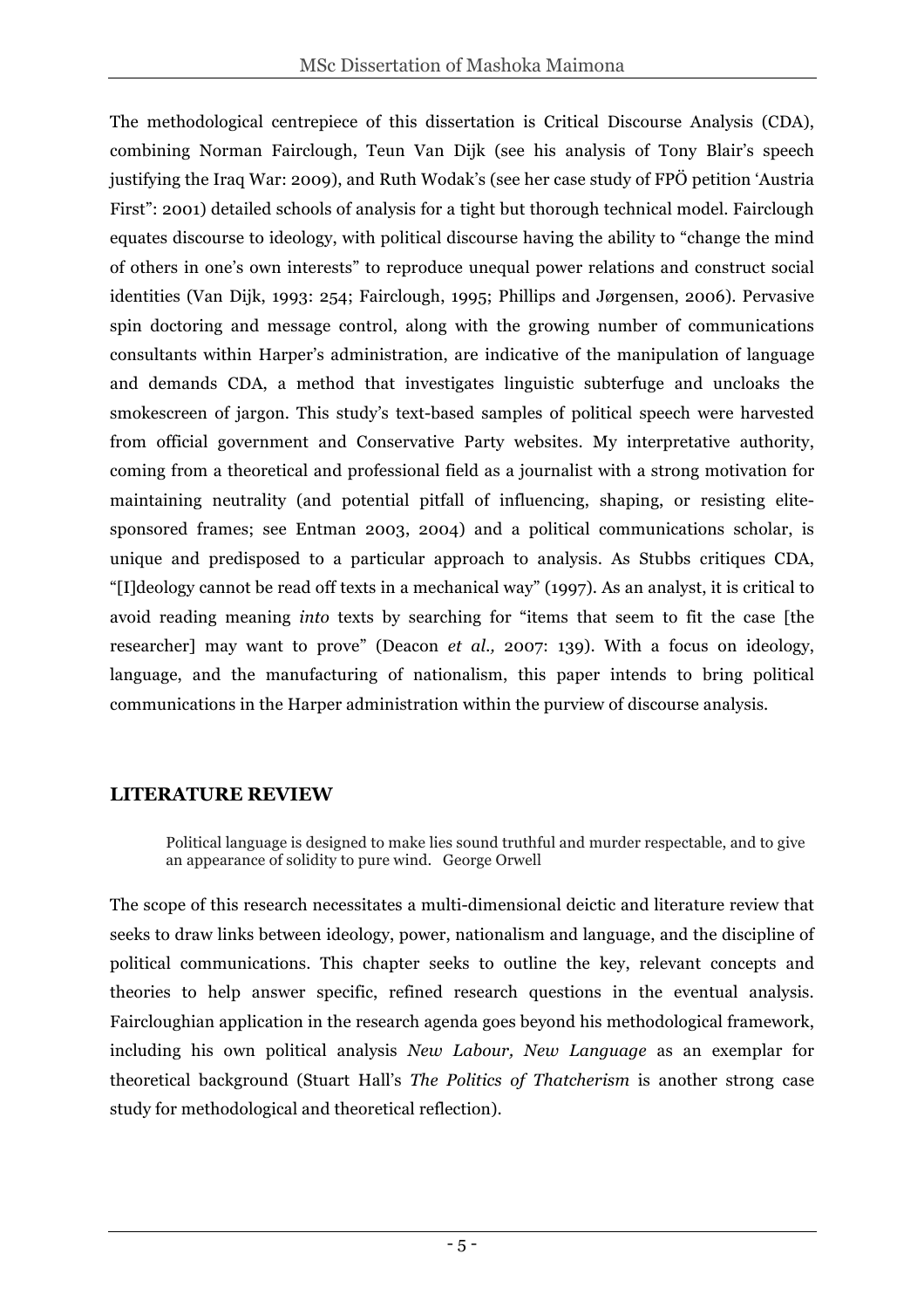### **Ideology**

Ideology is a system of representation that is "profoundly unconscious" (Althusser, 1969), thus facilitating the ascent and diffusion of ideological dominance, or "hegemony" (Gramsci, 1971). While descriptors "conservative," "classical liberal," or "socialist" are established *conscious* ideologies of political parties, the oversaturation of a more nuanced politicised social ideology in everyday language, national symbols, and institutions can become "naturalised" and thereby *unconscious*. To Theodor Adorno, whose work is situated within a Marxist legacy, liberal ideology cannot be rejected as "false consciousness" because it enjoys a measure of autonomy while tacitly critiquing the existing suppression of freedom as ideology masquerading as ersatz reality (see *Dialectic of Enlightenment*, *Minima Moralia*, and *Negative Dialectics*). He identifies ideology's "pretension to correspond to reality" (1967: 32) as problematic rather than the existence of ideology itself. The problem is further compounded by the idea that "identity is the primal form of ideology" (1973: 148); therefore, ideology is an engine for assimilative identity construction. Stuart Hall's analysis of Thatcherism drew attention to global capitalism's post-Fordism shift to the right in a new form of political common sense, scrutinising cultural politics of postmodernism while downplaying economic factors in deregulation. While there can be a multiplicity of ideologies articulated in an arena of struggling interests and power elites, political language by the government in power becomes the legitimated dominant discourse, is central to decisionmaking (and non-decision-making power), and can be manipulated to shape voter preferences, perceptions, and the existing order of things.

## **Intertwining ideology and discourse**

Ideology permeates everyday discourse as (un)consciousness, common sense, and reality. While ideology is outlined in the preceding section, discourse is defined in this theoretical framework as the linguistic and semiotic language that organizes social relations and how participants understand and experience reality. While Purvis and Hunt (1993) view ideology as *external* to lived experience, this study focuses on the blurring between ideology and discourse — the indistinguishable difference between social relations as mediated through discourse and the ideology determining the discursive nature of lived experience. Noam Chomsky views language as separate from political influence and enjoying cognitive freedom (1975: 69; see 2004). Jürgen Habermas contends that language can be "ideological" and a "medium of domination and social force… legitimis[ing] relations of organized power" (1977: 259). Academics Ernesto Laclau and Chantal Mouffe fissured the distinctive but overlapping concepts of discourse and ideology; they outlined the Foucauldian macro-textual approach of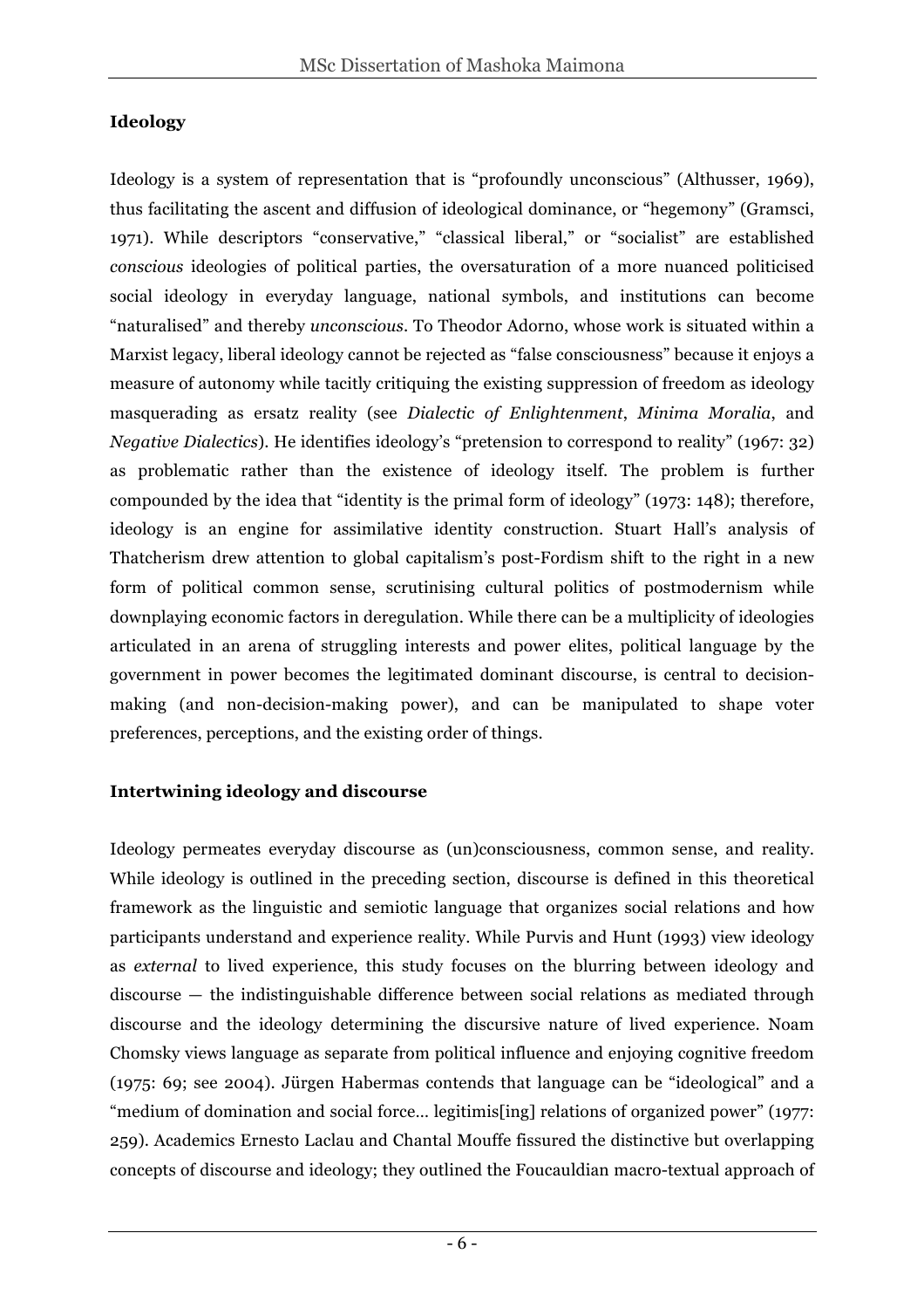"discourse-as-representation" (1985), focusing on the "meanings, representations or ideologies embedded in the text, and not so much on the language used" (in Carpentier and De Cleen, 2007: 277). While Laclau and Mouffe are in accordance with Foucault in interpreting discourse as distinct from ideology, cultural theorist Stuart Hall, among other Frankfurt School and British Cultural School proponents, was inspired by Louis Althusser's notion of "interpellation." Althusser contended that we are trapped as interpellated subjects in an ideological existence in which ideology becomes our reality. Hall extended Althusser's study by entwining the concepts of ideology, discourse, and hegemony from a Gramscian perspective. The Birmingham School scholar advanced the idea that discourse production has a "complex structure of dominance" that is *imprinted* by hegemonic power struggles in which meaning and reality are constructed for wholesale consumption. Reality is constantly mediated through language as certain codes are "naturalised" as dominant. To Fairclough, ideologies appear as "implicit assumptions in texts" that contribute to "producing or reproducing unequal relations of power, relations of domination" (1995: 14). The exercise of power in a modern society is achieved through ideology, which is pervasively present in language, being the "primary medium of social control and power" and the "prime means of manufacturing consent" (Fairclough, 1989: 3, 4). As language is a social practise interdependent on society rather than external to  $it - all$  texts and institutionalised speech acts are discursive constructions of ideology and meaning production. If politics "consists in the disputes and struggles which occur in language and over language" (Fairclough, 2001: 19) and political discourse is a "form of argumentation" (Fairclough and Fairclough, 2012: 1), then the political arena is a boxing ring in which parties wrestle to assert their ideology over their opponents' versions of truth.

The "opacity" of discourse can subconsciously legitimise power relations and naturalise hierarchies (Fairclough, 1989: 41). According to Fairclough, ideological common sense is "in the service of sustaining unequal relations of power" (1989: 84). Van Dijk outlines the embedded hegemonic power hold of discourse as "stripped of its ideological tone and endowed instead with a 'common sense' value" (Van Dijk, 2008: 34). The demarcations between ideology, power, and discourse blur as political forces craft class consciousness and common sense with their ideological paintbrush. Discourse is "inherently political," write Howarth *et al* (2000: 4), involving the "construction of antagonisms and the drawing of political frontiers between 'insiders' and 'outsiders'." Carpentier adds to the debate of antagonistic speech, albeit within a framework of political war rhetoric, by asserting that an "us versus them" narrative defines the very "horizon of our thought" by excluding other discourses (2007: 2). This study will investigate the antagonistic elements of Harperist rhetoric and probe the existence of an agenda that represents certain groups as societal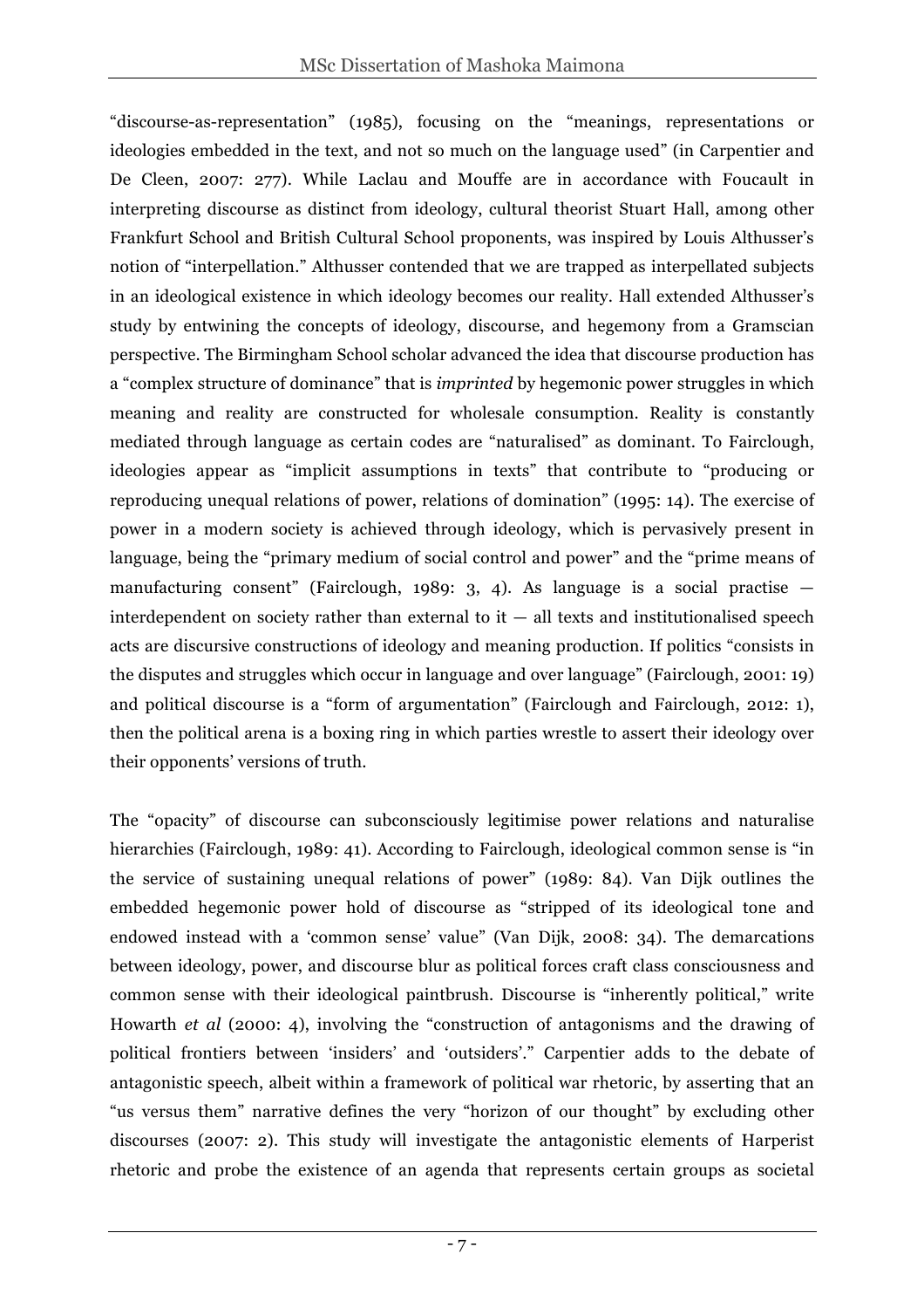outcasts and eliminates particular voices from the dominant discourse, thus reordering the general culture of a Canadian "national people" (for example, the "expert" intelligentsia or "violent" criminals).

#### **Political discourse**

The analysis of political discourse dates back to public orators in the ancient Greek and Roman empires, wherein language became a high art form as rhetoric and was mastered to persuade followers. Over the latter half of the twentieth century, Frankfurt School and Birmingham School scholars, such as Max Horkheimer, Theodor Adorno, Jürgen Habermas, Stuart Hall, Pierre Bourdieu, and Raymond Williams, as well as linguists Noam Chomsky and Jacques Derrida, connected the lines between language, cultural critique, social relations, and political power. The proliferation of public relations personnel and spin in politics, with George Bush and Tony Blair's 9/11 speeches as stark case studies, have re-ignited a wave of political discourse analysis to expose deception and uncover power relations.

Political communication has been identified as an "interactive process that constructs reality for voters" (Swanson, 1991: 11). Politicians in a democratically elected government are not homogeneous elites who have unchecked power "influencing, shaping, and determining the wants" of the public (Lukes, 2005: 27); they also respond to voters, lobby organisations, interest groups, political donors, and external events. But if politics are the disagreements and contestations over language (see Fairclough, 1989: 23), then the power lies in the hands of the language (or meaning) producers — what Holzscheiter identified as both "power in discourse" and "power over discourse" (2005). Politicians can shape the *frame* of discourse; as Wodak outlines (2001: 68), parties have the ability to affect legislation, influence public opinion, market their political brand, develop consent, manage dissent, and govern as well as execute.

Managerial government to Fairclough is "partly managing language" (2000: vii). Paul Chilton cites Hague *et al* to describe how political decisions are "authoritative" as the communicative process involves force or the threat of force, such as the withholding of privileges, fines, or incarceration (2004: 4). He asserts the act of politics is "predominantly constituted in language" (2004: 6). As the privileged producers of a nation's dominant discourse, albeit with existing counter-discourses in a democratic society, politicians as elected officials can imbue their speech acts with institutionalised authority, evidence, and a semblance to the truth, thus "legitimising" their representations (Chilton, 2004: 23) and "manufacturing consent" (Herman and Chomsky, 1988). In his dystopic volume *Nineteen Eighty-Four*, George Orwell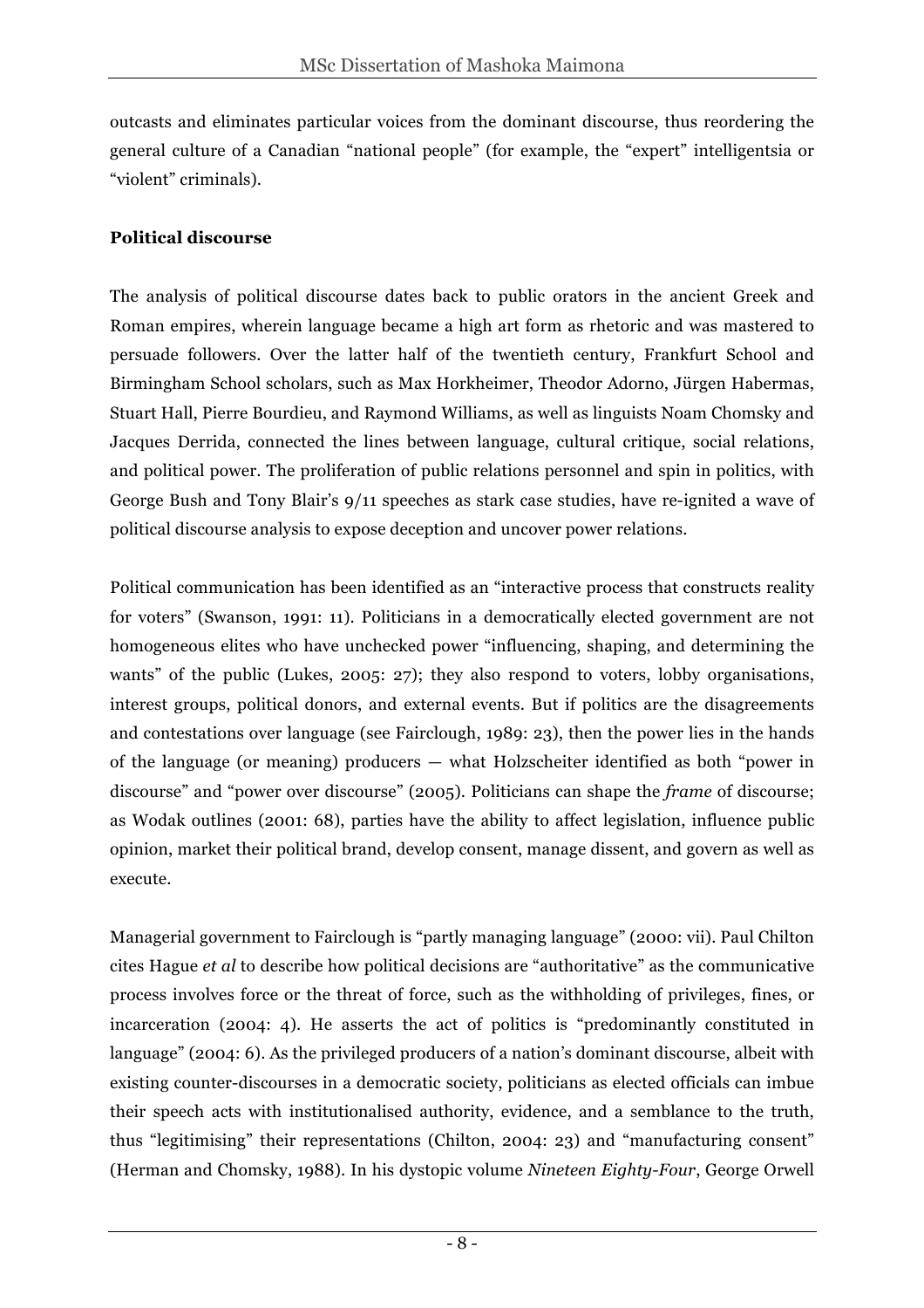fictitiously accounts thought-controlling language — a totalitarian linguistic and psychological power that offers the inverse condition of Habermas's utopian "ideal speech situation"; the Western status quo is likely in the centre of this spectrum.

Borrowing the Marxist thesis of "false consciousness," it becomes evident how politicians can act as gatekeepers to limit or censor specific voices, knowledge, values, and symbols, and promote others, thereby establishing "taken-for-granted background knowledge" and naturalised ideological representations, or "common sense" (Fairclough, 1995: 28). Politicians can make epistemological moral claims in their discourse and thus set the morality barometer for subjects. Fairclough (1995) points to the manipulative use of the inclusive pronoun "we" in a politician's speech as a ploy of claiming spurious solidarity, thus outlining the intersection between political communication, discourse, and hegemonic control as the audience is "passivated." The passivation through the ideological construction of a uniform national identity by hegemonic forces is problematic and calls for nuanced scholarly understanding.

#### **National identity and language**

Language, national and political identity, and social belonging are closely intertwined, as evidenced through the *Volk* ("the people" or "the nation") and the *Volkssprache* ("the people's speech") in the construction of the nineteenth-century German Reich (see Johann Gottlieb Fichte's *Reden an die deutsche Nation*, or *Addresses to the German Nation*). The nation is notably dubbed an "imagined political community" (Anderson, 1983) and nationalism "invents nations where they do not exist" (Gellner, 1964: 169). According to Michel Foucault, the tapestry of nationalism is a "discursive formation" of ideologies (Calhoun, 1997: 3), continually engineered, fabricated, and reproduced. Wodak *et al* too view nationalism as a discursive work-in-progress (2009: 4). To Michael Billig, the "national community can only be imagined by also imagining communities of foreigners" (1995: 78), which calls for the inclusion and exclusion of people in this *national community*. Elias Canetti writes that national ideologies are "peculiar to each nation" (1984: 197) with a myriad of denominators and hyphenated options (e.g. parliamentary liberal democracy, democratic socialism, etc.) defining countries.

Language is part of collective and individual identity construction, a dialectic relationship that implies inclusionary and exclusionary processes (Wodak, 2012: 216). As previously discussed, identity  $-$  individual and as a communal nation  $-$  is the 'prototype of ideology' (Adorno, 1973: 151); this extends to narratives of national belonging. Benedict Anderson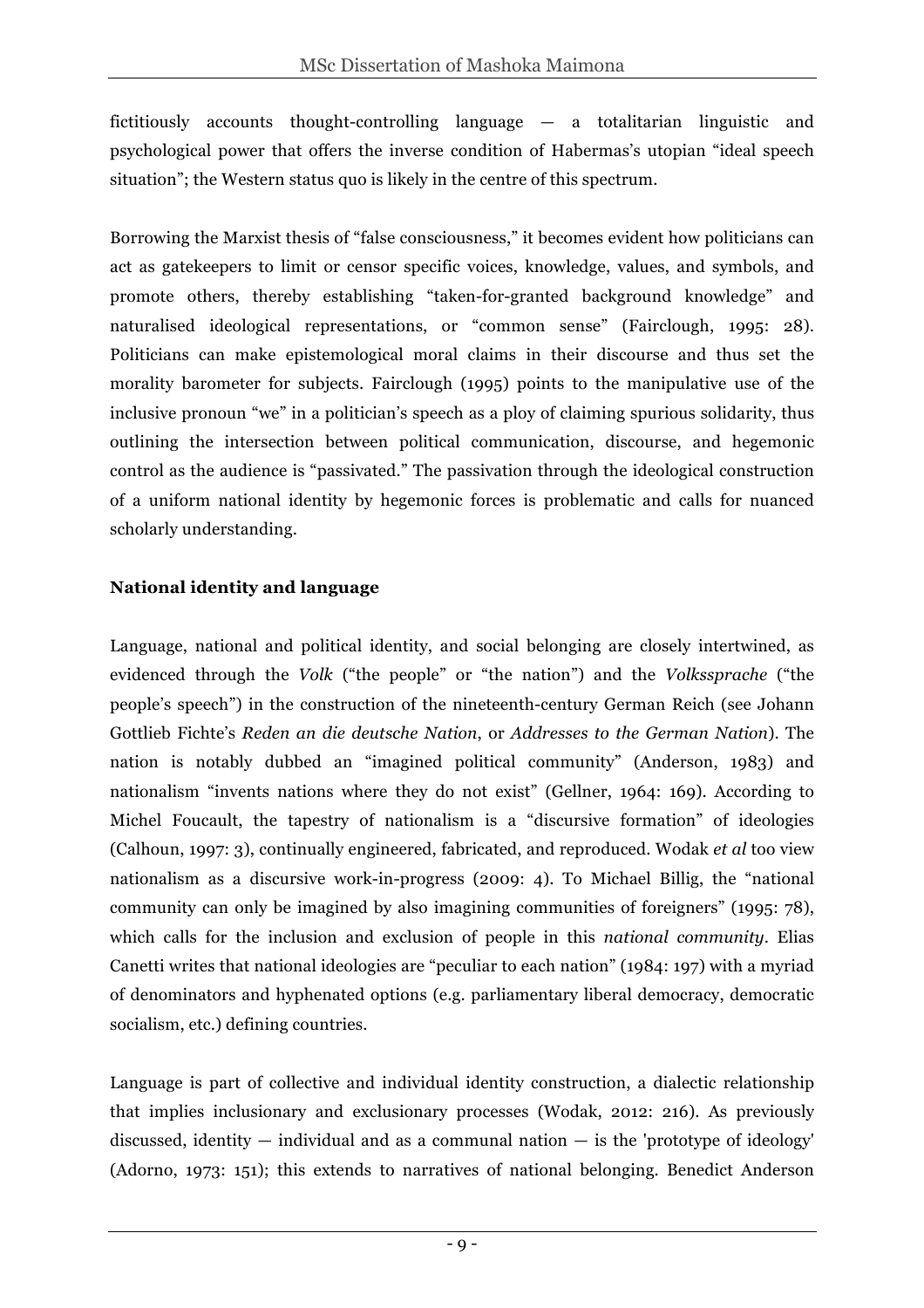associated the decline of Latin with a 'larger process in which the sacred communities integrated by old sacred languages were gradually fragmented' (1983: 19).

Political language serves to classify a loose cluster of subjects into a single union of citizens as one territorially bound nation under one government and one discourse of citizenship. Stuart Hall boils down the national meaning-production as a political 'system of cultural representation' (1992: 292). In his analysis of the "authoritarian populism" of Thatcherism in *Hard Road to Renewal*, he cautions that 'however natural [common sense] appears, it always has a structure, a set of histories which are traces of a past as well as intimations of a future philosophy' (1988: 8).

National common sense is therefore a contrived identity that 'holds together a specific social group [and] influences moral conduct and the direction of will', while limiting contradictory states of consciousness and producing moral and political passivity (Hall, 1988: 8; Gramsci, 1971: 333). This 'imagined community' is an imposed sense of false consciousness with symbols, histories, and languages fashioned, endorsed, and mythicized by political elites what Hobsbawm and Ranger (1983) call 'invented tradition'. The classification of nationalism as a comprehensive, distinct monolithic ideology has been criticised by academics such as Alan Finlayson (1998) and Michael Freeden (1998): the former sees nationalism as the 'bedrock out of which political ideologies define themselves' (100); Freeden describes it as a 'thin-centred ideology' or amalgamation of different ideologies that result in a power struggle that 'enforces the selection, prioritization and combination of certain political concepts and elimination of others' (750). Therefore, while resistant ideologies may exist, political parties in office — who have 'power over discourse' — can exploit language to create meaning and normalise a coherent, dominant 'common sense' by colonising the bedrock of nationalism.

#### **Canadian Nationalism and National Identity**

Canadian national identity is routinely the subject of quips such as Marshall McLuhan's, 'Canada is the only country in the world that knows how to live without an identity' (Kostash, 1996: 323). It resists a clear definition, budging only to be described as a historical founding pact between English and French immigrants and their indigenous trading partners that has evolved to accommodate multifarious ethnicities, religions, and linguistic groups; this mosaic of constituent nationalities have led to constitutional crises through the nation's history. Historians view Canada as a multi-national federalism (Taylor, 1993; Resnick, 1994; Kymlicka, 1998), including Aboriginal Canadians, immigrants, and a vocal French Canada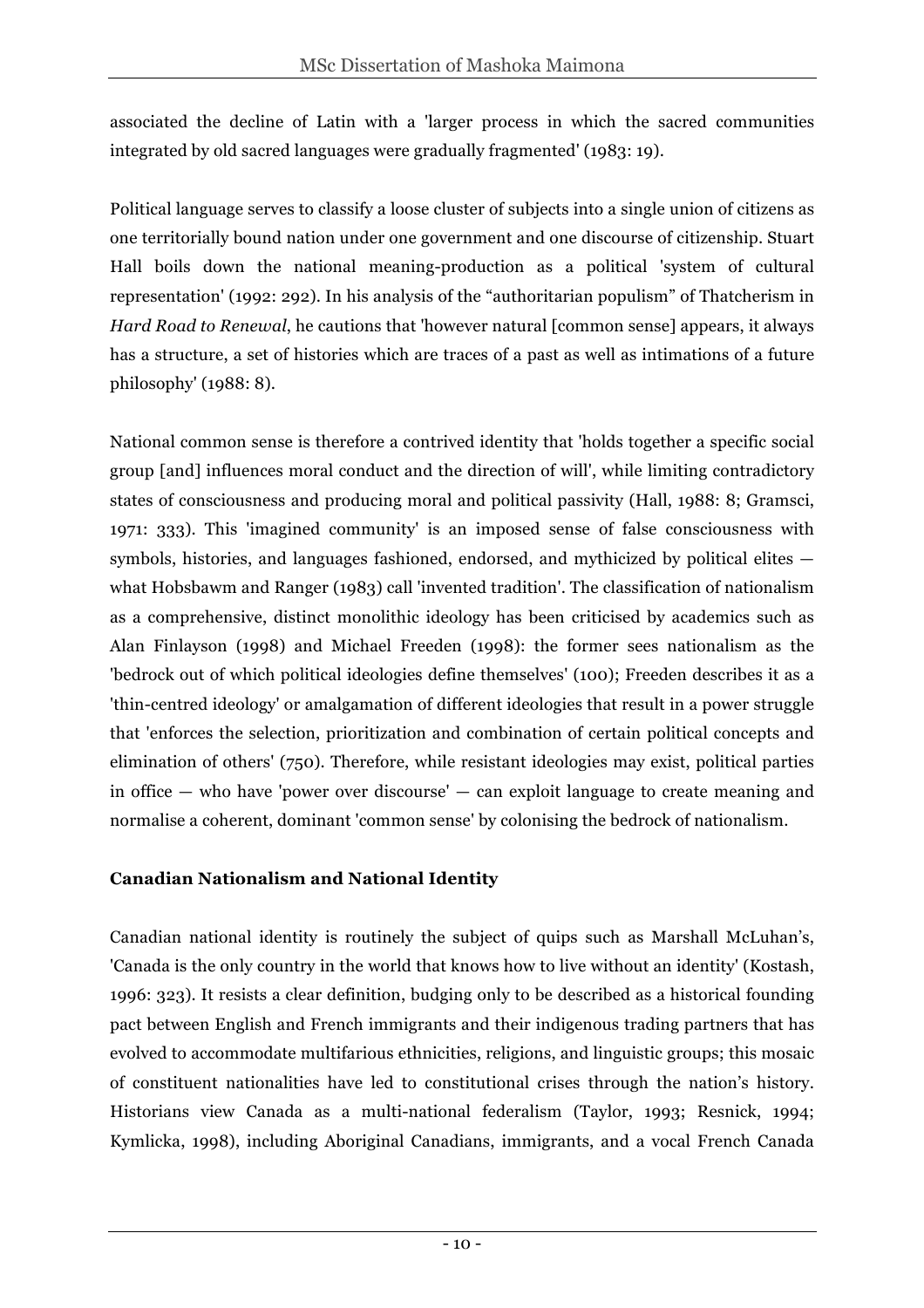with a strong sense of self-determination, evidenced through Quebec's near-secession in a sovereignty-based referendum in 1995.

It is no secret that Harper and his Conservatives are keen on establishing a distinctive sense of being *Canadian*, a uniform national ideology — one that is organically based on nostalgia of the monarchy and its former military exploits, as seen through the dramatic 'Fight for Canada' advertisement paid for by the government commemorating the War of 1812 (Canadian Heritage, 2012), on top of tens of millions spent on celebrating a military culture, and the addition of the 'royal' prefix to Canada's armed forces (see Taber, 2011). Canadian national identity has always been contrasted with its more patriotic, trendsetting southern neighbour the United States, with the creation of the Canadian Broadcasting Corporation (CBC) in the 1920s as an example to counter undue American cultural expansion and preserve Canadian interests. Historians (Ian McKay and Jamie Swift, 2012; Scott Staring, 2013) have documented that long-standing Liberal Party symbols such as multiculturalism, peacekeeping and diplomacy, and the Canadian Charter of Rights and Freedoms are being replaced by the Harper Tories' symbols, as evidenced by the republication of *Discover Canada*, the official citizenship study guide. Staring (2013) writes,

The aim of the Harper government is not so much to *conserve* Canada's existing traditions, but to leapfrog backwards in time in hope of resurrecting long-vanished ones. From a genuinely conservative perspective there is always something dangerous about the desire to return to the past in this way. Such ventures are usually inspired by romantic ideals that are at best inchoate, and at worst tip over into a confused and destructive opposition to what exists.

Hall described Thatcherism as a form of 'regressive modernization  $-$  the attempt to "educate" and discipline the society into a particularly regressive version of modernity by, paradoxically, dragging it backwards through an equally regressive version of the past' (1988: 2). Contested manipulation of competing mythologies in the pursuit of a political agenda is as old as political debate, stretching back to ancient Greeks Plato, Polybius, and Parmenides. Stephen Harper is far from being the first prime minister attempting to recast Canadian history through partisan lens<sup>4</sup>, with former leader Pierre Elliott Trudeau tabling policies 40 years ago that resonate with national identity today. Multicultural and bilingual policies as national historical legacies were Trudeau's pan-national pet projects joining English and French Canada with incoming immigrants, as was the enactment of the 1982 Charter. His predecessor Lester P. Pearson's legacy was peacekeeping, universal health care, and the

 $\overline{a}$ 

<sup>4</sup> As witnessed in multiples instances, for example: Canada's foreign affairs minister John Baird's decision to order business cards that eliminated the standard street address for his ministry headquarters, "Lester B. Pearson Building," the name of a former Liberal prime minister.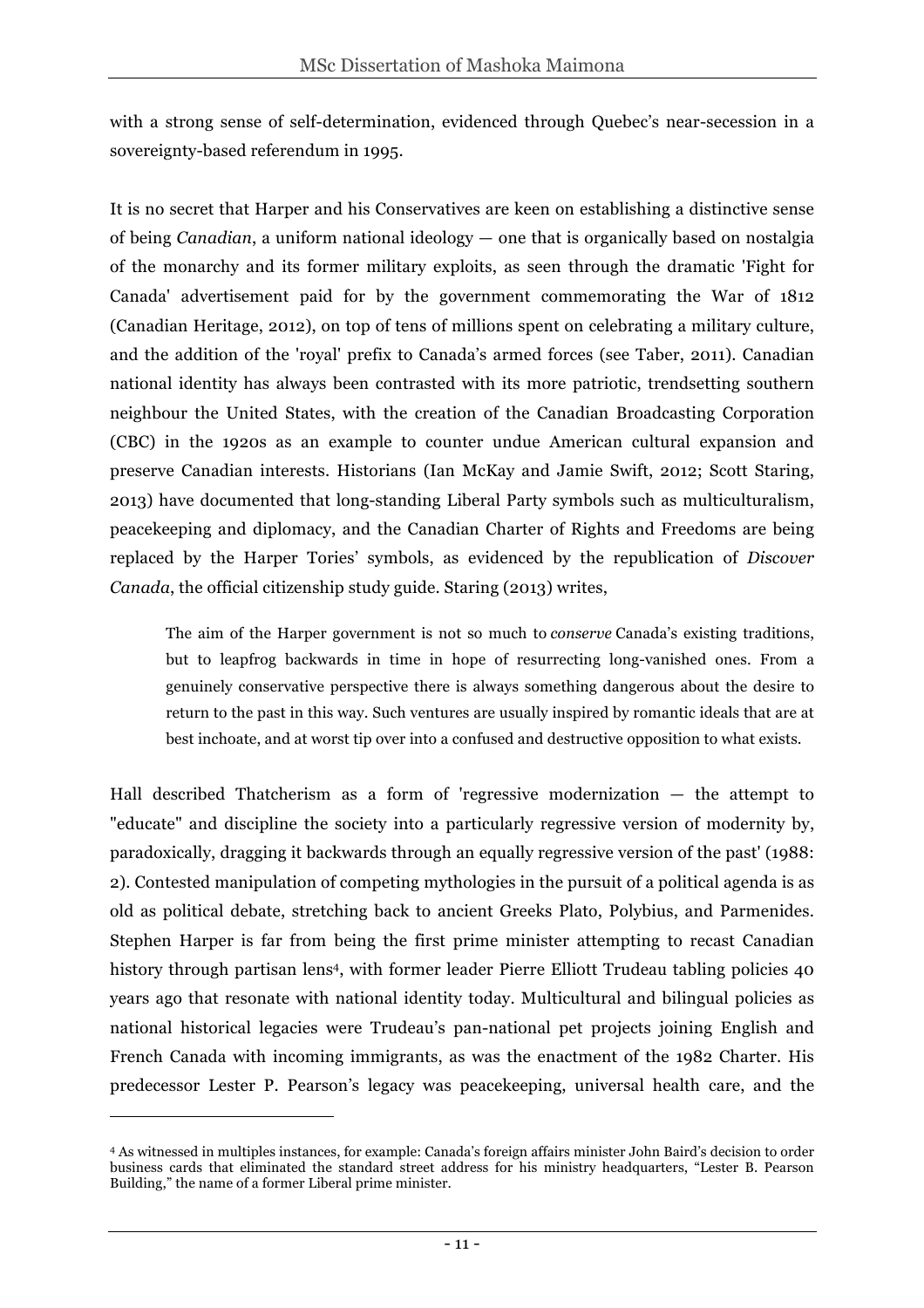Canadian flag. Canadian prime ministers are criticised for enjoying more latitude in a centralised, tightly controlled executive, or 'court government,' than leaders in comparable advanced industrial democracies (Savoie, 1999; Simpson, 2001; Charlton and Barker, 2005; Dyck, 2010).

#### **Canadian Conservatism and Harper's Conservative Party**

As Ruth Wodak emphasizes in her four-level theory model (2001), a comprehensive discourse analysis is contingent on understanding the social and institutional variables and the broader sociopolitical and historical contexts. Bearing in the mind the limitations of space, this section provides a brief quarter-century overview of the fall of the Liberal Party of Canada and rise of the Conservatives under Stephen Harper.

The modern incarnation of the Conservative Party has its roots in the West; the four Western provinces — Alberta, Manitoba, Saskatchewan, and British Columbia — have strong rural, Christian Right constituencies. Western neoconservatives deserted the former Progressive Conservatives in 1987 to ally themselves with the Reform Party, a party that embraced social and fiscal conservatism and a reduced role of government. Harper mended the schism in 2003 and ran a tightly controlled, effective modern political campaign to win the 2006 federal election and threaten the Liberal Party of Canada's titular crown as the nation's 'natural governing party', leading government for nearly seven decades in the 20<sup>th</sup> century. Team Harper capitalised on a divided Liberal caucus, weakened by a series of uninspiring leaders <sup>5</sup> and the stigma of the 'sponsorship scandal', and launched an aggressive communications assault against parliamentary opposition (Marland, 2005; Gidengil *et al.,* 2009).

As the precursor Reform Party of the 1990s, the Conservative Party was constrained by the homogenous ideological underpinnings of its far-right membership base. The Reform Party (which leading Canadian political scientist Rand Dyck calls a 'clone of the U.S. Republican Party'; see 2011: 222-223) began as a pledge to 'unite the right' targeting conservatives in Western Canada (mostly the province of Alberta), but soon evolved from its rural focus to cater to urban Canadians and immigrants during a decade-long permanent campaign under the banner of the Conservative Party of Canada (CPC). The Tories struck a balance between

 $\overline{a}$ 

<sup>5</sup> Paul Martin (2003-2006) staged a coup against predecessor Jean Chrétien; after he lost the 2006 federal election to the Conservatives, francophone Stéphane 'Not a Leader' Dion (2007-2008) replaced him, followed by Michael Ignatieff, who disastrously battled the Tories' negative slogan 'He Didn't Come Back For You' (2008- 2011).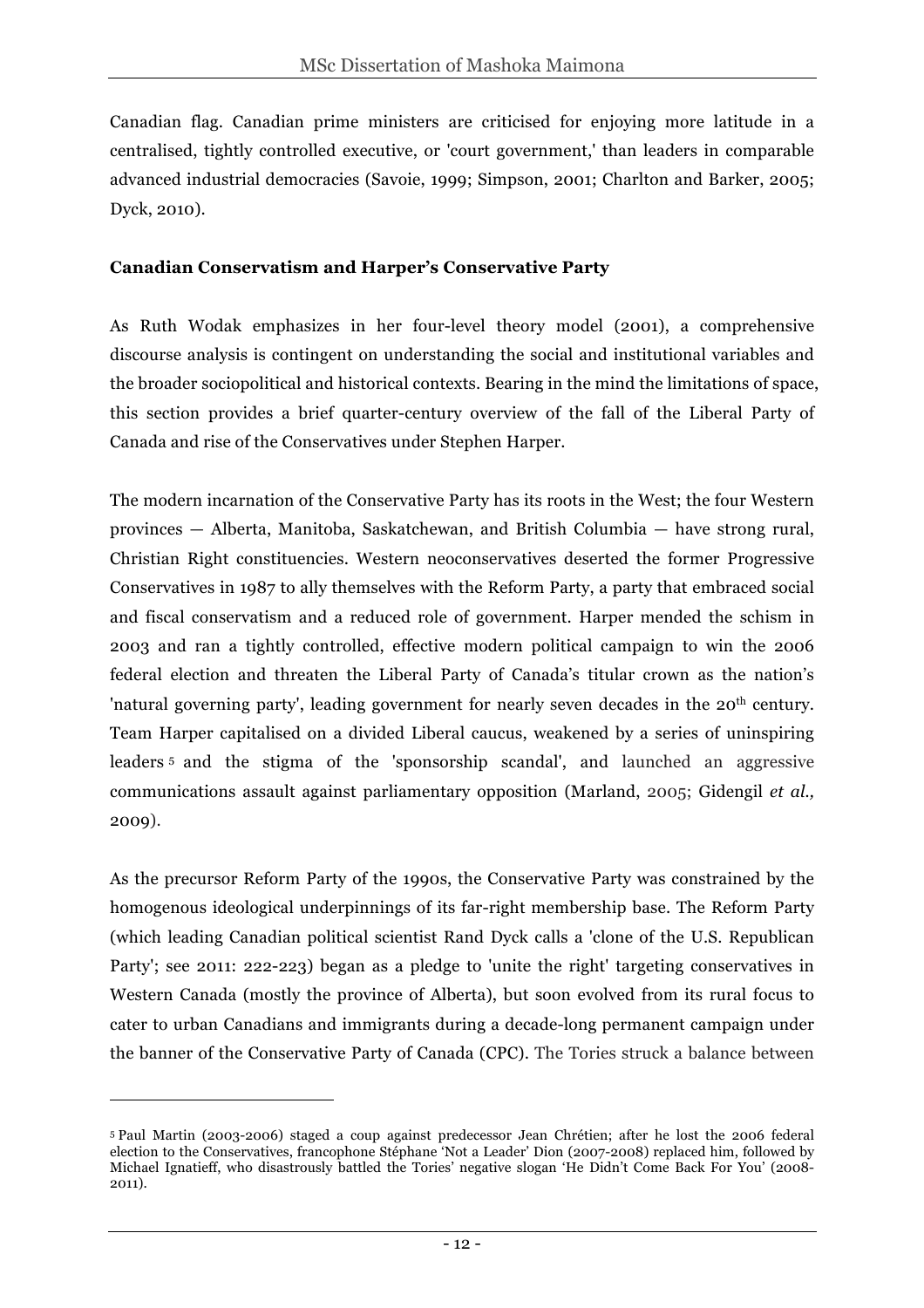the interests of specific segments of the electorate and internal party supporters without a radical ideological shift in their branding efforts (Paré and Berger, 2008). The CPC designed its communications strategy as a 'sales-oriented party' (Lilleker and Lees-Marshment, 2005: 9), with the motivation to persuade or manipulate, thus attempting to change voter preferences rather than giving them what they need or want. Harper concentrated power within his own hands through the 'personalisation of politics' (Harris, 2001; Lock and Harris, 1996): by associating the Tory government with his own image by rebranding the 'Government of Canada' as the 'Harper Government'6.

Stephen Harper is candid about his political role model: the Iron Lady, who 'defined contemporary conservatism', and whose philosophy he aspires to 'forever… unite the British and Canadian peoples' (Harper, 2013c). In line with Margaret Thatcher, Harper's brand of conservatism is a product of contradictory elements: a commitment to classical liberalism, which denounces social justice and government involvement in the lives of individuals, and an authoritarian inclination in promoting the state's interference in specific ideological issues (Lukes, 1973).

Roger Scruton describes a conservative as one who sees the bond of society as 'transcendent', recognizing the importance of allegiance, authority, traditions, and customs in the public realm (1980: 105). Traditional conservatism idealises a society dominated by longstanding institutions, based on faith and the family, with a strong moral order and continuity for customs. Canadian conservatism is similar to British conservatism, including: a populist appeal to 'ordinary people'; commitment to a law and order agenda; and deference to symbolic institutions such as the military and the monarchy. Similar to criticisms of Thatcherism, the Harper government exhibits a streak of authoritarian conservatism, or centralisation of the state, manifesting in areas such as the criminal justice system.

## **CONCEPTUAL FRAMEWORK**

 $\overline{a}$ 

As illustrated in the theoretical chapter, the conceptual framework of this dissertation builds on ideology, political discourse, political communications, and nationalism scholarship. The conceptual and methodological backbone of this dissertation is Critical Discourse Analysis, working under the fundamental assumption that discourse is constitutive of ideology — the dominant discourse, as shaped by the federal party in government, is ideologically

<sup>6</sup> Harper's attempt to rebrand the "Government of Canada" to the "Harper Government" following the 2006 election was criticised as partisan misuse of government messaging and public resources (see Cheadle 2011).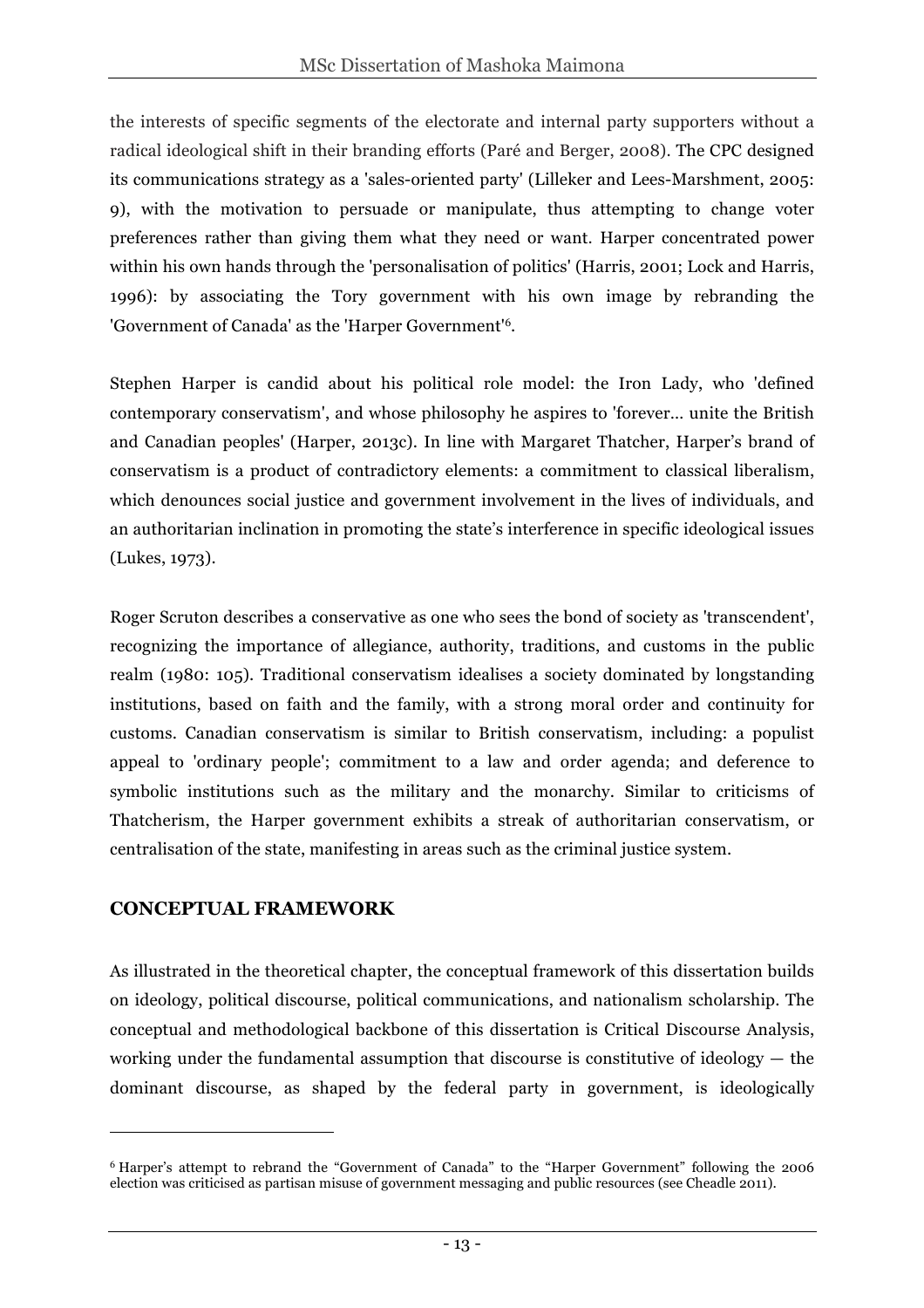manipulated through implicit and explicit speech acts to influence the societal "common sense" and nationalistic aims. Academic research on Stephen Harper's Conservative Party discourse is sparse; the prime minister's war room and political marketing strategies (Lees Marshment *et al.,* 2012), meta-management of the media and bureaucracy (Martin, 2010), and increasing centralisation of power have been subject to scholarly analysis, but his legacy to national identity and political discourse has been largely reported by mainstream columnists and pundits.

Canadian historian Ian McKay warns about the 'toxic rebranding' of Canada (McKay and Swift, 2012: xi) under an 'authoritarian' system, wherein 'the state takes it upon itself the permanent mobilisation of public opinion' and becomes the 'permanent organizer of a new hegemony' (McKay, 2011). His 2012 book explores how Harper and his Conservatives, along with right-wing historians, are militarising Canadian history, society, and foreign policy with their 'imperial policing'; his focus is on policy agenda, rather than political discourse and language.

#### **Research question and objectives**

This dissertation investigates how the Conservatives are asserting their influence over separate spheres in society, including law and order, culture, and history, through language and rhetoric. As the Thatcher Conservatives sought to replace the Labour Party's post-war welfare Britain with a dominant pro-market common sense, Harper Conservatives are seeking to erase the Liberal legacy for a 'Tory-fied' history. Like Hall's rigorous analysis of Thatcherism, this research explores 'authoritarian populism' and how political discourse, imparted from a hegemonic position of power, can cease being 'one of *them'* to a more disconcerting 'part of us' (1988: 6). The securing of an extended position of authority  $$ specifically a Gramscian notion of hegemony — goes beyond ruling class domination and into securing a strategic license to conform society into a new historic project (Hall, 1988).

While the analysis critically probes official speeches by Conservative Party cabinet ministers and the prime minister to examine how the Tories use language to manufacture 'reality', the aim of the research is not to gauge audience response or resistance, as that necessitates a different project with quantitative and qualitative analysis of surveys, questionnaires, and ethnographic research. The aim is to analyse the discursive, hegemonic micro-processes of how Harperist rhetoric and discourse is manipulated to produce a new common sense and overhaul national symbols in Canadian society. While the macro-processes of sociocultural change is fleetingly visited, the focus of the empirical study is not how Harperisms are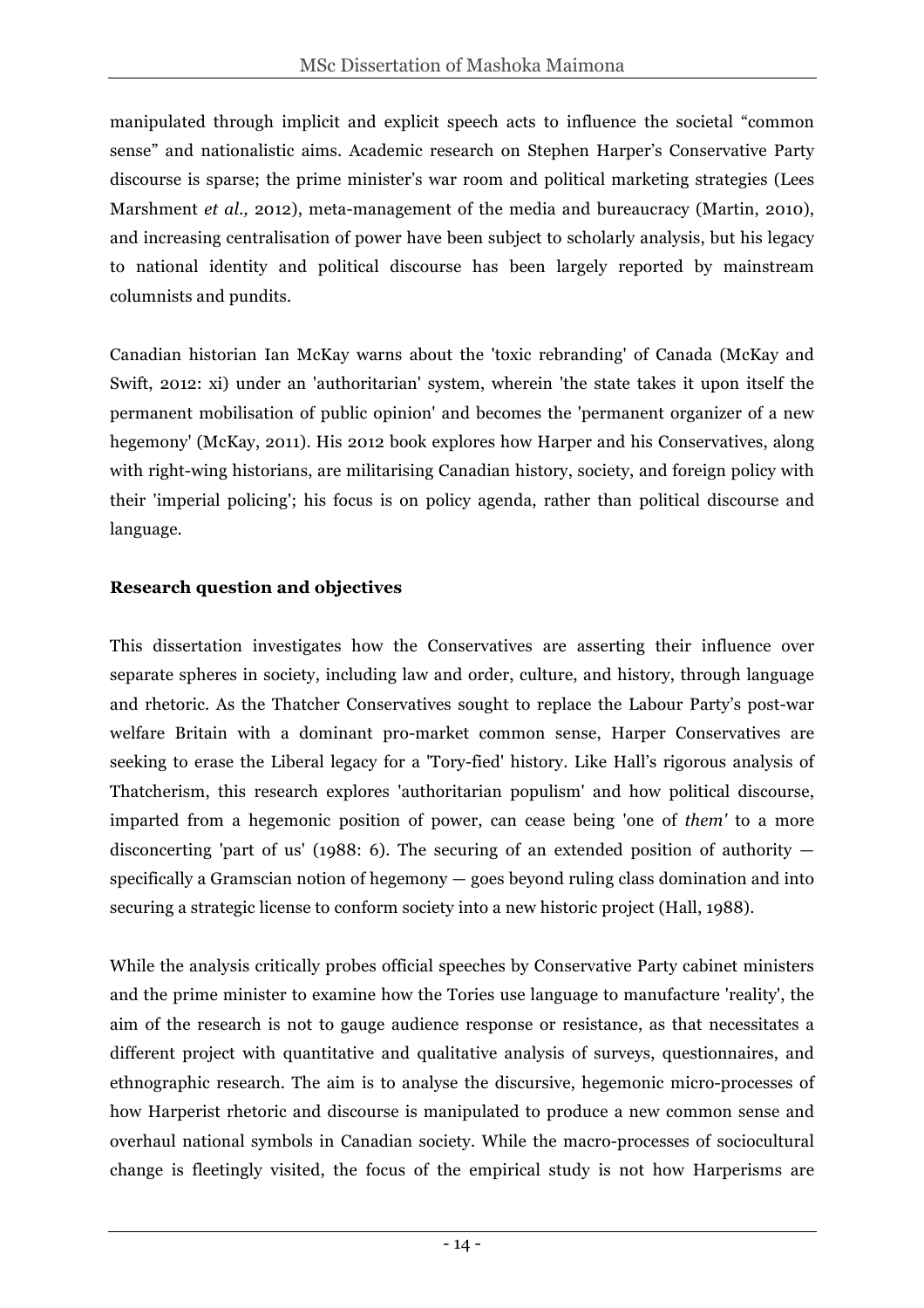reproduced and diffused into everyday use or the ramifications of a restructured dominant public discourse; it is the socio-political goals of the Harper administration and how the political discourse is produced — 'not whether they should have done it or not' (John Wilson, 1990: 15) or evaluating 'what is right or wrong' (Wodak, 2001: 65). Van Dijk explains how elites who control public discourse, agenda, and macro- and microstructures have more control over the minds of public through the formation of social representations (2006), so the issue becomes the thin line between discourse control and cognitive mind control — and manipulation against the best interests of dominated groups in society.

Considering these objectives, the fine-tuned research question proposes:

1. How are Stephen Harper and his closest cabinet ministers using language (*Harperist discourse*) to perpetuate ideological discourses and normalise a new Canadian "common sense" and value system?

The primary research focus is operationalised in two interrelated sub-groups for analytical clarity:

- i. What are key elements and general themes of official Harperist discourse?
- ii. What are the discursive and linguistic practises in these Harperist speech acts that seek to redraft Canadian symbols and refashion a new national identity?

## **Methodology and research design**

This work builds on Norman Fairclough, Teun van Dijk, and Ruth Wodak's contributions to Critical Discourse Analysis, specifically the line between "rhetoric and reality" (Fairclough, 2000: 147) in political discourse, as well as Stuart Hall's own textual and thematic analysis of Thatcherism. While Fairclough's work on textual analysis largely serves as a tight technical and methodological model — which has been implemented into the multi-level CDA conducted on the speeches selected in this project  $-$  it also provides the discursive, theoretical background for approaching texts, separate to his sophisticated influence on the study of methodology. As van Dijk clarifies, CDA is not a monolithic, homogeneous school or paradigm of linguistic analysis (1993). CDA is a complex, multidisciplinary mechanism that traverses beyond method and the empirically observable to systematically probe how social and cultural 'practices, events and texts arise out of and are *ideologically shaped by relations of power and struggles over power*; and to explore how the opacity of these relationships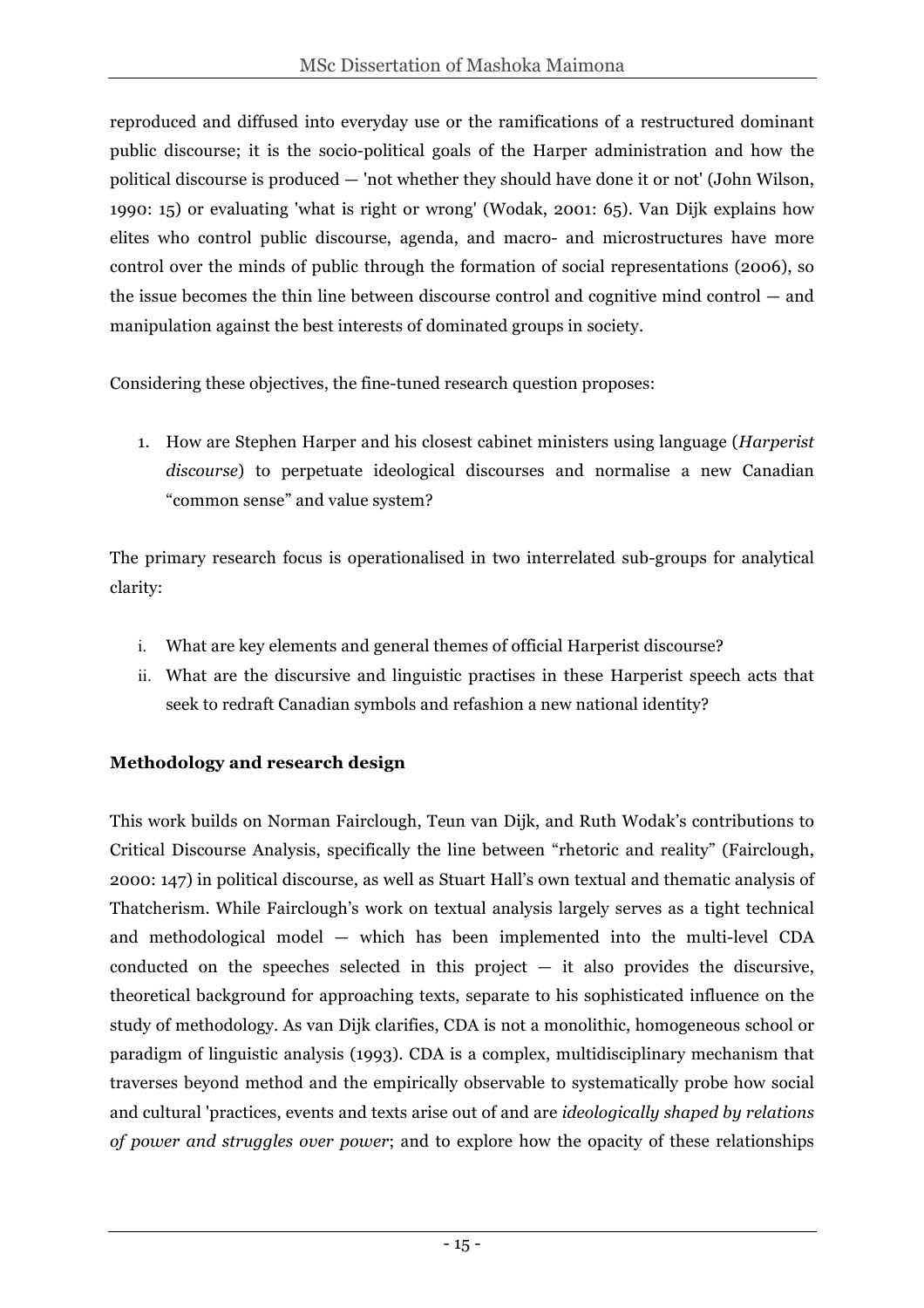between discourse and society is itself a factor *securing power and hegemony*' (Fairclough, 1993: 135, emphasis added).

Critical Discourse Analysis (CDA) gained ground as an interdisciplinary approach to study political language as a social, historical, and cognitive phenomenon, cemented as Critical Linguistics (CL) in the 1970s by earlier theorists Gunther Kress, Robert Hodge, and Roger Fowler, and heralded post-1980s by academics Norman Fairclough, Ruth Wodak, Teun van Dijk, and Paul Chilton. As the theoretical chapter revealed, there is a symbiotic relationship between language and society, being "socially shaped and socially constitutive" (Fairclough, 1993: 134). Since CDA unmasks ideological power relations by investigating how identity and reality is constructed and naturalised through language, the methodology virtually chooses itself in this analysis to scrutinise official Harperist discourse and how it *shapes* and *is shaped by* society. A pilot project conducted in the spring of 2013 revised and polished the methodological framework by uncovering the holes and institutional biases in a Faircloughian school of CDA and suggesting a mixed model infusing van Dijk's "sociocognitive" framework (1993, 2001). As the previous trial run (Maimona, 2013) and literature review summarised, the twofold reasoning for this methodology is: 1) the study of discourse, ideology, nationalism, and political communications call for a qualitative research method; and 2) the interpretation of how the Harper administration is attempting to transform Canadian identity and manufacture reality requires a keen eye for context (as opposed to using evaluative categories to analyse statistical findings, thus overlooking intent).

The analytical framework applied in this project synthesises elements of Fairclough's threedimensional framework (1995): the processes of text production (micro-level), distribution (meso-level), and audience consumption (macro-level). Research objectives will deviate slightly from Fairclough's more traditional Marxist approach in unearthing power relations and inequality (2001) to connect the Harper government's textual production with its ideological nationalistic aims. Since the focus is not limited only to social hierarchies, the research tools also blend van Dijk and Wodak's multidisciplinary approaches. The pilot run of an earlier adaptation of the research question recommended applying van Dijk's sociocognitive analytical framework to closely examine the *production* and *reception processes* of textual production in a wider social context, particularly the socially cognitive schemas that recreate stereotypes and exclusionary ideologies through discourse. While van Dijk incorporates the macro societal and micro textual (semantic, lexical, and rhetorical) contexts of CDA, he also infuses social cognition into his triangulated analytical framework: ideologies are '*both* cognitive *and* social', being 'abstract mental systems that organize… socially shared attitudes' (1995: 18, emphasis in original). These socialised mental representations are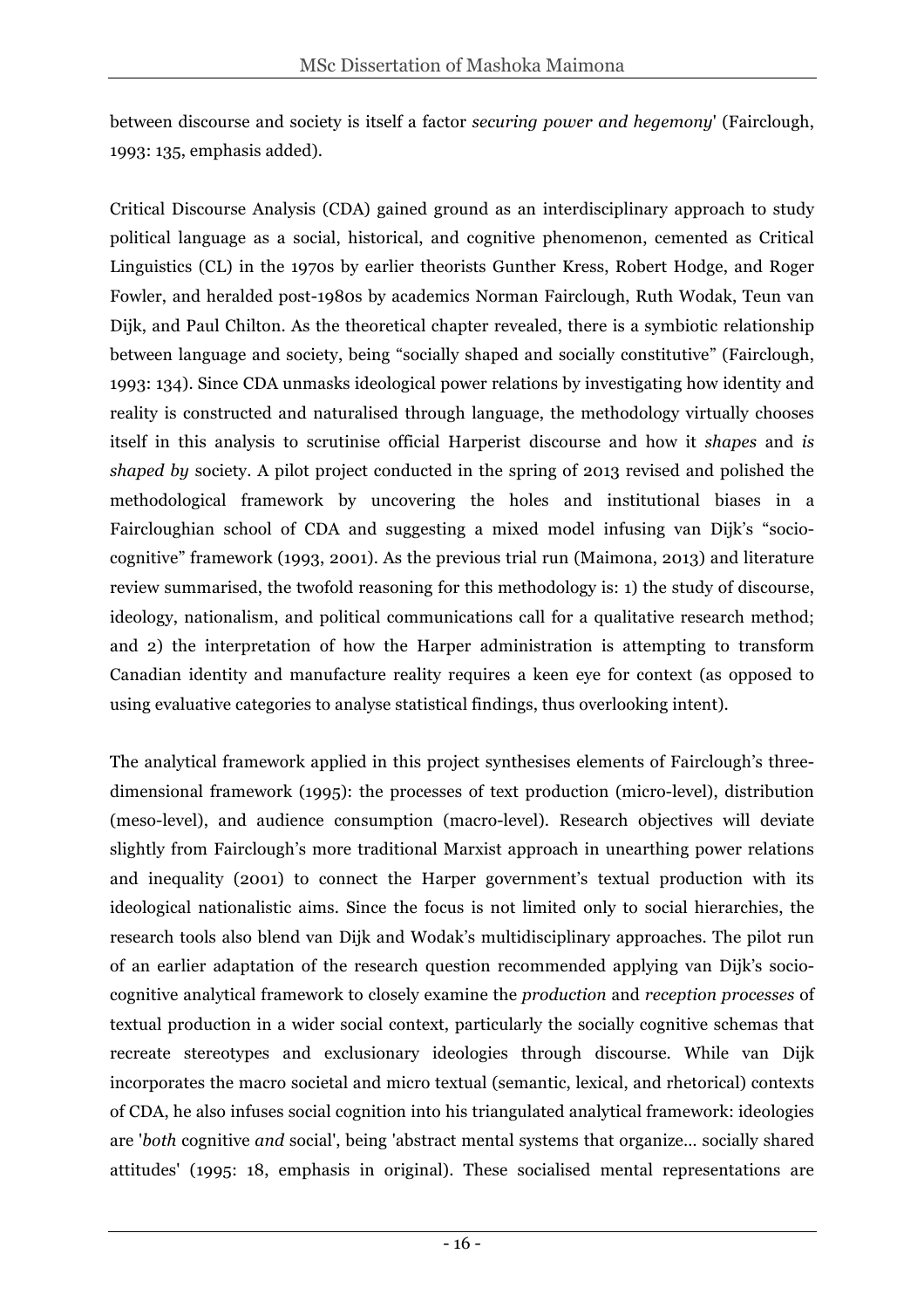integral to this research as political discourse is almost always framed in a self-serving 'us versus them' ideologically dichotomised narrative. Political discourse, specifically Harperist Conservative discourse and ideology, can be readily organised into van Dijk's notion of group-schemata, through the implicit control of common sense and 'organiz[ing], monitor [ing] and control [ling] specific group attitudes'  $(1995:19) -$  in this case, the Canadian populace. As van Dijk describes the relevant social values of racists as focus on self-identity, self-superiority, self-primacy, self-privilege, and hence inequality, this study seeks to unveil the social values and symbols central to Harper's reign. In line with Fairclough's work on constitutive intertextuality, or interdiscursivity (1992), Wodak's discourse-historical method examines the synchronic and diachronic dimensions of textual production. Unlike Wodak's precondition, this study does not incorporate fieldwork or ethnographical research as the focus is on language production and ideology propagation, as opposed to consumption; it does, however, adopt elements of her discursive strategies (such as argumentation, framing/discourse representation, predication, and referential/nomination; see 2001: 63-94) in the hybrid analytical tools.

In analysing governing political parties' hegemonic hold of dominant structures and meaning production, critical discourse analysts must avoid making overly deterministic assessments of texts and society. In this investigation, citizen, media, and academic agency and resistance are underemphasized because the focus is on official discourse production and macro social contexts; while counter discourses are part and parcel of a democracy, the texts concerned are representative of the dominant political discourse.

A charge against CDA is the individual researcher seeping his or her own biases into the interpretations and conducting partial readings of the text (Widdowson, 1995). The analyst takes cautious steps to avoid infusing her own subjectivities as a professional journalist who has witnessed first-hand the steps taken by Stephen Harper in limiting open and transparent communications in the executive and legislative branches of government. In order to strengthen the validity of the results and transparently communicate the methodological process, a meticulous analytical framework is provided (see Appendix B).

#### **Selection of data, design of research tools, and analytical paradigm**

Similar to CDA being the naturally fitting research method, the selected speech samples were also unambiguous choices, guided by the terminology and themes each text contained. As previously stated, the general themes of focus were crime, justice, law and order, and deference to traditional institutions such as the monarchy and the military. The researcher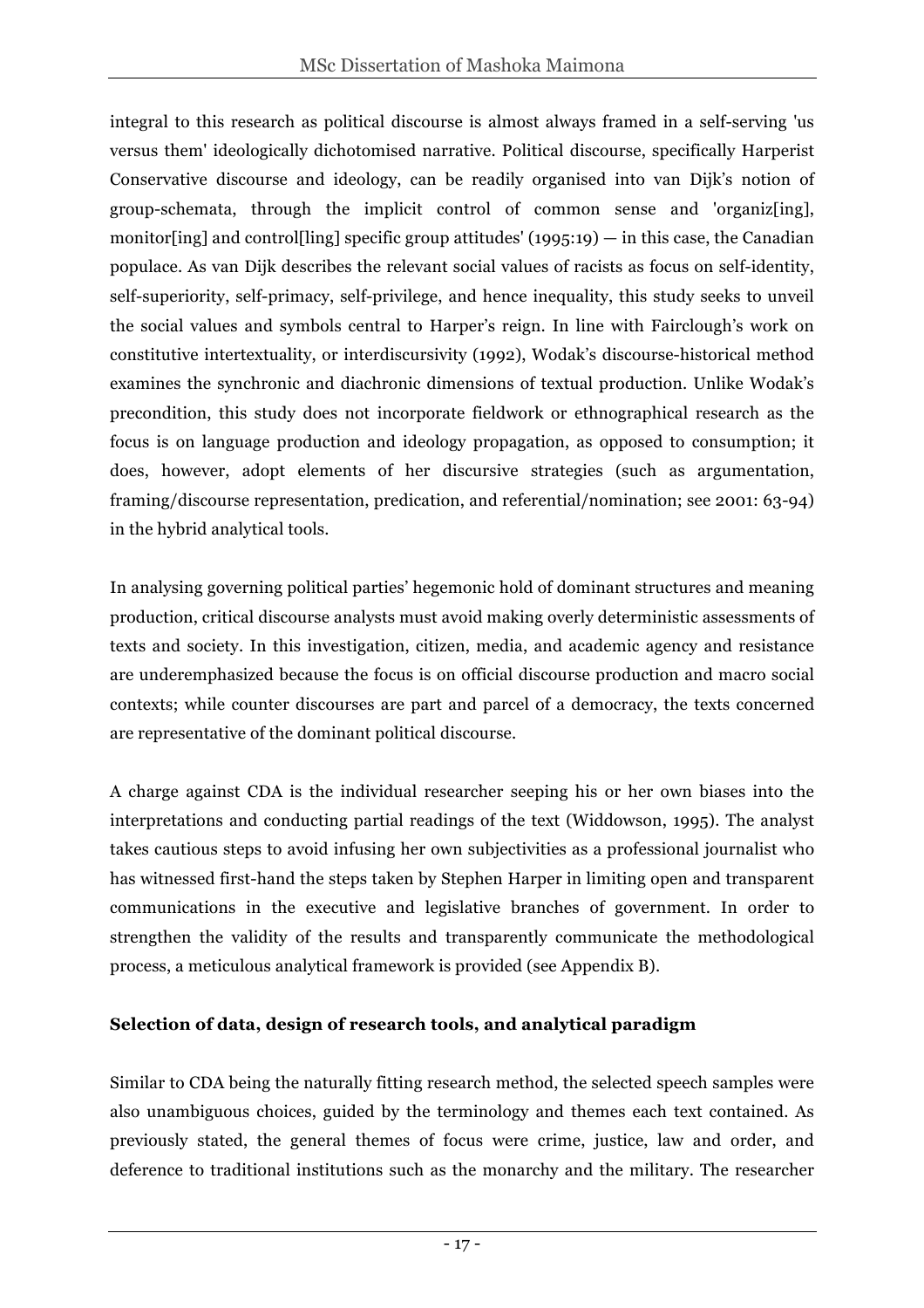laboriously sifted through hundreds of speeches and statements on official government and Conservative Party websites (specifically the Prime Minister of Canada, Citizenship and Immigration Canada, Department of National Defence and the Canadian Armed Forces, Canadian Heritage, Department of Justice, Public Safety Canada, and cabinet ministers' personal websites) to assemble a sample of seven speeches that exhibited one or more of these themes. Stephen Harper gave four of the speeches, while the other three were delivered by two of his closest, most loyal ministers (Wells, 2011) in portfolios that shape national rhetoric, imagery, and symbols — Citizenship and Immigration Minister Jason Kenney and James Moore as Canadian Heritage Minister. Both of these departments experienced a changing of the guard in a recent cabinet shuffle as both Kenney and Moore moved onto more lofty roles in government, but for the purposes of clarity, this paper will refer to the pair as the existing ministers in their former portfolio.7 Since Harper has been prime minister for seven years, there is no dearth in material to choose from: the selected texts demonstrate the duration of his tenure, with a speech dating back to his first year in office (July 2006) to the most recent delivered in June 2013. While there was a significant database of literature to examine, the scope of this dissertation demanded the thorough intertextual analysis of a small sample of speeches.

Four distinct yet overlapping themes were identified during the survey of the vast corpus of texts. For clarity's sake, the seven speeches were chosen to speak to these ideologies and motifs: the elimination of crime in 'safe streets and communities' (to borrow the title of Harper's omnibus crime bill), nostalgia for British institutions such as the monarchy in a *post*-colonial Canada, and a glorified militaristic history. Thus, 1) law and order/crime and justice; 2) the military and history; 3) the monarchy and history, and 4) nostalgia for lost institutions constitute the primary code, further dissected and interpreted through CDA to unravel how the Conservatives are reconstructing the Canadian common sense and introducing a new set of national symbols. A preliminary reading of the speeches produced a thematic guideline; subsequent analyses and annotations revealed interdiscursive ideologies and insights into *reality* versus *rhetoric* — into established Canadian identity and Conservative discourse about Canadian identity. Since discourse and ideology are correlated and entwined, the close textual analysis of the speeches and how they relate to the four motifs (each under a separate heading) will be explained in a synthesis of theory, method, and underlying macrocosmic themes. While the divided sections allow for uncluttered ease in

 $\overline{a}$ 

<sup>7</sup> Citizenship and Immigration Canada minister recently switched from the veteran Jason Kenney (2008-2013) to Chris Alexander (assumed office July 15, 2013); Shelly Glover replaced former Canadian Heritage minister James Moore (2008-2013).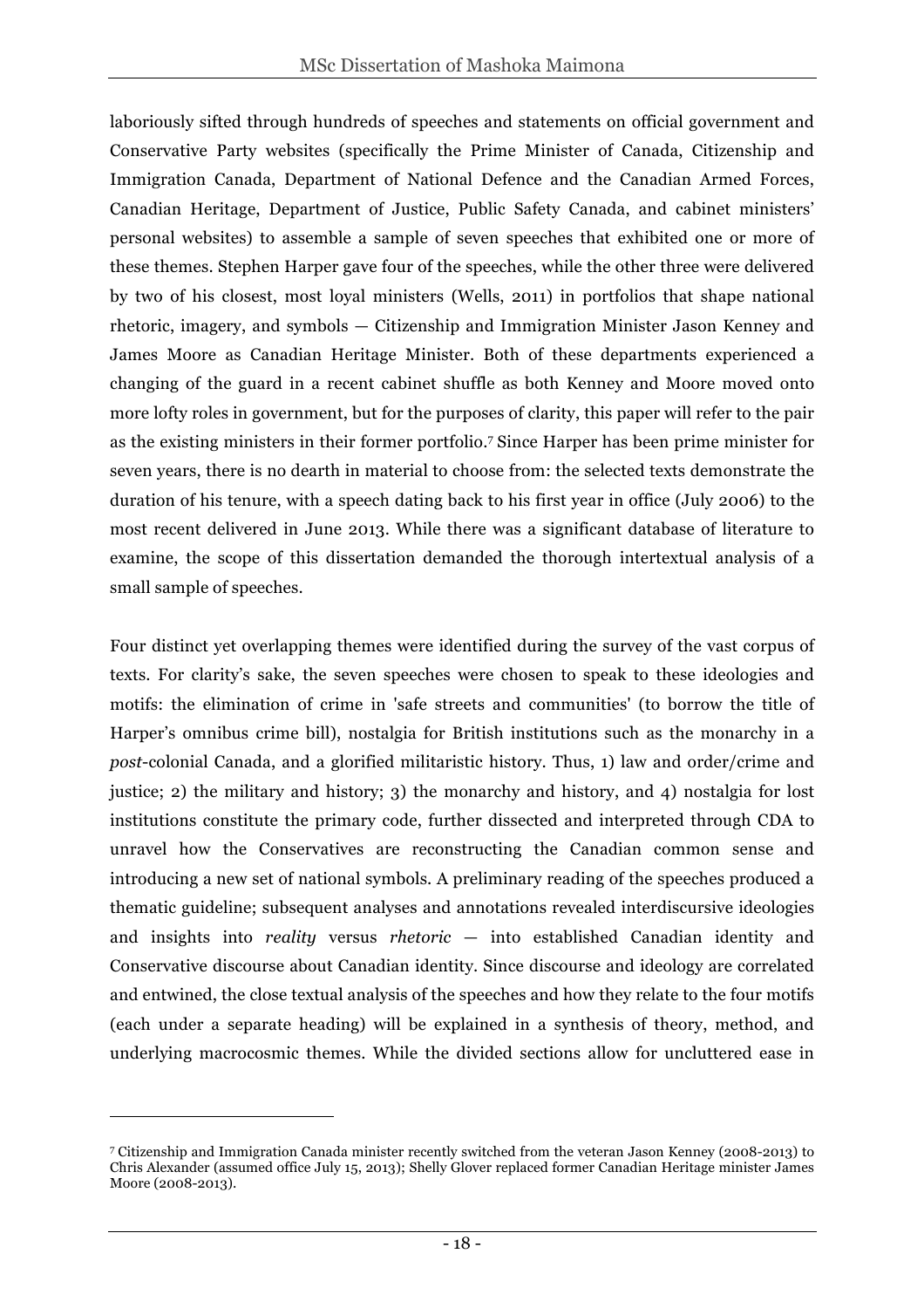interpretation, it should be noted that they are interdependent and transition as connected elements of Harperist discourse.

### **RESULTS AND ANALYSIS**

Harperist discourse is the articulation of separate ideological elements in a traditional conservative philosophy that constitutes his vision for Canada — an antithetical version of the long-held Liberal Party vision, which had become the Canadian "common sense" and value system over the twentieth century. The analysis of the seven texts can be bracketed into four areas: a wholesome, crime-free society, history, the monarchy, and the military (the latter two traditional British institutions). The emerging themes are: 1) a nation indelibly tied to its colonial ancestry; 2) a move from being peacekeepers to a robust military power; and 3) a pure, law-abiding society based on communal values. The emphasis on generating a climate of fear and "us versus them" rhetoric is a form of "authoritarian populism" (Hall, 1979). Stuart Hall adopted the phrase in his original *Marxism Today* column, which re-appeared in his influential 1988 volume to describe an identifying pillar of Thatcherism, in which political rhetoric becomes a populist appeal to Tory values by targeting the "fears, the anxieties, the lost anxieties, of a people" (167). These ideological fears and fantasies become collective fears and fantasies as Canada becomes Harper's imagined community similar to 1980s Thatcherite Great Britain — increasingly an "authoritarian law and order" society (Procter, 2004: 97). Like Thatcherism, Harperist politics represents a break from the Liberal-influenced status quo in the manifestation of a new social construct.

#### **Militarising History and Nostalgia for Lost Institutions**

Politicians have long evoked the nation as a unitary agent with intentions to rally citizens for their own ideological purposes. The repetitive reference to *Canadians*, the *Canadian people*, and *our country* presupposes a monolithic entity by uniting all citizens under one banner, with similar interests, opinions, and needs that are the sole mandate of Conservative politicians, thus concealing the actual supporters of these viewpoints. The abstract objectification and personification of the nation hides a complexity of viewpoints, nullifies opposing interests, and creates an impression of a shared, vested stake in the Canadian nation.

Metaphorical constructions, a routine and highly effective phenomenon in political rhetoric, can become widely accepted as conceptual descriptors of how we organise society and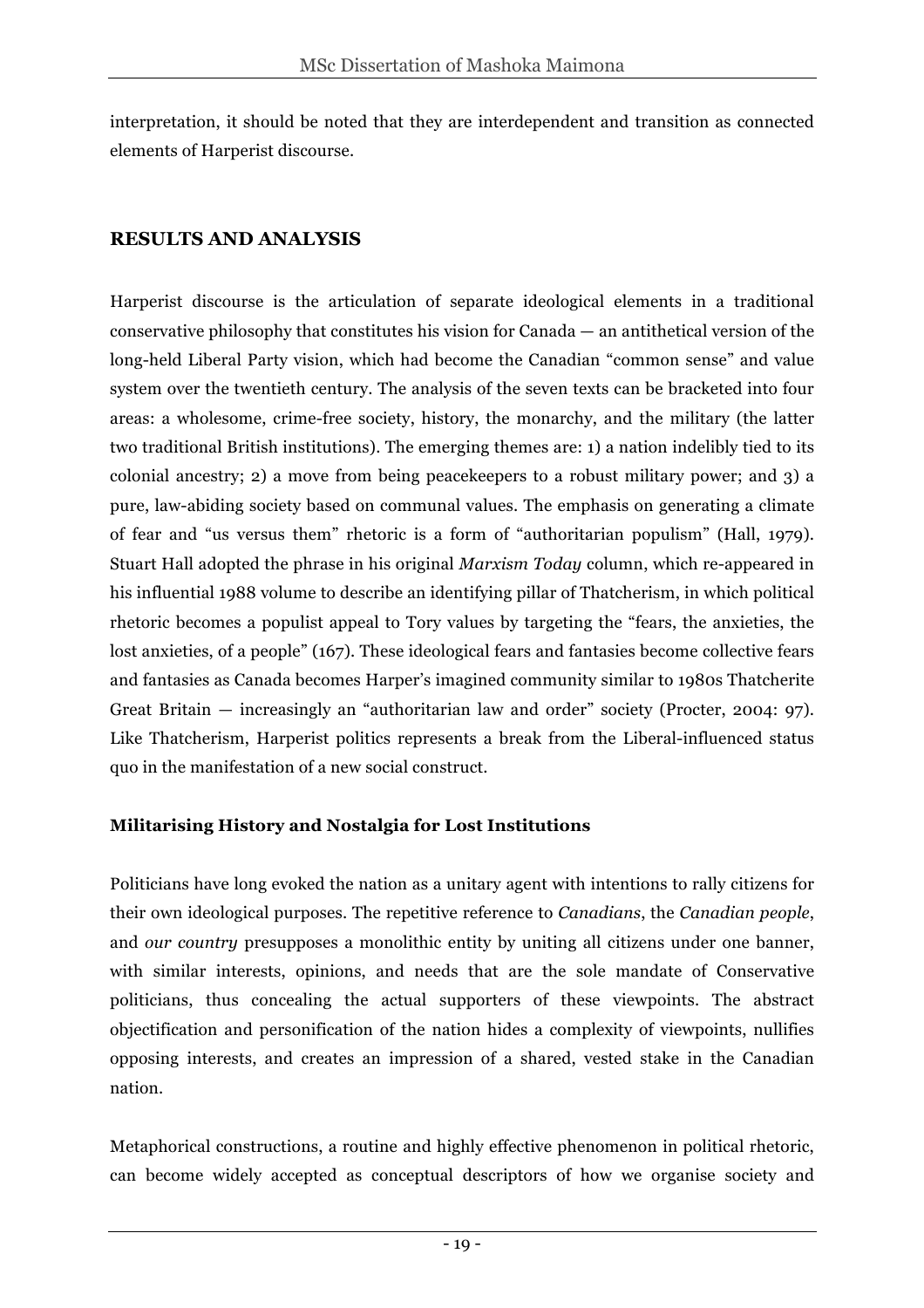structure reality (Lakoff and Johnson, 1980; Semino, 2008) — for example, the metonymic notion of *axis of evil* or America as the *land of freedom*. A conceptual metaphor substitutes a conscious ideology for an abstract image or ideal, thereby limiting the cognitive delineations between separate things. An unconscious system of metaphors can become deeply entrenched in the human mind to constitute reality.

James Moore extols, 'After 150 years, against all odds of geography and difference, *our* country *stands tall and proud*, now like never before' (2013, emphasis added). Canada is personified as a physical entity that has defeated external (unnamed) forces. Absent social actors and an oversimplified evaluation of the collective survival of Canadians ("we've survived") help to recontextualise both problems and remedies in this Conservative chronicle. The past is a site of contestation; in this recontextualisation, the past is reconstructed to fit the Conservative representation of Canadian history and value system. The individual becomes representative of the nation and vice versa through the use of synecdoche in the text. Thus self-identity and nationalistic identity become conflated. The embodiment of the individual citizen within the Canadian narrative signifies the collective triumph of the nationstate and its people, while its defeats become the individual's personal loss ('tragically… we have failed as a country'). Canada is elevated in the present ('now like never before') because previous governments (without Harper's trusty leadership), rendered as *others*, have impeded the country's (and thereby, the citizen's) progress.

While Minister Moore reminds the audience that his government 'believes in respecting the provincial jurisdiction' and will not infringe on how provinces teach history, in April 2013 they launched a 'thorough and comprehensive review of significant aspects in Canadian history' in primary and secondary institutions across the country; the Tory-controlled Canadian Heritage House of Commons committee agreed to a revamped academic focus on history 'with an *emphasis on battles'* (Meeting No. 61, Parliament of Canada 2013, emphasis added). Despite evidence of embellishing or purifying history8, Harper argued in a speech celebrating his fifth anniversary as prime minister: 'You cannot build a united country by burying or rewriting its history' (2011). The presupposition is that the existing historical narrative is flawed, and it is up to his party to rectify and reify the past. Fairclough describes presupposition, or the assumed, subconscious meanings and ideologies within a text, as "preconstructed elements" (1995: 107). The militarising of Canadian history is apparent through the micromanaged commemoration of the War of 1812, a military exploit that became synonymous with the "fight for Canada" (Moore 2012) during its bicentennial celebrations.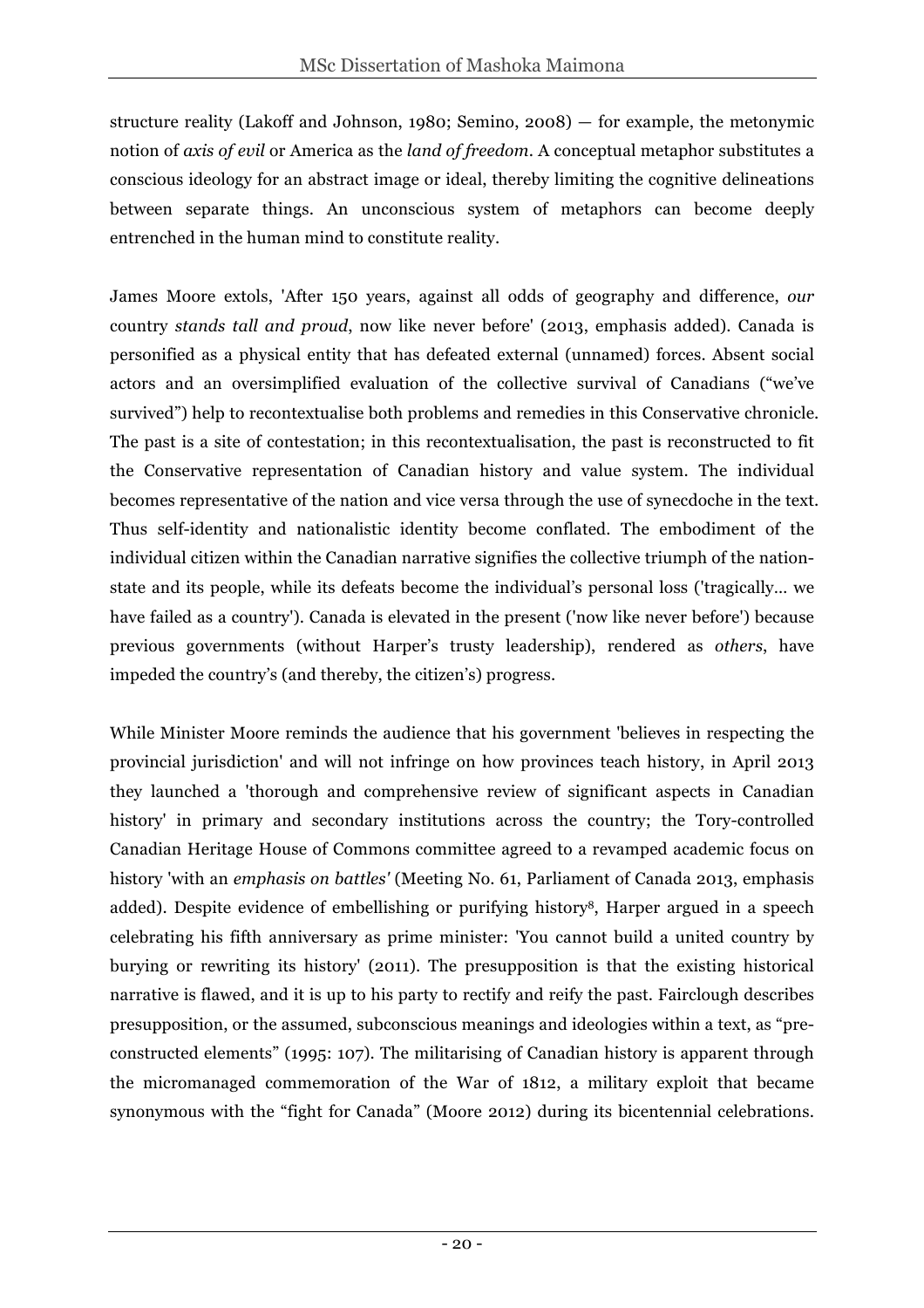While celebrating a two-hundred-year-old conflict (that took place fifty-five years before Canadian Confederation) with much pomp and grandeur,9 the Conservatives released a terse press release on the thirtieth anniversary of the Charter of Rights and Freedoms (a Pierre Trudeau-Liberal Party legacy). Hyperbolic, nationalistic statements ('Which is to say without the War of 1812, Canada as *we know it* would not exist.') appeal to the warrior history of the nation to reconstitute the modern-day (Conservative version of) Canada as a militaristic one; the nation is being re-framed according to a Harperist world order.

There is a palpable nostalgia for lost institutions running through these texts, emblematic of conservative discourse as conservatism honours the 'preservation of the ancient moral traditions of humanity' (Kirk, 2001: 8). The Oxford Canadian English Dictionary (1998) defines nostalgia as 'sentimental yearning for a period of the past; regretful or wistful memory of an earlier time,' or 'a thing or things which evoke a former era.' Harperist discourse is awash with nostalgic speech, a yearning for a mythical golden age with wholesome, crimeless communities. Time and space are displaced within this form of narration, as an abstract, imagined past without specific historicity becomes superior to the degenerating present. In the Conservatives' attempt to (mis)appropriate a lost, immemorial past with their nostalgic discourse, they are redefining the community, the nation, and selfidentity. James Donald (1993: 167) writes that these cultural and social values become 'the articulating principle of the nation' to produce a '*fictional* unity' through the differentiation from other nations and peoples. Canadian symbols and national identity thus become timelessly, discursively projected through a Conservative lens, tied to traditional institutions such as the military and the monarchy. The presupposition is that Canada is 'in serious jeopardy' and its history must be 'protected and promoted' in order 'to stay united for the future' (Moore, 2013). Reordering Canada's lost spatial and temporal bearings will cure the nation of its supposed fragmentation, rootlessness, and decline. The overt implication is that Harper and his Tories can reverse the disintegration of Canadian heritage and history for the sake of national unity — endangered by the 'complacency and inaction' (Moore, 2013) of previous Liberal governments, the very survival of Canada as a nation is contingent on the Conservatives. There is an impression of certainty  $-$  that the speaker's policy goals are an embodiment of the audience's needs and desires, instead of the speaker shaping what the audience *should* want (Moore, 2013: 'the legislation… serves the best interests of Canada'.).

<u>.</u>

<sup>8</sup> Harper boasted that Canada has 'no history of colonialism' at the 2009 G20 summit in Pittsburgh, neglecting the violent interaction with the country's First Nations people since Europeans first arrived in the 1600s.

<sup>9</sup> The Conservative government spent \$28 million commemorating the War of 1812 through monuments, a documentary film, advertisements, public re-enactments, and a government website.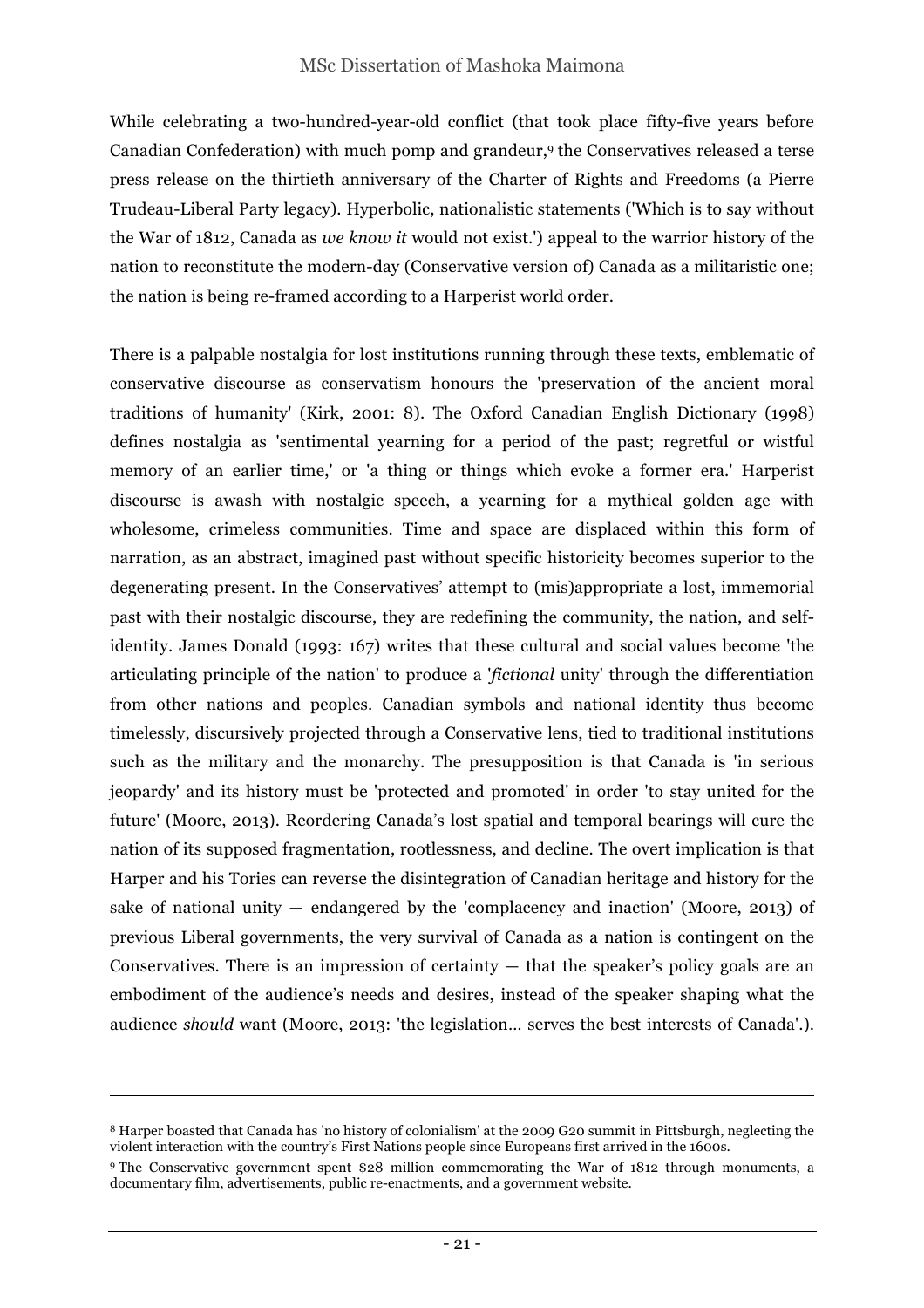The political choice of words offers an illusion that the decision-making power and agentic control is in the hands of the citizenry.

Modality is the truth value of a proposition, assessing the commitment of the speaker to an idea or command (Fairclough, 2003). Alternating between authoritative statements with strong modal verbs and lowered modal terms help persuade the audience by simultaneously deceiving and informing them (Machin and Mayr, 2012). Moore lists the Conservative track record and commitment to executing and ensuring Canadian history and identity are safeguarded against collective amnesia; categorical modal verbs ('we are creating… we're expanding… we are adding… we're reforming…'; 2013) suggest only Harper Conservatives are active agents with the expertise and means to execute. Since the 'texturing of identity' is 'embedded in the texturing of social relations' (Fairclough, 2003: 166), the lowered modality and conversational address to the audience ('You know, I think we have gone the extra mile here...') breaks up the authoritarian discourse and indicates a level of sincerity. The cognitive dimensions of manipulation in the discourse (van Dijk, 2006) include: ideological polarisation (Moore, 2012: 'They repelled the American invasion, and the Canada that we know today was the ultimate result'.); positive self-presentation and moral superiority (taking pride in 'our' collective traditions and history); discrediting of opponents (failure of previous governments or opposition parties); rhetorically exaggerating the issue ('nobody thought this country would survive'); and emotionalising the argument ('our borders', 'our nation', 'our history'). In essence, a communications blitz to market a Conservative-style of history is presented as a centuries-old fight for national identity and Canada's very existence. Adopting an Americanised style of 'permanent campaign' governance (Nimmo, 1999) and having the Prime Minister's Office (PMO) strictly order Conservative ministers' messaging, the Harperist brand of rhetoric is part of a long-term strategy to configure and legitimise social representations.

## **The 'Little Island' and 'Dominion'**

Stephen Harper's address at the Canada-UK Chamber of Commerce (2006) six months after winning his first minority mandate outlined his fidelity to traditional British institutions, history, economics, and values. The specific audience must be considered in the balanced analysis of this text: British businesses with interests in the Canadian market. Albeit this disclaimer, the opportunistic speech act is packed with linguistic, semantic, and thematic strategies that overtly and subliminally carry Harperist ideologies. Seven years later, he returned to London to address the members of parliament at Westminster, a pedestal he referred to as the 'cradle of *our* political system' (*our* meaning Canadian): a nod to the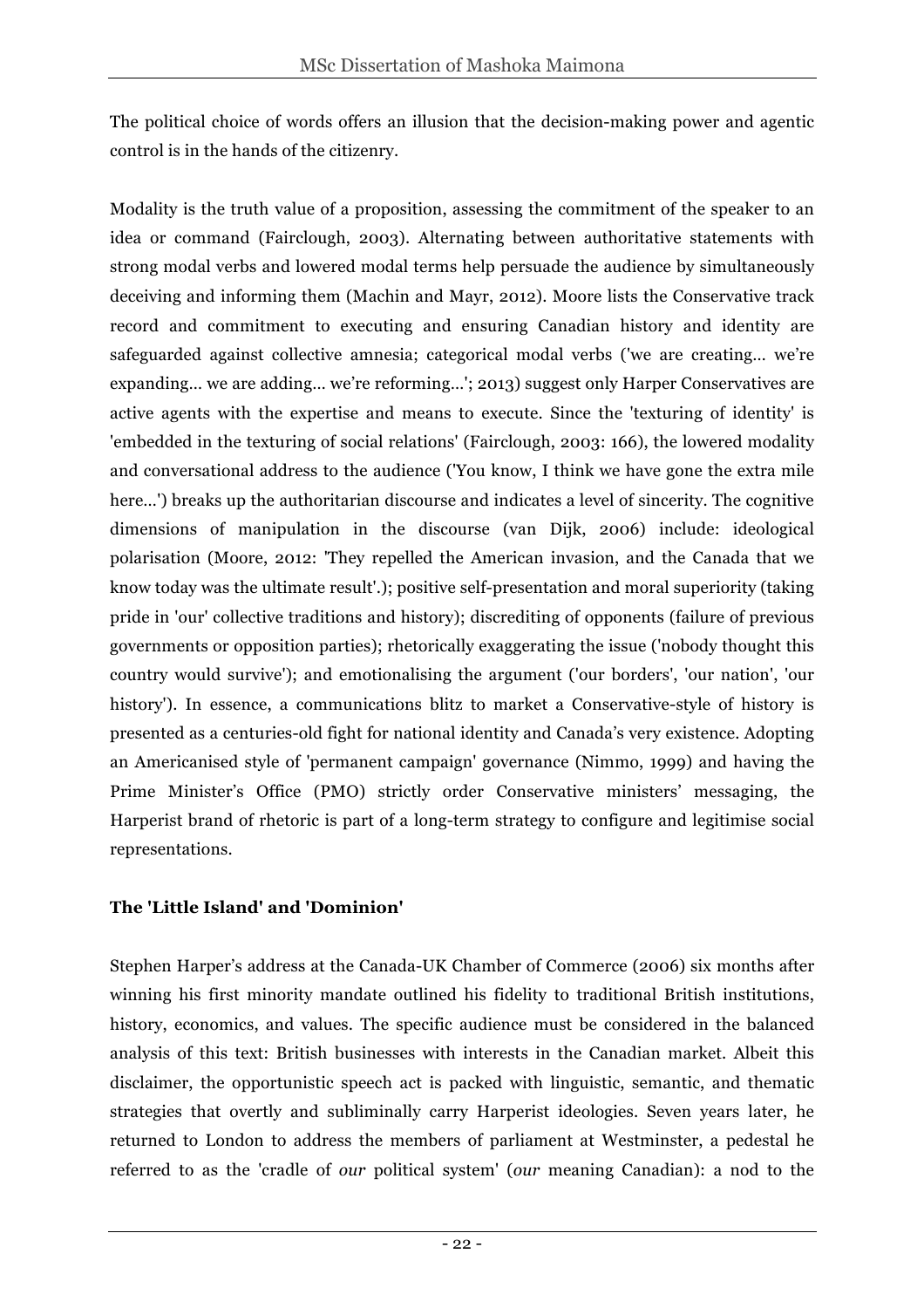aforementioned British 'free and democratic institutions' (2013) that are central to the Harperist rendition of the Canadian genesis story. It is reminiscent of the theme discussed in the previous section: nostalgia for traditional institutions.

In the 2006 speech, the prime minister uses a building metaphor, common in political speech (Charteris-Black, 2004) to abstractly convey solidarity and the sense of building something as equal partners (Machin and Mayr, 2012): '[O]ur combined history… is built by layer and layer of common experiences, shared values and ancient family ties' (2006). He quotes the 'incomparable Winston Churchill' (a former British Conservative prime minister) to assert the 'ties which join [Canada] to the mother country are more flexible than elastic, stronger than steel and tenser than any material known to science.' Harper waxes lyrical about the 'stepping stones' (another building metaphor) Canadians 'owed to Britain': 'the *majestic past* that takes us back to the Tudors, the Plantagenets, the Magna Carta, habeas corpus, petition of rights, and English common law.' These British relics are critical in the Conservative draft of Canada's historical founding.

It is starkly apparent that Harper seeks to remodel Canada after the mother country and 'eternal all[y].' He recently became the second Canadian leader to address the British Parliament and spoke at length about Canadian institutions being 'profoundly indebted to their British ancestors' (2013). In presupposing Britain as Canada's direct ancestors, Harperist discourse omits the nation's settler history, its indigenous origins, and its French fur trade roots. There is no identifiable historicity within 'our origins' accounted in these speech acts other than as 'a colony of the British Empire,' which the politician prefaces with emphatic modal adverbs 'seriously and truthfully.' This persuasive rhetorical device conveys his historical-political stance as the incontrovertible truth; this is evidence of 'irrealism,' or statements masquerading as fact and "oriented to achieving results," as opposed to 'reaching understanding' (Fairclough, 2003: 110). The application of authoritative modality also indicates an equally strong commitment to endorse this partial narrative. Harper discounts the blood-stained, systematic exploitation and illegal acquisition narratives of colonialism by applauding British colonialism in Canada as 'largely benign and occasionally brilliant.' Four hundred years of controversial interactions and broken treaties with Aboriginals are neglected and discredited in these speeches and consequently the public discourse, which the elite voice of the government in power helps to shape. Those who not share Harper's view of '*our* origins' and '*our* values' are lexically, rhetorically, and conceptually rejected from the national narrative. He attempts to associate himself with the ordinary voter by using a linguistically artificial sense of togetherness ('*our* country,' '*our* inheritance,' '*our* homelands'). Emotionally arousing argumentative rhetoric ('When Britain has bled, Canada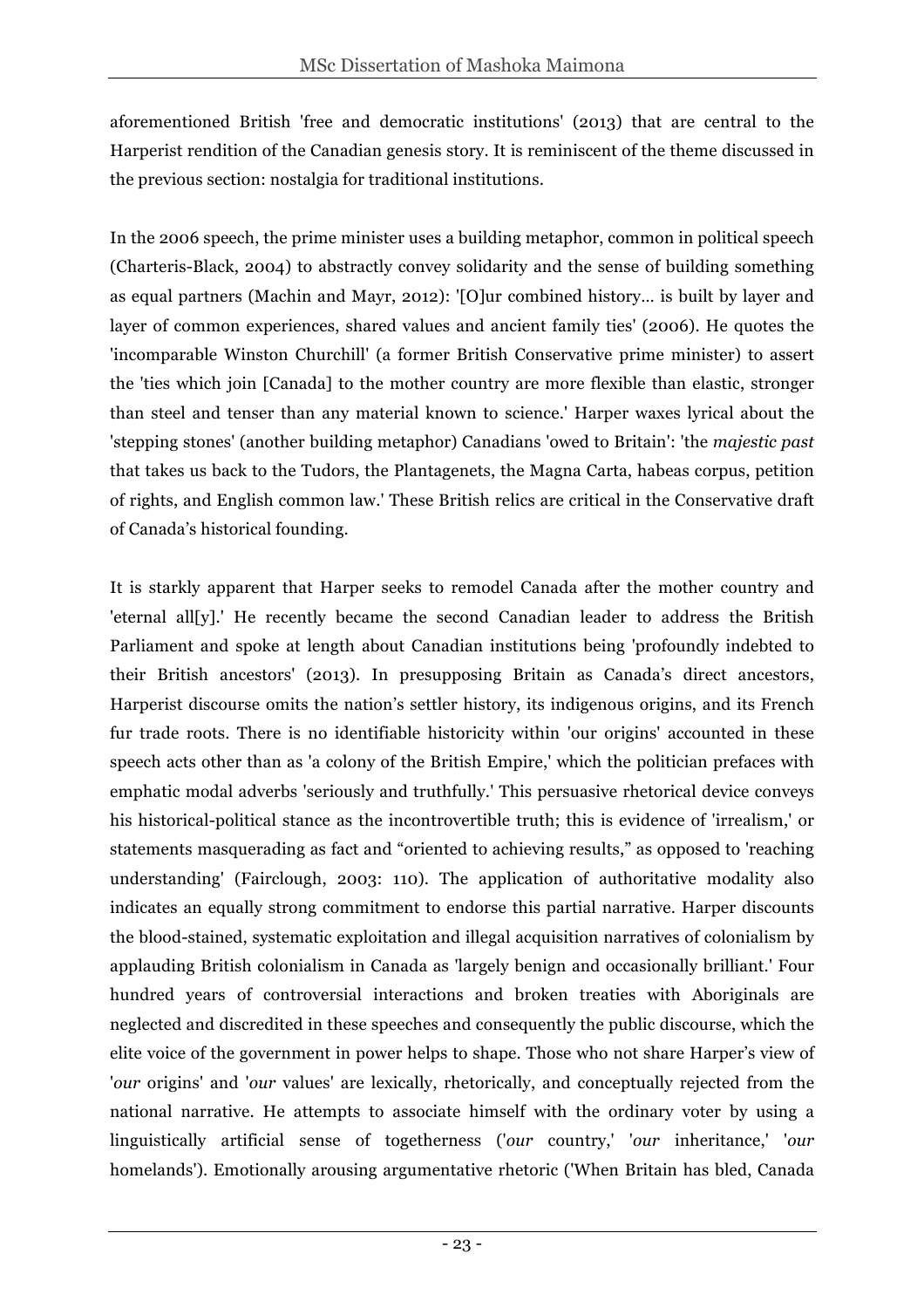has bled.') appeals to and rouses the public's vulnerabilities. By personifying Canada and Britain into living organisms that can bleed, the discourse connotes single, homogenous entities (omitting multifarious, discordant identities) that are linked ancestrally by  $b$ lood  $-a$ formidable symbol.

The Canadian prime minister dramatically describes Canada and Britain as moralistic fighters who safeguard Western values of 'democracy' and 'freedom' — both concepts nominalised as precious commodities that require protection — and combat unidentified 'monsters', 'malevolent regime[s]', and 'apostles of terror.' He presents a good versus evil battle of 'epic proportions' that presupposes those against Harper's administration as being on the wrong side of the battlefield. Emphasizing Canada and Britain's democratic credentials serves a manipulative purpose: he justifies the War Against Terrorism and exempts the armies' belligerent, contentious, even illegitimate actions. Harper concludes the 2006 address with the religious and royalist slogans 'God bless Canada and God save the Queen', alluding to both his firm faith-based views and adherence to the monarchy's role in his ideological portrait of a country that long ago separated the church and the state. There is another religious reference in the British Parliament speech, in which he declares that 'ordinary men and women the world over aspire' to 'worship *God*, in *our* own way' (2013, emphasis added), thus presupposing all 34.5 million Canadians (living in a secular country) observe a god-based faith (excluding atheists, agnostics, polytheists from his faith-based narrative). Speculative terms and ideas lacking concrete facts, data, or appropriate citation pepper these two speeches to demonstrate the Conservative track record and present a positive self-representation of their government; for example, 'Our government is making new investments in renewable energy sources such as biofuels.' Harperist ideology polarises and 'otherises' those who do not share this value set as unpatriotic 'non'-Canadians. This type of 'manipulative' discourse (van Dijk, 2006) is a discursive process affecting both cognitive (impacting people's mental models) and social dimensions (influencing socially shared beliefs). The deliberate linguistic strategies and underlying themes in these prewritten speeches indicate premeditated intent to broadcast and naturalise these sentiments and symbols in public forums.

#### **Long Live the Queen: the Monarchy**

Harperist nostalgia for traditional institutions extends to the restoration of colonial prerogatives in Canadian society's 'common ground of sociocultural beliefs' (van Dijk, 2008: 160). National surveys have found that Canadians are by and large lukewarm about continuing with a British monarch as the head of state (Ipsos, 2010; Your Canada, Your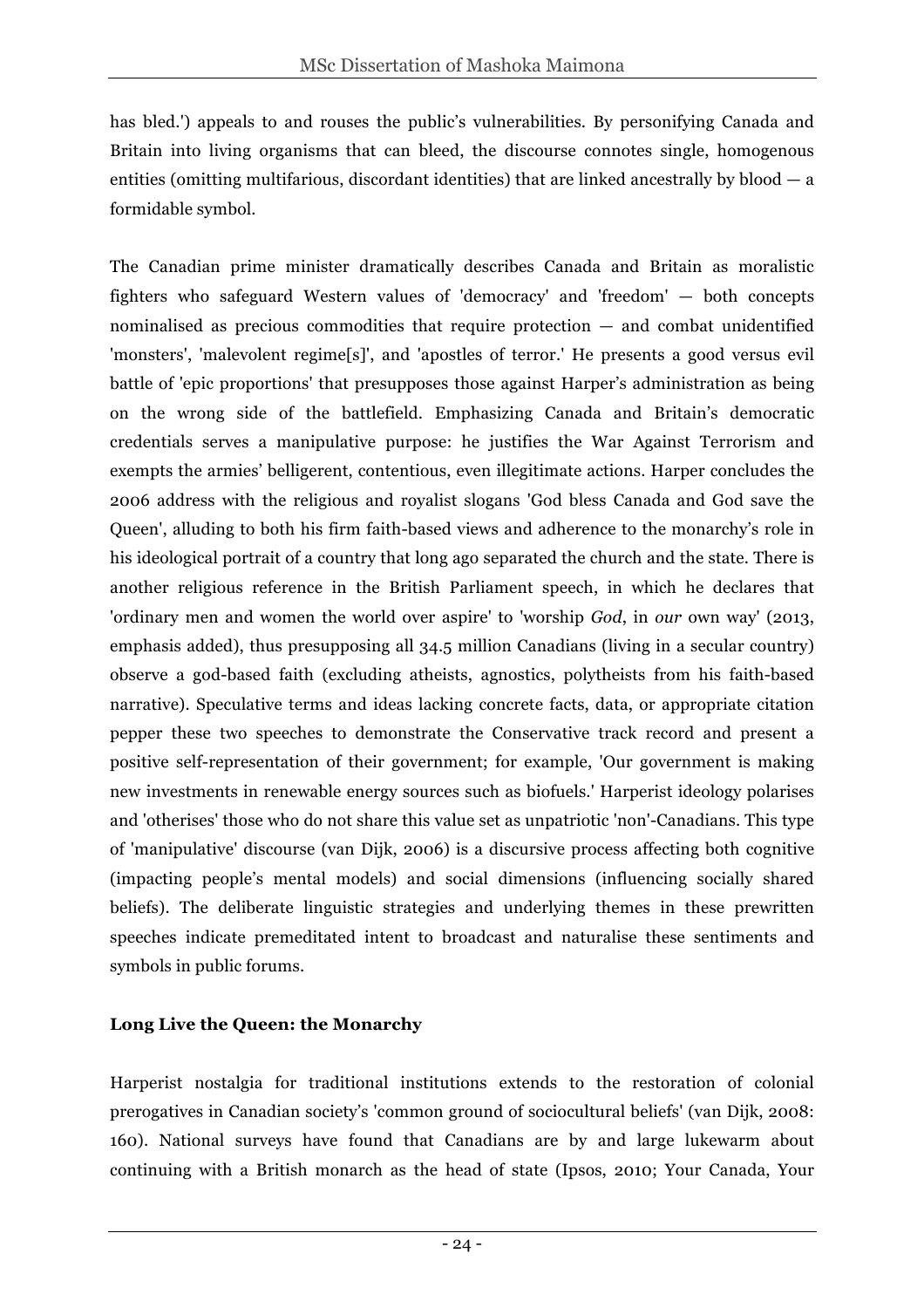Constitution 2013), so it can be concluded that the Tories are not strategically reproducing or pandering to the assumed beliefs or 'taken-for-granted knowledge' of the electorate. Traditionalist conservative philosopher Roger Scruton describes allegiance to the Crown as 'a symbol of nationhood, as an incarnation of the historical entity of which [one] is a part' (1986: 108). Conservative politicians call on tradition to engage the loyalties of voters as a 'fragment of the greatest social organism'  $-$  the nation  $-$  and to mould 'their idea of what they are and should be' (ibid: 108-109). Therefore tradition, particularly the symbol of the Crown, is Harper's most valuable agent in patriotic discourse and identity construction.

In a special citizenship ceremony in the presence of The Duke and Duchess of Cambridge, Minister of Citizenship and Immigration Jason Kenney spends the majority of his speech commending 'Canada's royal family' and the influence of the Crown in the 'great Dominion' of Canada (2011). The over lexicalisation, or 'surfeit of repetitious, quasi-synonymous terms' (Teo, 2000: 20), and overemphasis of the British monarchy ('Dominion,' 'Her Majesty Queen Elizabeth II,' 'Queen of Canada,' "'constitutional monarchy,' 'our sovereign head of state,' 'Crown') serve to overpower and over-persuade the audience. Nominalisation replaces verb constructions or social processes with nouns or metaphors (Fairclough, 2003: 220; Machin and Mayr, 2012: 137). When Minister Kenney nominalises formidable concepts like 'freedom', he transforms them into tangible *commodities* with connotative and denotative clout. He elevates the British royal family as the active agent determining Canadian fates: 'Canada's royal family… represent the future with all its hopes and dreams.' In a calculated linguistic move, he associates new Canadian citizens with their future 'King' as they too 'represent the future, *our* future.'

The construction of an in-group using the possessive 'our' simultaneously categorises an outgroup — those who reject 'Her Majesty's heirs,' view the monarchy as an archaic institution, and disregard the 'principles which recognize the supremacy of *God'* are not *Canadian*. Being Canadian is contingent on the displacement of others, who do not belong to the Harperist fabric of national identity. By easing the deontic modal verb that compels and commands these new citizens and deftly switching between possessives ('I *encourage* you all to remember *our* past and play an active role in shaping *our* future by preserve *our* values and traditions while upholding *your* responsibilities as citizens'; 2011), Kenney merges an intimate welcome with an authoritative reproach. Encapsulating the public in a pronoun passivates and renders them easy participants to whom to espouse moral claims. In using strong modality to articulate their value assumptions and traditions — an incremental shift towards more religious and colonial rhetoric in a secular, independent Canada — the Conservatives conceal and delegitimize alternate voices.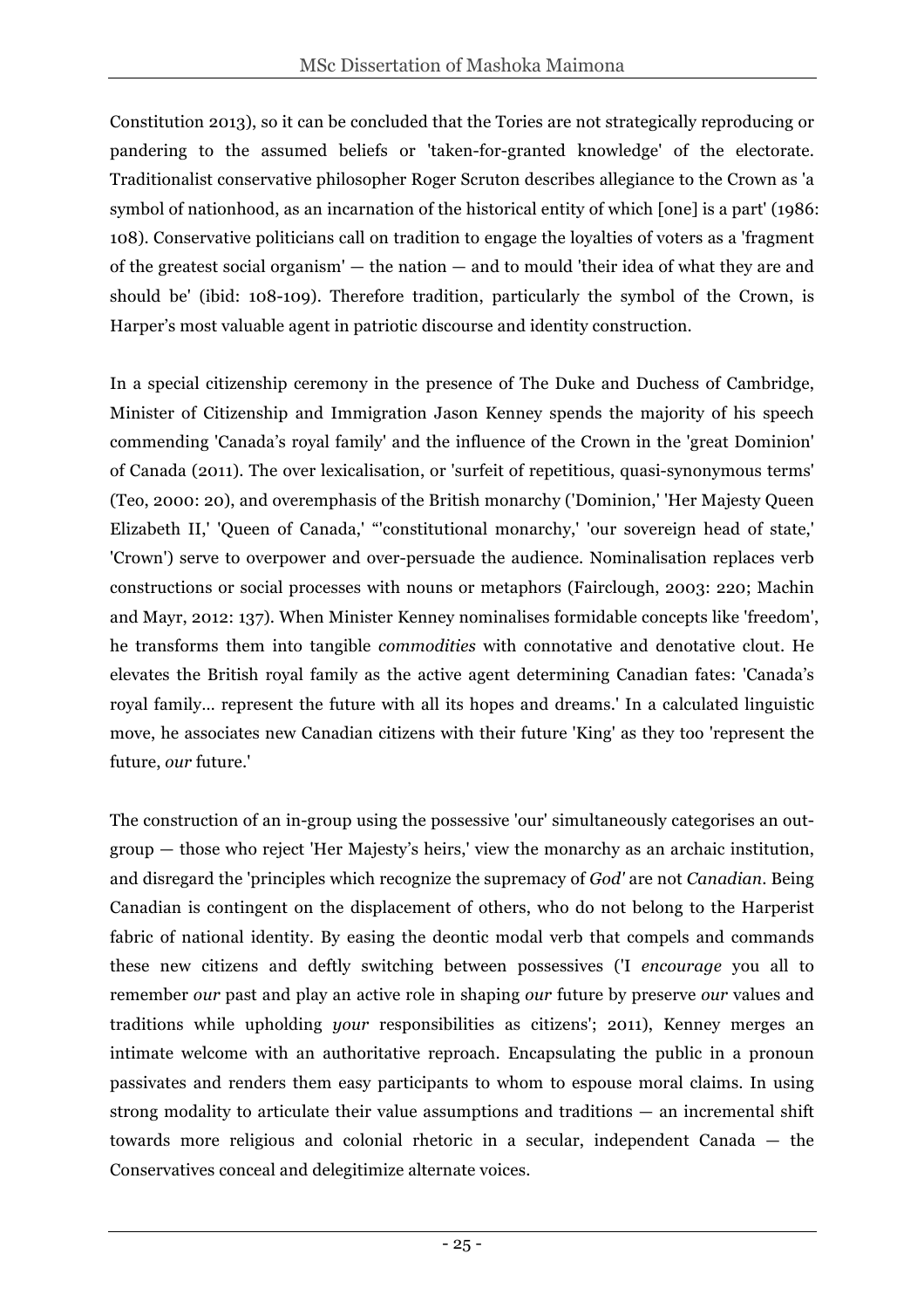Heavy on conservative touchstones and symbols, Harper's portrait for Canada is more than nostalgic rhetoric for historiographical era, as it extends to his policy agenda. The Conservative government has successfully passed legislation, such as their Safe Streets and Communities Act, or omnibus crime bill (March 2012)<sup>10</sup>, and Ending the Long-Gun Registry Act (April 2012), and continued an ongoing makeover of the military: restoring colonial-era designations of five Army corps (April 2013) and the Air Force and Navy (August 2011); returning ranks for all enlisted, non-commissioned soldiers to their original British Army and Commonwealth designations (July 2013); and replacing the Maple Leaf rank indicator with the traditional crown or pip on soldiers' shoulder patches (July 2013). Quite literally, the Conservatives are marching 'back to the future' in the armour of the British colonial past. More innocuous but tell-tale actions by the Harper government have included removing two paintings depicting Canada East and Canada West from the Lester B. Pearson (former Liberal prime minister) Building, or the headquarters of the Department of Foreign Affairs and International Trade — and replacing them with a portrait of Queen Elizabeth II.

#### **Once a criminal, always a criminal: crime and justice**

In the socio-political background of Harper's 'tough-on-crime' agenda and 'build prisons to lock criminals away' narrative, crime is construed as transgressions that demand retribution and incarceration. Van Dijk notes the trouble with large-scale manipulation as an abuse of power (2006: 370), because resulting social representations are not in the best interest of the electorate; attitudes in this case are being manipulated to trust that the government's actions are to protect them, when in actuality the Conservative's strict crime policies serve their own ideological purposes and ignore facts and statistics <sup>11</sup> to underscore retribution over rehabilitation. The Harper government over lexicalises and hyperbolizes an epidemic of fear or hypothetical dystopia and unites the audience against a generically constructed enemy. There is a transparent plan to 'put organized crime out of business' (2007) and scourge lawbreakers from a romanticised, wholesome Conservative Canada ('[Criminals] infiltrate our neighbourhoods, turning suburban homes into grow-ops and crystal meth labs.').

These official speeches are replete with formulaic phrases and word choices; specific configurations of vocabulary (Fairclough's 'lexical collocations'; see 1992) package ideology

 $\overline{a}$ 

<sup>&</sup>lt;sup>10</sup> The month the bill received royal assent by the Governor General to become law.

<sup>11</sup> Statistics Canada figures demonstrate that the national crime rate continues on twenty-year downward trend, with the 2011 rate at its lowest point since 1972. Criminology and justice experts agree that recidivism is more likely to occur when rehabilitation is not the focus of incarceration.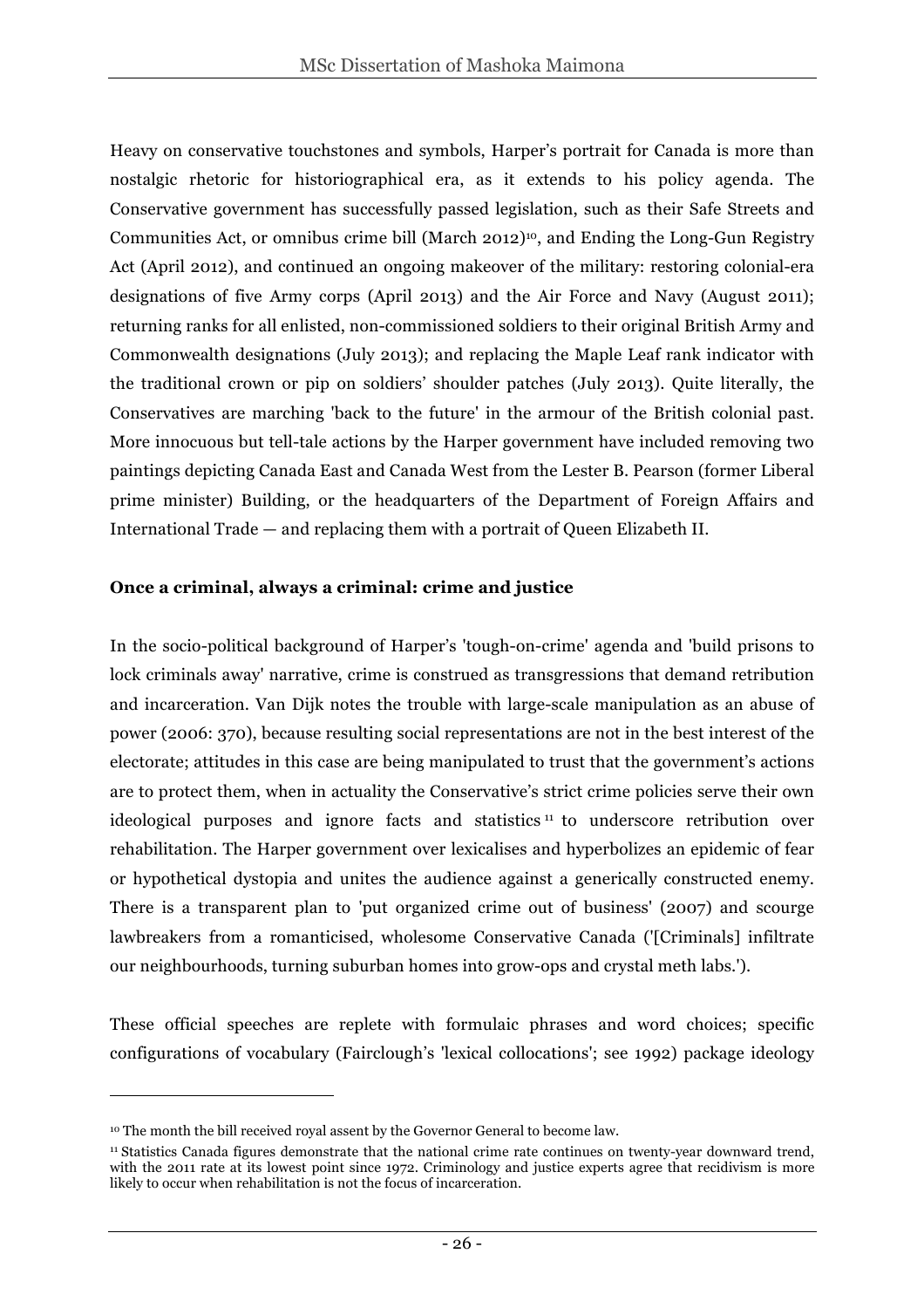into simple slogans for easy reproduction and dissemination: 'victims of crime,' 'dangerous' or 'violent individuals,' 'serious offenders,' and 'safe streets and communities. According to Fowler, formulaic phrases are like ideological catchphrases, with simplicity and memorability that provide a 'packaging of ideas with a very solid and clear outline' (1991: 178). These repeated ideological themes become signifiers that help construct a single discourse — Harperist discourse. The conversational nature of the language masks the vocabulary as being biased rhetoric and appeals to the 'Average Joe,' or ordinary Canadian, thus facilitating the transfusion of this hegemonic linguistic undertaking. The speech acts deliberately obfuscate, mystify, and dramatize the social agents involved to exaggerate their evils and exclude them from the law-abiding entity of Canada. Harper quotes a former UK Conservative prime minister (Benjamin Disraeli, who is known for his paternalistic One Nation conservatism) to underscore the importance of harsh justice ('Justice is truth in action'; 2013), linking back to his idolization of and nostalgia for British institutions and traditionalism. In his National Anti-Drug Strategy speech, he is elusive about the exact offences that will necessitate 'mandatory prison sentences for people convicted of *serious* drug offences' (2007, emphasis added). He attacks the previous Liberal administration, which considered decriminalising possession of small amounts of marijuana: 'For too long in Canada, governments have been sending mixed messages on drugs' — a linguistic strategy for positive self-representation by contrasting flawed predecessors to the current Conservative government under Harper's leadership. The fact that he makes the statement, 'It's time to be straight with Canadians,' suggests his 'truth-telling' is based on his personal opinion, as opposed to presupposed 'group knowledge.'

There is neither reference to spatial or temporal determinants nor classified social agents only generic, one-dimensional classification. Verb constructions conceal how illegal drugs 'destroy lives,' 'rob young people of their futures,' 'lay waste to our communities,' and cause 'deaths of thousands of Canadians.' There is no indication of discussing the root social causes for drug addiction — poverty, homelessness, unemployment, and mental disorders — and how the marginalised and vulnerable can be helped to prevent narcotics reliance and crime in the first place. The repetitive call to 'victims' helps buttress Harper's speech on Bill C-54, the Not Criminally Responsible Reform Act (2013), emotionally silences debate about the provisions of the legislation that will lead to more mentally ill persons in prisons rather than in care facilities. Harper neglects official government agency data (Statistics Canada) of falling crime rates to emphasize a 'dramatic rise' in criminal activity and condemn that 'more and more young people are being charged in drug related crimes' (2007). The ambiguous, reductive descriptions and 'ideological squaring' (van Dijk, 1993) serve to fortify their discourse of fear. 'We won't get clean overnight' assumes the country is battling against a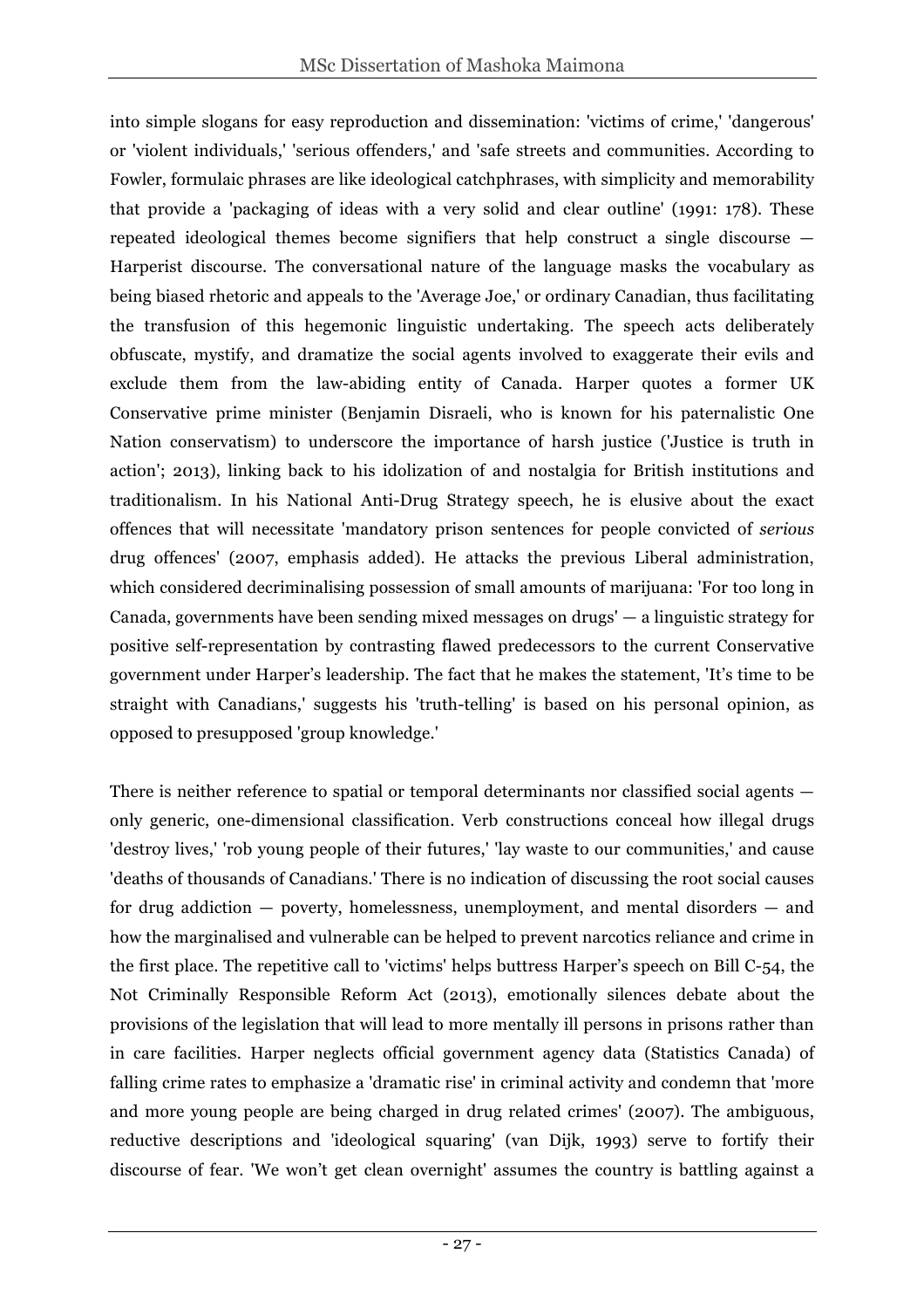virus that needs to be purged systematically over time, implying Harper's extensive agenda in overhauling Canada's naturalised values, group knowledge, and national identity. The prime minister affirms that 'we will put our country on the road to recovery,' personifying Canada as an entity that needs mending and his guidance. The source domain of the metaphor is a combined journey ('road to recovery'): the Conservative government will lead the people and the nation into a happily ever after by transforming the criminal justice and value systems according to their ideologies. The electorate are denied the choice of making alternative conclusions as reality is constructed for them (Entman, 1993: 54) and the Harperist outlook on criminal justice is 'naturalised.'

Harper's authoritarian discourse is replete with Conservative value assumptions: 'Our message is clear: drugs are dangerous and destructive… If you sell or produce drugs — you'll pay with jail time' (2007). Emotive informality and emphatic authoritarian discourses are identified within these speech acts ('As a father myself…'), creating a discordant rhetoric that concurrently attempts to casually familiarise the political speaker with the audience while paternalistically disciplining them. This paternalistic structure follows Lakoff's description of the 'strict father model' (2002: 12) in moral politics that conservatives espouse (as opposed to the liberal "nurturant parent model"). Traditional small-*c* conservatism ascribes the state with the parental right to dictate to society. Conversational language, apparent in the structure, tone, and vocabulary, helps mask ideological aims. Lakoff (2012) notes that American Republican Party politicians specialise in infusing family values into an authoritarian (or 'strict father') frame, which they metaphorically extend to the nation-state. In his defence of his government's Bill C-54, Harper declares:

While it is true that the arm of the state cannot be everywhere at all times, *nor would we want it to be*, nevertheless, when atrocious events do occur and the state fails to act, *fails to do all it can do to defend innocent citizens*, *it violates the inherent trust upon which its existence is justified*. (2013, emphasis added)

His presentation of the claim that the Conservative government would not want to control the national criminal justice agenda is presented as general knowledge, bolstered by the characterisation of their dramatic fiduciary duty to *defend innocent citizens*; it is a rhetorical tactic to persuade listeners of the state's self-imposed function as lawmakers, policemen, and societal moral compass. Classifying society as a decaying dystopia that requires rigorous, righteous intervention becomes Harper's political platform upon which to sell his nostalgic vision for wholesale consumption.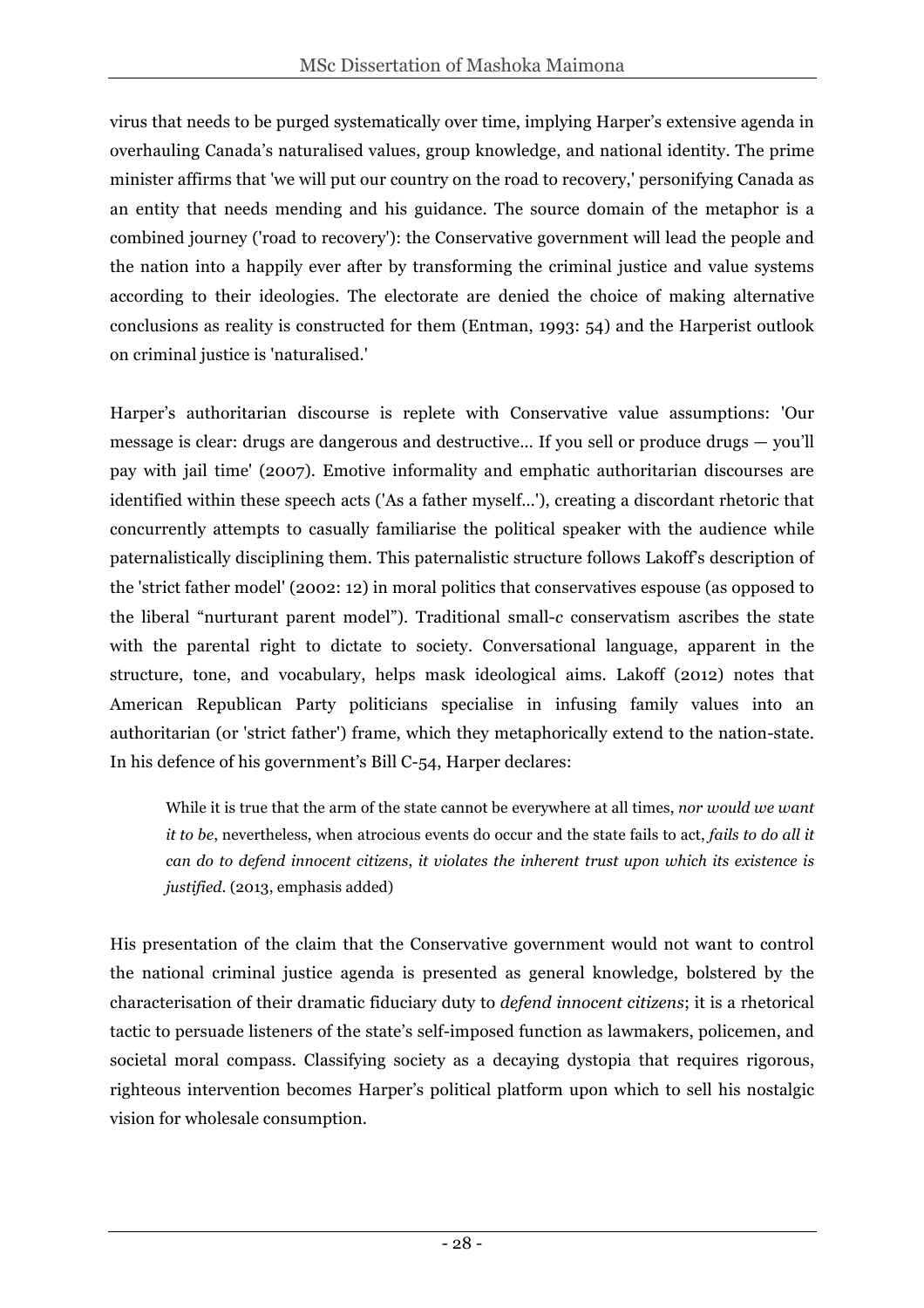## **CONCLUSION**

It is key to avoid falling into the trap of Marxist socioeconomic determinism and essentialism, which interprets ideology in texts as all-encompassing and the audience as compliant, passive readers lacking agency. As Hall demonstrates, producers of a text *encode* the discourse according to a specific ideology, but readers *decode* the text in their own social contexts (1973, 1980). Readers are social actors with the ability to resist linguistic ideological pressure and create oppositional readings (Morley, 1990; Chouliaraki and Fairclough, 1999). Therefore, the creation of a national common sense is the production of disparate fragments of meaning, or antagonistic discourses (Gramsci, 1971; Laclau and Mouffe, 1985). However, analysts must also steer clear of post-structuralist linguistic determinism on the opposite side of the spectrum, as readers are not completely autonomous from language. A conception of nationalism, meanings, and common sense can be 'mechanically imposed' on the audience via the external sociocultural and political environments, but also consciously configured by the individual; hegemony limits agency, with the audience sharing the viewpoints of a particular social grouping, and thus being 'conformists of some conformism' (Gramsci, 1971: 323-4).

In summary, the Fairclough-van Dijk-Wodak-inspired multi-method Critical Discourse Analysis of the relatively modest sample of seven official Conservative Party speeches yielded the dominant, interdiscursive themes and motifs in Harperist discourse: a nostalgic preoccupation with the past, traditional British institutions, and an upright, pure society that seeks to exterminate criminal pollution. The analyst outlined the varying ideologically discursive, linguistic, thematic, and lexical tactics found in the speech acts that contributed to the Harperist strategy of combining familiarities with authoritative discourse to control the national 'common sense,' manipulate identity construction, and overhaul group reality: the manufacturing of an ambiguous enemy *other* in a moralistic *us versus them* struggle, hyperbolising a narrative that the nation's very existence and the future of the electorate is on the line in this 'epic' struggle, metaphorical obfuscation, nominalisation, over lexicalisation, recontextualisation, to name a few. While the sample size was limited, the conclusions drawn from the findings can be stated with some degree of authority as they were harvested from multiple channels of official distribution and cover the duration of Harper's governance from his first year in office (2006) to as recently as June 2013. As quoted in the theoretical chapter, Hall cautions that common sense 'always has a structure, a set of histories which are traces of a past as well as intimations of a future philosophy' (1988:8). This study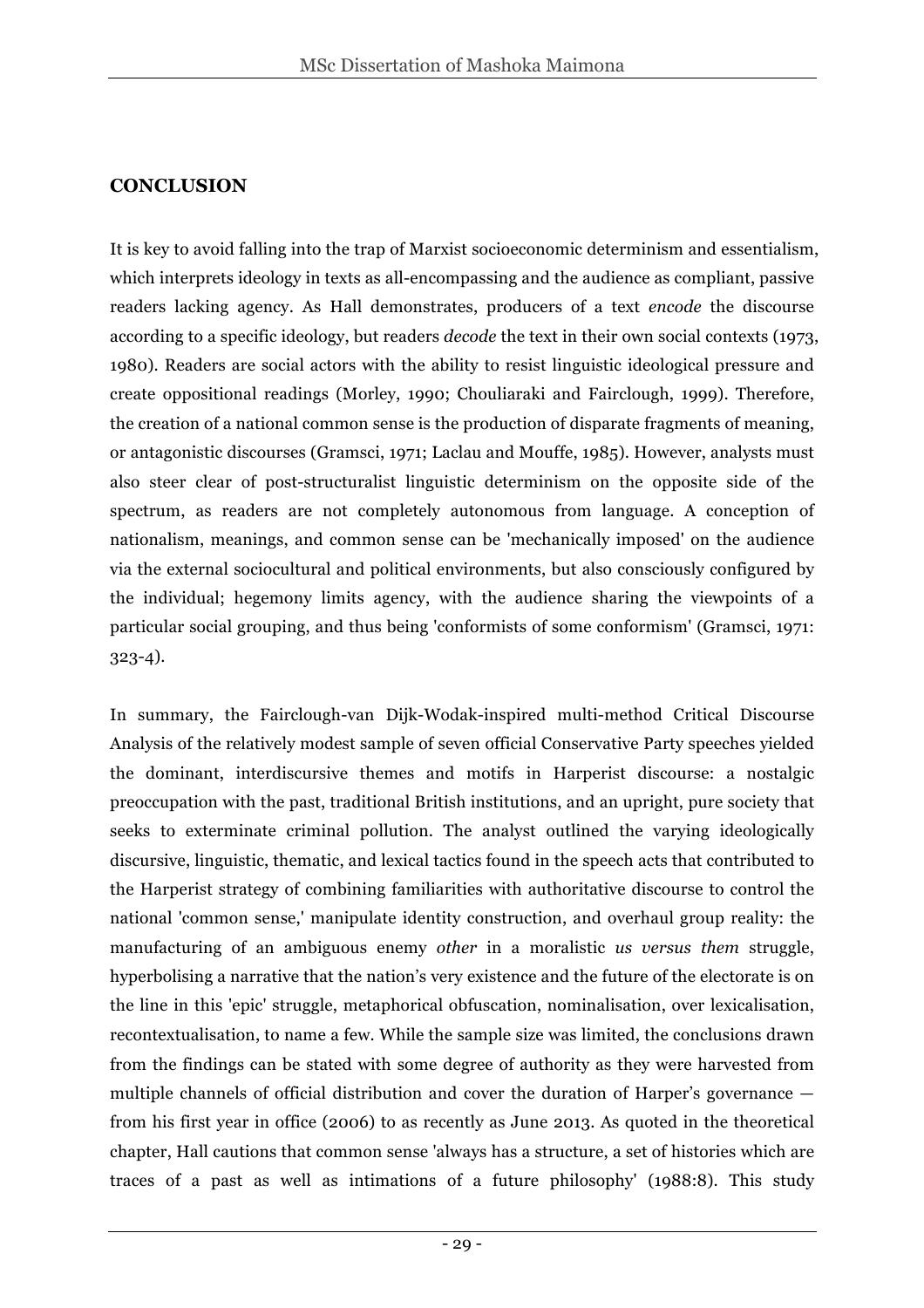demonstrates that there appears to be a concerted effort in Stephen Harper's government to revisit the past and revise a draft of Canadian history in tune with his ideological preferences — a past that features prominently in the Harperist 'interpellation' of the Canadian people, nation, and vision for Canada's future.

The purpose of this dissertation is to academically assess the recent reconfigurations in Canadian politics, individual and collective identities, and the nation's historical and future portraits for a local and non-Canadian audience. It opens the door for further empirical research on non-text based political and sociocultural analysis (surveys, ethnographic study, etcetera) of how audience reception affects the discourse production process (How does public opinion affect and help frame elite discourse? How is the populace challenging Harperist aims?), and to what extent the Harperist regime is effective in rewriting the naturalised value system and homogenising national identity through discourse (Is Harper's ideological discourse successful in reshaping the public imagination and 'imagined community'?).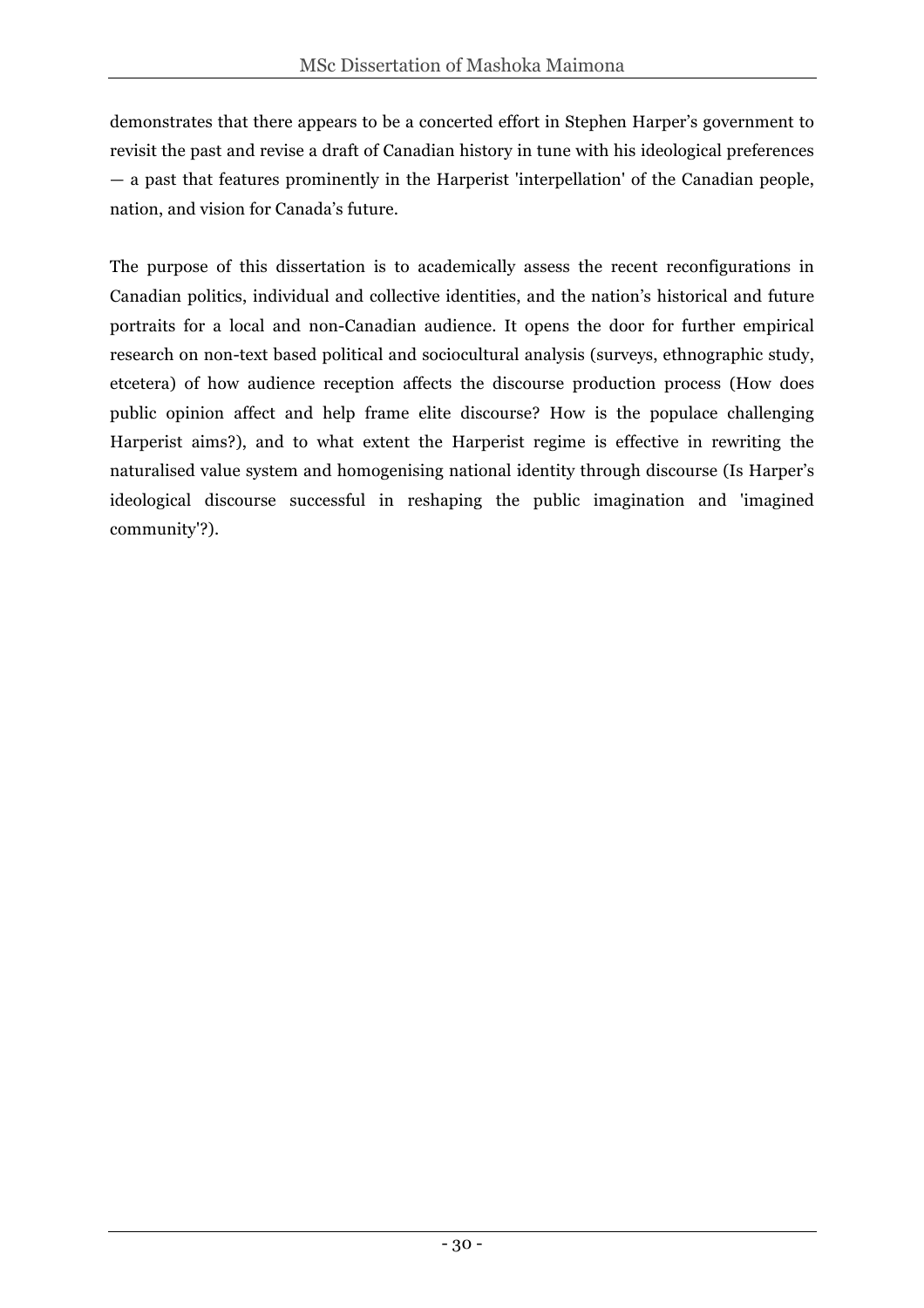#### **REFERENCES**

Canada (April 2013) House of Commons Standing Committee of Canadian Heritage, minutes of proceeding, meeting no. 61, 2012-2013 session: http://www.parl.gc.ca/HousePublications/Publication.aspx?DocId=6120246&Language=E&Mode=1&Parl=41&Ses=1 [15 July 2013]

Adorno, T.W. (1967) "Cultural Criticism and Society," in *Prisms*, trans. Samuel and Sherry Weber, Cambridge, MA: MIT Press.

Adorno, T.W. (1974) *Minima Moralia: Reflections from Damaged Life*, trans. E.F.N. Jephcott, London and New York: Verso.

Adorno, T.W. (1973) *Negative Dialectics*, trans. E.B. Ashton, London: Routledge Chapman & Hall.

Barber, K., ed. (1998) *Oxford Canadian English Dictionary*, Toronto: Oxford University Press.

Billig, M. (1995) *Banal Nationalism*, London: Sage Publications.

Brennan, S. (2012) "Police-reported crime statistics in Canada, 2011," Statistics Canada: http://www.statcan.gc.ca/pub/85-002-x/2012001/article/11692-eng.htm : [10 March 2013]

Brewster, M. (2012) "War of 1812 tough to recognize, recall for Canadians: survey," *The Globe and Mail*. 28 August 2012: http://www.theglobeandmail.com/news/politics/war-of-1812-tough-to-recognize-recall-for-canadians-survey/article4505797/ [June 12 2013]

Calhoun, C. (1997) *Nationalism*, Buckingham: Open University Press.

Canadian Heritage (2012) "War of 1812 — The Fight for Canada," Government of Canada, *YouTube*. 20 June 2012: http://www.youtube.com/watch?v=38BO7GI0vQQ [08 April 2013]

Canetti, E. (1984) *Crowds and Power*, London: Penguin.

Carty, K.R., Cross, W.P. and Young, L. (2000) *Rebuilding Canadian Party Politics*, Vancouver: UBC Press.

Charteris-Black, J. (2004) *Corpus Approaches to Critical Metaphor Analysis*, Basingstoke and New York: Palgrave MacMillan.

Cheadle, B. (2011) "Tories Rebrand 'Government of Canada' as 'Harper Government.' *The Toronto Star*, 3 Mar. 2011: http://www.thestar.com/news/canada/article/948436--tories-rebrand-government-of-canada-as-harper-government [3 Jan. 2013]

Chomsky, N. (2004) *Language and Politics*, Oakland, CA: AK Press.

Chomsky, N. (1975) *Reflections on Language*, New York: Pantheon.

Chouliaraki, L. and Fairclough, N. (1999) *Discourse in Late Modernity: Rethinking Critical Discourse Analysis*, Edinburgh: Edinburgh University Press.

Chilton, P.A. (2004) *Analysing Political Discourse: Theory and Practise,* London: Routledge.

Dahl, R. (1961) *Who Governs? Democracy and Power in an American City*, New Haven and London: Yale University Press.

Deacon, D., *et al.* (2007) *Researching Communications: A Practical Guide to Methods in Media and Cultural Analysis*, New York: Oxford University Press.

Del Mastro, D. (2011) "Strengthening Canada's Military Tradition," Conservative Member of Parliament and Prime Minister's Parliamentary Undersecretary Dean Del Mastro official website. Peterborough, Ontario. 16 August 2011: http://deandelmastro.ca/2011/08/16/strengthening-canadas-military-tradition/ [30 April 2013]

Donald, J. (1993) "How English Is It? Popular Literature and National Culture," in Erica Carter, James Donald and Judith Squires (eds.) *Space and Place*, (pp. 165-86). London: Lawrence and Wishart.

Dornan, C. (2011) "From Contempt of Parliament to Majority Mandate," in Pammett, Jon and Dornan, Christopher (eds.) *The Canadian Federal Election of 2011*, (pp. 7- 13). Toronto: Dundurn.

Dornan, C. and Pammett, J., eds. (2009), *The Canadian Federal Election of 2008*, Toronto: Dundurn.

Dornan, C. and Pammett, J., eds. (2011), *The Canadian Federal Election of 2011*,Toronto: Dundurn.

Dunn, C. (2002) "The Central Executive in Canadian Government: Searching for a Holy Grail," in Christopher Dunn (ed.) *The Handbook of Canadian Public Administration*, Toronto: Oxford University Press.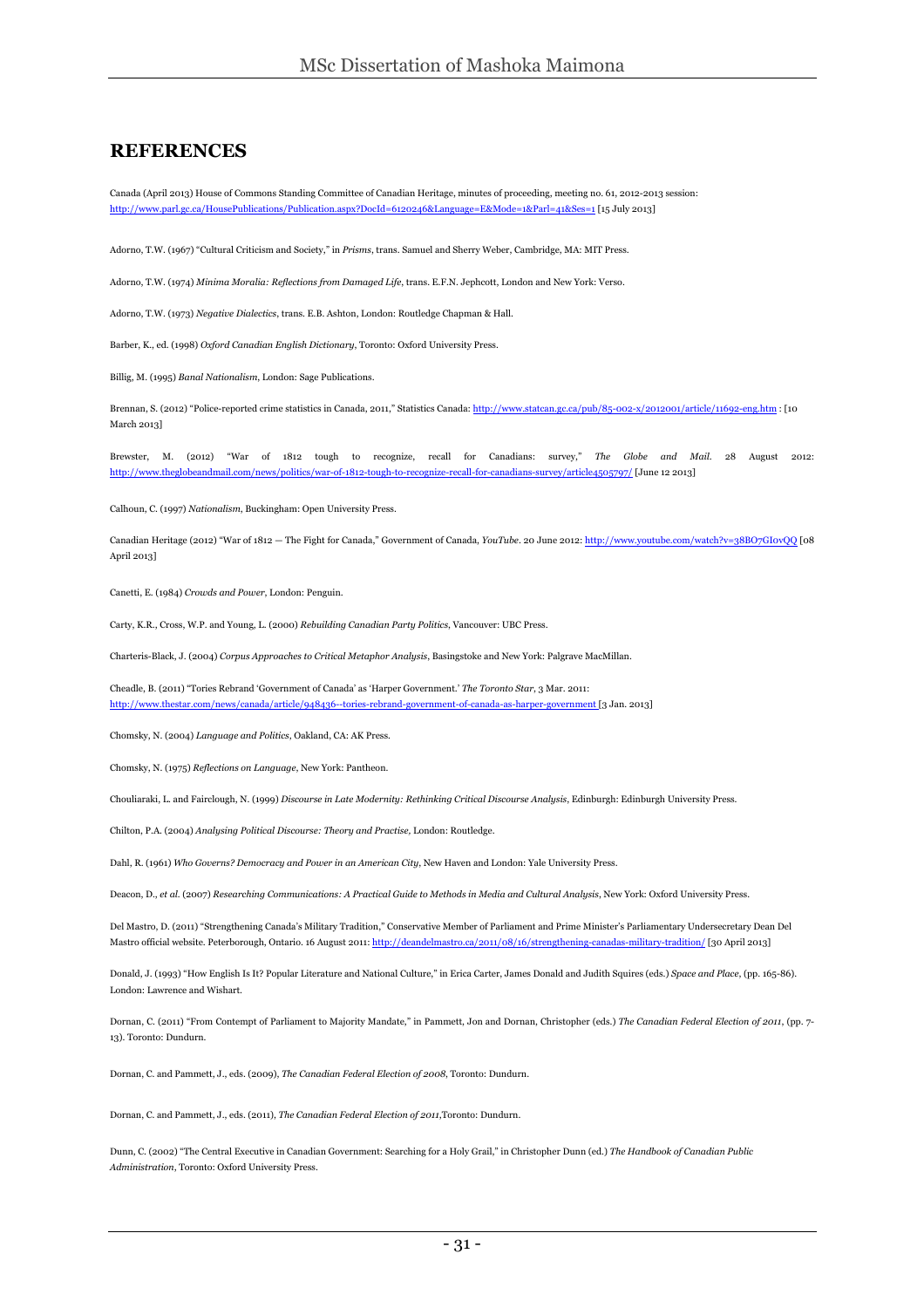Dyck, R. (2010) *Canadian Politics: Critical Approaches*, Scarborough, ON: Nelson Education Ltd.

Eagles, M. (2011) "Constituency and Personal Determinants of MPs' Positions on Social Conservatism Issues in the 37th and 38th Canadian Parliaments," in Amanda Bittner and Royce Goop (eds.), *Parties, Elections, and the Future of Canadian Politics*. Vancouver: University of British Columbia Press.

Ellis, F. and P. Woolstencroft. (2011) "The Conservative Campaign: Becoming the New Natural Governing Party?" in J. Pammett and C. Dornan (eds.), *The Canadian Federal Election of 2011*, (pp. 15-44). Toronto: Dundurn.

Fairclough, I. and Fairclough, N. (2012) *Political Discourse Analysis: A Method for Advanced Students*, New York: Routledge.

Fairclough, N. (2003) *Analysing Discourse: Textual Analysis for Social Research*, London: Routledge.

Fairclough, N. (1995) *Critical Discourse Analysis: The Critical Study of Language*, Harlow: Longman Group UK Limited.

Fairclough, N. (1992) *Discourse and Social Change*, Cambridge: Polity Press.

Fairclough, N. (1989) *Language and Power*, Harlow: Longman Group UK Limited.

Fairclough, N. (2000) *New Labour, New Language*? London: Routledge.

Fairclough, N. and Wodak, R. (1997) "Critical Discourse Analysis," T. Van Dijk (ed.), *Discourse as Social Interaction*, London: Sage, pp. 258-85.

Finlayson, A. (1998) "Ideology, Discourse and Nationalism," Journal of Political Ideologies, 3(1), pp. 99-118.

Flanagan, T. (2007) *Harper's Team: Behind the Scenes in the Conservative Rise to Power*, Montreal: McGill-Queen's University Press.

Fowler, R. (1991) *Language in the News: Discourse and Ideology in the Press*, London: Routledge.

Freeden, M. (1988) "Is Nationalism a Distinct Ideology?" Political Studies, 46(4), pp. 748-765.

Ipsos. (2010) "As Canada prepares for Arrival of its Queen, Six in Ten Canadians (58%, +5) Believe Canada Should End Ties to Monarchy When Her Majesty's Reign Ends," 16 June 2010: http://www.ipsos-na.com/news-polls/pressrelease.aspx?id=4819 [03 July 2013]

Gellner, E. (1964) *Thought and Change*, London: Weidenfeld and Nicolson.

Giasson, T., J. Lees-Marshment, and A. Marland, (2012) *Political Marketing in Canada*, Vancouver: UBC Press.

Gidengil, E. Fournier, P., Everitt, J., Nevitte, N. and Blais, A. (2009) "The Anatomy of a Liberal Defeat," paper presented to Canadian Political Science Association, Carleton University, Ottawa.

Gramsci, A. (1971) (translated by Quentin Hoare and Jeoffrey Nowell-Smith) "Selections from the Prison Notebooks," in David Forgacs (ed.) (1988) *A Gramsci Reader*, London: Lawrence and Wishart.

Gurevitch, M. and Levy, M.R., eds. (1985) *Mass Communication Review Yearbook*, Vol. 5, London: Sage Publications.

Hall, S. (1973) "Encoding and Decoding in the Television Discourse," Birmingham: Centre for Contemporary Cultural Studies.

Hall, S. (1980) "Encoding/Decoding," in Stuart Hall et al (eds.) *Culture, Media, Language, Working Papers in Cultural Studies, 1972-1979*, (pp. 128–138). London: Hutchinson.

Hall, S. (1979) "The Great Moving Right Show," *Marxism Today*. January 19-39.

Hall, S. (1988) *The Hard Road to Renewal: Thatcherism and the Crisis of Hard Left*, London: Verso.

Hall, S. (1982). "The Rediscovery of 'Ideology:' Return of the Repressed in Media Studies," in M. Gurevitch, T. Bennett, J. Curran and J. Woollacott (eds.), *Culture, Society and the Media*, (pp. 56-90). London: Methuen.

Hall, S. (1997) "The Work of Representation," in Stuart Hall (ed.) *Representation: Cultural Representations and Signifying Practices*, (pp. 13–64). London: Sage.

Hall, S., Held, D., and McGrew, T., eds. (1992). *Modernity and its Futures*, Cambridge: Polity Press.

Harper, S. (2011) "Canada is, and always has been, our country," Stephen Harper's speech on the fifth anniversary of his Conservative government, Ottawa, Ontario, 23 January 2011: http://www2.macleans.ca/2011/01/23/canada-is-and-always-has-been-our-country/ [08 June 2013]

Harper, S. (2013c) "Statement by the Prime Minister of Canada on the death of former British Prime Minister Margaret Thatcher," Prime Minister of Canada official website, Ottawa, Ontario, 8 April 2013: http://pm.gc.ca/eng/media.asp?id=5398 [15 April 2013]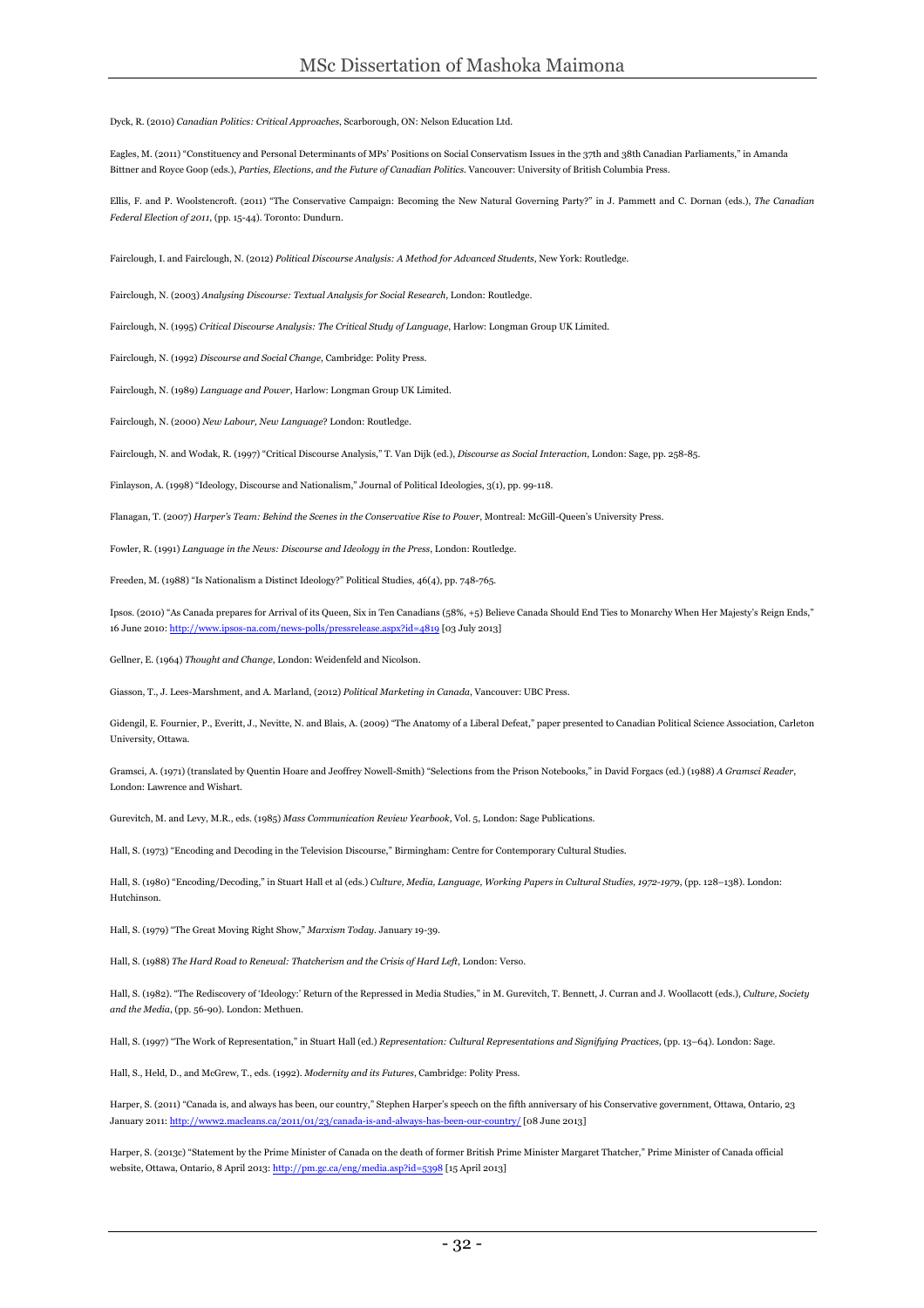Harper, S. (1997) "Text of Stephen Harper's speech to the Council for National Policy," Montreal, Quebec, June 1997: http://www.cbc.ca/canadavotes2006/leadersparties/harper\_speech.html [10 March 2013]

Herman, E.S. and Chomsky, N. (1988) *Manufacturing Consent: The Political Economy of the Mass Media*, New York: Pantheon Books.

Hobsbawm, E. and Ranger, T.O. (1983) *The Invention of Tradition*, Cambridge, UK: Cambridge University Press.

Howarth, D. (2000) *Discourse*, Buckingham: Open University Press.

Howarth, D., Norval, A. and Stavrakakis, Y. (eds). (2000) *Discourse Theory and Political Analysis. Identities, Hegemonies and Social Change*, Manchester: Manchester University Press.

Kirk, R. (2001) *The Conservative Mind: From Burke to Eliot*, 7th Edition, Washington: Regnery Publishing.

Koop, R. and Bittner, A. "Change and Continuity in Canadian Political Parties," in *Parties, Elections, and the Future of Canadian Politics*, *(*pp. 1-9). Vancouver: University of British Columbia Press.

Kostash, M. (2002) *The Next Canada: In Search of Our Future Nation*, M&S: Indiana University.

Kymlicka, W. (1998) *Finding Our Way: Rethinking Ethnocultural Relations in Canada*, Oxford: Oxford University Press.

Laclau, E. and Mouffe, C. (1985) *Hegemony and Socialist Strategy — Towards a Radical Democratic Politics*, London: Verso.

Lakoff, G. (2002) *Moral Politics: How Liberals and Conservatives Think*, 2nd edition, Chicago: University of Chicago Press.

Lakoff, G. and Johnson, M. (1980) *Metaphors We Live By*, Chicago and London: University of Chicago Press.

Lees-Marshment, J. (2001) *Political Marketing and British Political Parties. The Party's Just Begun*, Manchester: Manchester University Press.

Lees-Marshment, J. and Lilleker, D.G. (2005) *Political Marketing: A Comparative Perspective*, Manchester: Manchester University Press.

Lukes. S. (1973) *Individualism*, Oxford: Basil Blackwell.

Lukes, S. (2005) *Power: A Radical View*, 2nd Edition, London: Macmillan.

McKay, I. and Swift, J. (2012) *Warrior Nation: Rebranding Canada in an Age of Anxiety*, Toronto: Between the Lines.

McKay, I. (2011) "The Empire Strikes Back: Militarism, Imperial Nostalgia, and the Right-Wing Reconceptualization of Canada," keynote address delivered at *15th Annual New Frontiers Graduate History Conference*, York University, Toronto, Canada, March 2011: http://activehistory.ca/wp-content/uploads/2010/09/McKay-The-Empire-Strikes-Back.mp3 [05 July 2013]

Maimona, M. (2013) "The Efficacy of Employing CDA to Study 'Harperist' Language," MC4M1 Summative Essay, Department of Media and Communications, London School of Economics, London, England.

Marland, A. (2005), "Canadian Political Parties: Market-Oriented or Ideological Slagbrains?" in D. Lilleker and J. Lees-Marshment (eds.) *Political Marketing: A Comparative Perspective*, (pp. 59-78). Manchester: Manchester University Press.

Machin, D. and Mayr, A. (2012) *How To Do Critical Discourse Analysis: A Multimodal Introduction*, London: Sage.

Malloy, J. (2009) "Bush/Harper? Canadian and American Evangelical Politics Compared." *American Review of Canadian Studies* 39:4, December 2009, Routledge Taylor & Francis Group: 352–363.

Martin, L. (2010) *Harperland: The Politics of Control*, Toronto: Penguin Group Canada.

Morley, D. (1980) *The 'Nationwide' Audience: Structure and Decoding*, London: BFI.

Nadeau, C. (2011) *Rogue in Power: Why Stephen Harper is Remaking Canada By Stealth*, Toronto: James Lorimer and Company Ltd.

Nimmo, D. (1999) "The Permanent Campaign: Marketing as a Governing Tool," in B. Newman (ed.) *The Handbook of Political Marketing*, (pp. 73-86). London: Sage.

Paré, D. J. and F. Berger. (2008) "Political Marketing Canadian Style? The Conservative Party and the 2006 Federal Election," in *Canadian Journal of Communication* 33(1), pp. 39–63.

Phillips. L. & Jørgensen, M. (2006) *Discourse Analysis as Theory and Method*, London: Sage.

Purvis, T. and Hunt, A. (1993) *"*Discourse, Ideology, Discourse, Ideology, Discourse, Ideology," *The British Journal of Sociology*, 44: 3, 473-499.

Resnick, P. (1994) *Thinking English Canada*. Toronto: Stoddart Publishing Co. Ltd.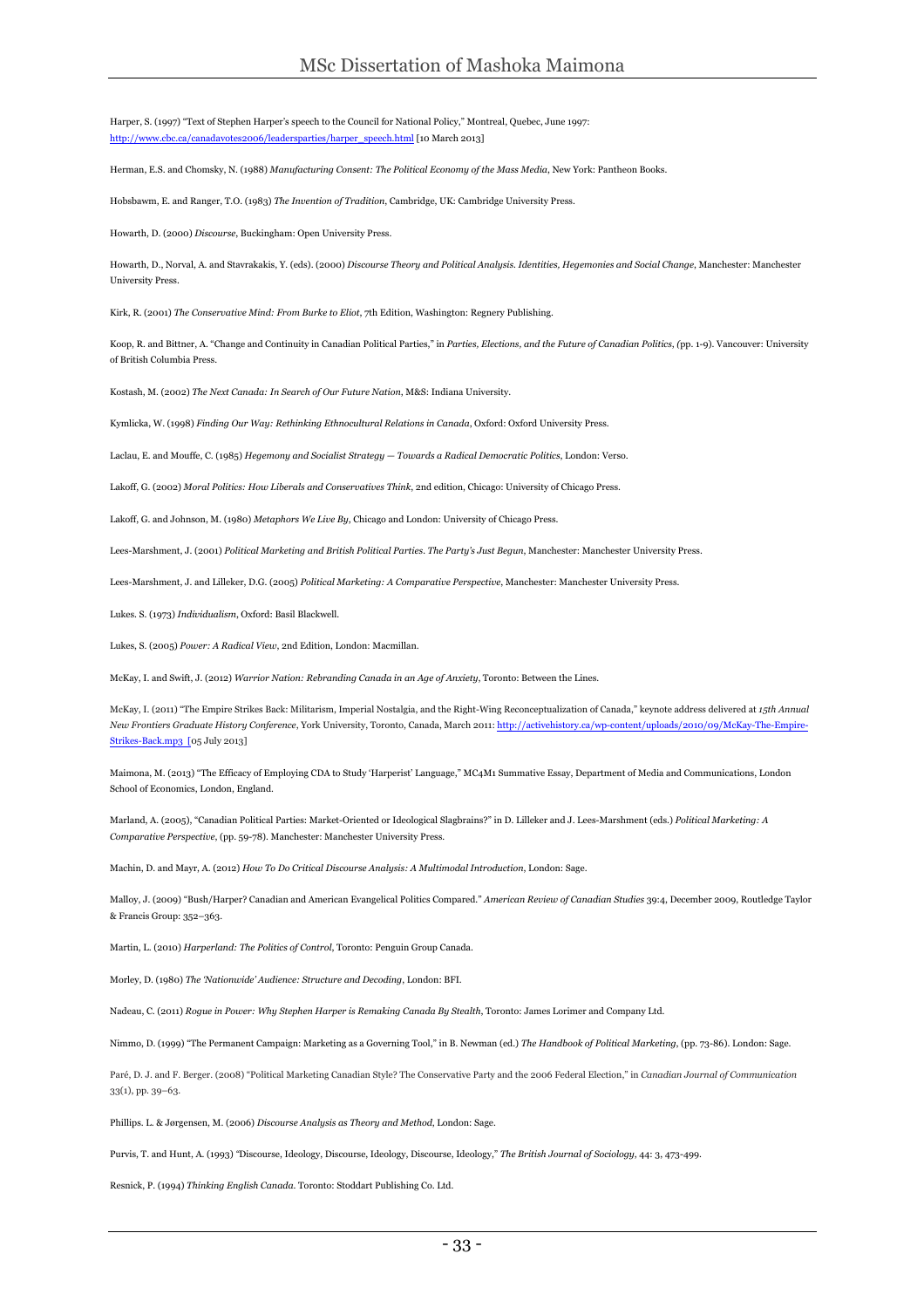Saussure, L. (2005) "Manipulative and Cognitive Pragmatics: Preliminary Hypothesis," in Louis de Saussure and Peter Schulz (eds.) *Manipulation and Ideologies in the Twentieth Century: Discourse, Language, Mind*, (pp. 113-146). Amsterdam: John Benjamins.

Savigny, H. (2008) *The Problem of Political Marketing*, New York: Continuum Books.

Savoie, D.J. (2008) *Court Government and the Collapse of Accountability*, Toronto: University of Toronto Press.

Savoie, D.J. (1999) "*Primus*: There is No Longer Any *Inter* or Pares," in D. Savoie (ed.) *Governing from the Centre: The Concentration of Power in Canadian Politics*, (pp. 71-108). Toronto: University of Toronto Press.

Scruton, R. (1986) "Authority and Allegiance." in James Donald and Stuart Hall (eds.) *Politics and Ideology*, (pp. 105-109). Milton Keynes: Open University Press.

Staring, S. (2013) "Harper's History," Institute for Research on Public Policy, *Policy Options*, 34(2), pp. 42.

Stubbs, M. (1997) "Whorf's Children: Critical Comments on Critical Discourse Analysis (CDA)," in A. Rayan and A. Wray (eds.), *Evolving Models of Language*, (pp. 100- 116). Clevedon: Multilingual Matters.

Taber, J. (2011) "Harper spins new brand of patriotism. *The Globe and Mail*. 19 August 2011:

http://www.theglobeandmail.com/news/politics/ottawa-notebook/harper-spins-a-new-brand-of-patriotism/article618385/ [11 April 2013]

Taylor, C. (1993) *Reconciling the Solitudes: Essays on Canadian Federalism and Nationalism*, Montreal: McGill-Queen's University Press.

Teo, P. (2000) "Racism in the News: A Critical Discourse Analysis of News Reporting in Two Australian Newspapers," *Discourse and Society* 11, pp. 7-49.

Van Dijk, T.A. (1995) "Discourse Analysis as Ideology Analysis," in Christina Schäffner and Anita L. Wenden (eds.) *Language and Peace*, (pp.17-33). Dartmouth: Aldershot.

Van Dijk, T.A. (2008) *Discourse and Power*, Basingstoke: Palgrave Macmillan.

Van Dijk, T.A. (1998) *Ideology*, London: Sage.

Van Dijk, T.A. (2001) "Multidisciplinary CDA: A Pleas For Diversity," in R. Wodak and M. Meyer (eds.), *Methods of Critical Discourse Analysis*, (pp. 95-120). London: Sage.

Van Dijk, T.A. (1993) "Principles of Discourse Analysis." *Discourse and Society*. London: Sage. Vol. 4(2): pp. 249-283.

Van Dijk, T.A. (2006) "Discourse and Manipulation." *Discourse and Society*. London: Sage. Vol. 17(3): pp. 359-383.

Wells, P. (2011) "Harper's Single White Males." *Maclean's* magazine. 12 Sept. 2011. Web. Accessed 20 May 2013: http://www2.macleans.ca/2011/09/12/harper%E2%80%99s-single-white-males/

Wherry, A. (2009) "What He Was Talking About When He Talked About Colonialism," *Maclean's* magazine, 1 October 2009: http://www2.macleans.ca/2009/10/01/what-he-was-talking-about-when-he-talked-about-colonialism/ [10 July 2013]

Widdowson, H. (1995) "Discourse Analysis: A Critical View," *Language and Literature*, 4(3): pp. 157-72.

Wilson, J. (1990) *Politically Speaking: The Pragmatic Analysis of Political Language*, Oxford: Basil Blackwell.

Wodak, R. (2001) "The Discourse-Historical Approach," in R. Wodak and M. Meyer (eds.) *Methods of Critical Discourse Analysis*, (pp. 87-122). London: Sage.

Wodak, R. (2012) "Language, Power and Identity," Language Teaching: Surveys and Studies, 45, pp. 215-233.

Wodak, R., Cillia, R., Reisigl, M. and Liebhart, K. (2009) *The Discursive Construction of National Identity*, Edinburgh: Edinburgh University Press.

Woodard, C. (2012) *American Nations: A History of Eleven Rival Regional Cultures of North America*, Penguin Group USA.

Your Canada, Your Constitution. (2013) "55% of Canadians want change to Canadian head of state instead of continuing with any member of the British royal family," 18 March 2013: http://ycyc-vcvc.ca/55-of-canadians-want-change-to-canadian-head-of-state-instead-of-continuing-with-any-member-of-the-british-royal-family/ [03 July 2013]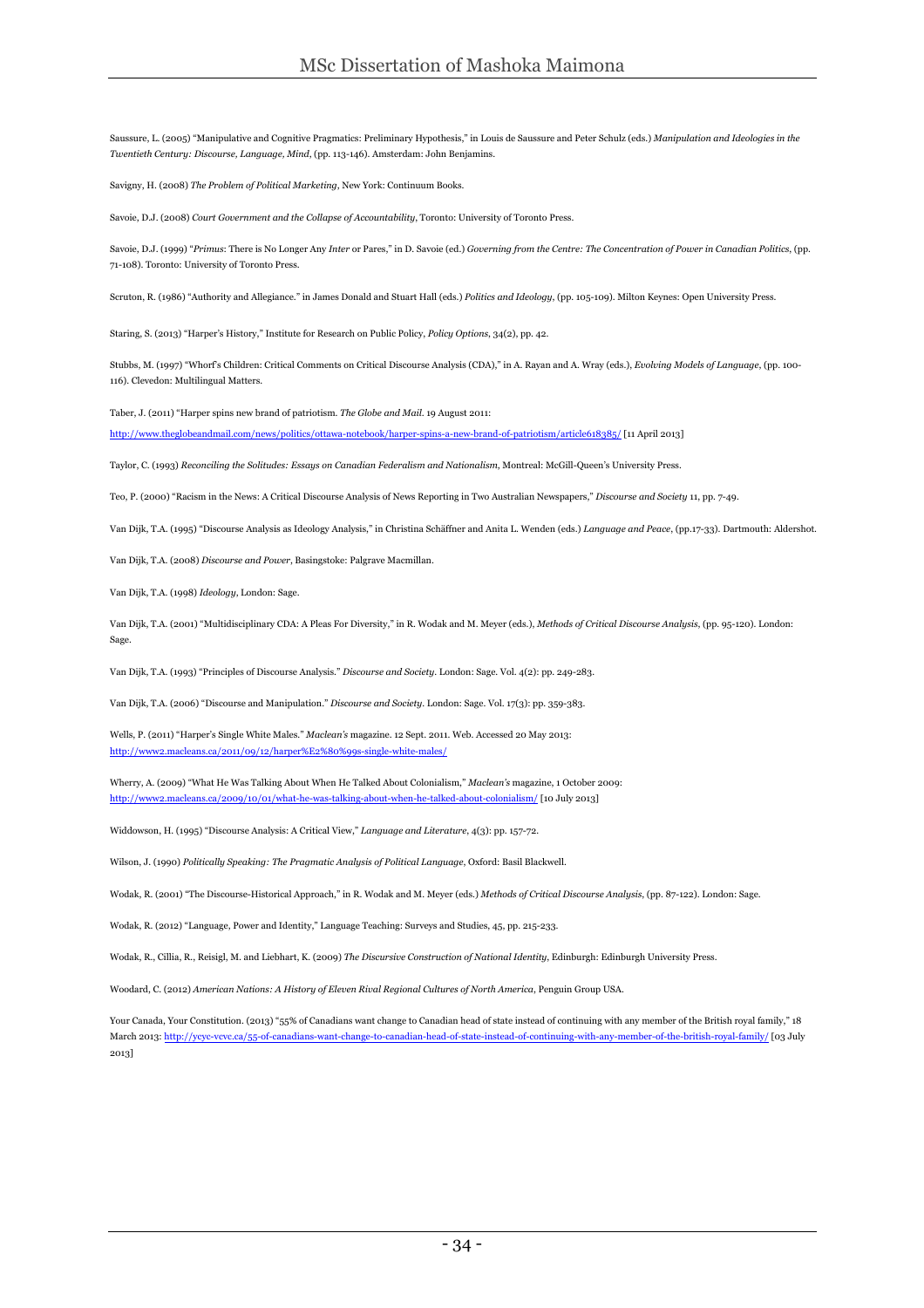## **APPENDIX A**

*Table 1:1 Data Sample*

| Address by the Prime Minister at the Canada-<br><b>Stephen Harper</b><br>Monarchy, British<br>UK Chamber of Commerce (July 14, 2006):<br>institutions, history,<br>http://pm.gc.ca/eng/media.asp?id=1247<br>military<br>Wholesome, crime-free<br>Speech for the Right Honourable Stephen<br><b>Stephen Harper</b><br>Harper, Prime Minister on the National Anti-<br>streets and communities<br>Drug Strategy (October 4, 2007)<br>http://www.pm.gc.ca/eng/media.asp?id=5287<br>PM delivers remarks in Burnaby, B.C.<br>Wholesome, crime-free<br><b>Stephen Harper</b><br>streets and communities<br>(February 8, 2013)<br>http://www.pm.gc.ca/eng/media.asp?id=5287<br>Prime Minister Harper delivers an address to<br>Monarchy, British<br>Stephen Harper<br>the Parliament of the United Kingdom (June<br>institutions, military,<br>history<br>13, 2013<br>$\frac{http://pm.gc.ca/eng/media.asp?id=5531}{http://pm.gc.ca/eng/media.asp?id=5531}$<br><b>Jason Kenney</b><br>Speaking Notes for the Honourable Jason<br>Monarchy, history, British<br>institutions<br>Kenney, P.C., M.P. Minister of Citizenship,<br>Immigration and Multiculturalism at a special<br>citizenship ceremony with Their Royal<br>Highnesses The Duke and Duchess of<br>Cambridge (July 1, 2011)<br>http://www.cic.gc.ca/english/department/<br>media/speeches/2011/2011-07-01.asp | Actor              | <b>Speech Title</b>                     | <b>Motif/Theme</b>         |
|-------------------------------------------------------------------------------------------------------------------------------------------------------------------------------------------------------------------------------------------------------------------------------------------------------------------------------------------------------------------------------------------------------------------------------------------------------------------------------------------------------------------------------------------------------------------------------------------------------------------------------------------------------------------------------------------------------------------------------------------------------------------------------------------------------------------------------------------------------------------------------------------------------------------------------------------------------------------------------------------------------------------------------------------------------------------------------------------------------------------------------------------------------------------------------------------------------------------------------------------------------------------------------------------------------------------------------------------------------------------|--------------------|-----------------------------------------|----------------------------|
|                                                                                                                                                                                                                                                                                                                                                                                                                                                                                                                                                                                                                                                                                                                                                                                                                                                                                                                                                                                                                                                                                                                                                                                                                                                                                                                                                                   |                    |                                         |                            |
|                                                                                                                                                                                                                                                                                                                                                                                                                                                                                                                                                                                                                                                                                                                                                                                                                                                                                                                                                                                                                                                                                                                                                                                                                                                                                                                                                                   |                    |                                         |                            |
|                                                                                                                                                                                                                                                                                                                                                                                                                                                                                                                                                                                                                                                                                                                                                                                                                                                                                                                                                                                                                                                                                                                                                                                                                                                                                                                                                                   |                    |                                         |                            |
|                                                                                                                                                                                                                                                                                                                                                                                                                                                                                                                                                                                                                                                                                                                                                                                                                                                                                                                                                                                                                                                                                                                                                                                                                                                                                                                                                                   |                    |                                         |                            |
|                                                                                                                                                                                                                                                                                                                                                                                                                                                                                                                                                                                                                                                                                                                                                                                                                                                                                                                                                                                                                                                                                                                                                                                                                                                                                                                                                                   |                    |                                         |                            |
|                                                                                                                                                                                                                                                                                                                                                                                                                                                                                                                                                                                                                                                                                                                                                                                                                                                                                                                                                                                                                                                                                                                                                                                                                                                                                                                                                                   |                    |                                         |                            |
|                                                                                                                                                                                                                                                                                                                                                                                                                                                                                                                                                                                                                                                                                                                                                                                                                                                                                                                                                                                                                                                                                                                                                                                                                                                                                                                                                                   |                    |                                         |                            |
|                                                                                                                                                                                                                                                                                                                                                                                                                                                                                                                                                                                                                                                                                                                                                                                                                                                                                                                                                                                                                                                                                                                                                                                                                                                                                                                                                                   |                    |                                         |                            |
|                                                                                                                                                                                                                                                                                                                                                                                                                                                                                                                                                                                                                                                                                                                                                                                                                                                                                                                                                                                                                                                                                                                                                                                                                                                                                                                                                                   |                    |                                         |                            |
|                                                                                                                                                                                                                                                                                                                                                                                                                                                                                                                                                                                                                                                                                                                                                                                                                                                                                                                                                                                                                                                                                                                                                                                                                                                                                                                                                                   |                    |                                         |                            |
|                                                                                                                                                                                                                                                                                                                                                                                                                                                                                                                                                                                                                                                                                                                                                                                                                                                                                                                                                                                                                                                                                                                                                                                                                                                                                                                                                                   |                    |                                         |                            |
|                                                                                                                                                                                                                                                                                                                                                                                                                                                                                                                                                                                                                                                                                                                                                                                                                                                                                                                                                                                                                                                                                                                                                                                                                                                                                                                                                                   |                    |                                         |                            |
|                                                                                                                                                                                                                                                                                                                                                                                                                                                                                                                                                                                                                                                                                                                                                                                                                                                                                                                                                                                                                                                                                                                                                                                                                                                                                                                                                                   |                    |                                         |                            |
|                                                                                                                                                                                                                                                                                                                                                                                                                                                                                                                                                                                                                                                                                                                                                                                                                                                                                                                                                                                                                                                                                                                                                                                                                                                                                                                                                                   |                    |                                         |                            |
|                                                                                                                                                                                                                                                                                                                                                                                                                                                                                                                                                                                                                                                                                                                                                                                                                                                                                                                                                                                                                                                                                                                                                                                                                                                                                                                                                                   |                    |                                         |                            |
|                                                                                                                                                                                                                                                                                                                                                                                                                                                                                                                                                                                                                                                                                                                                                                                                                                                                                                                                                                                                                                                                                                                                                                                                                                                                                                                                                                   |                    |                                         |                            |
|                                                                                                                                                                                                                                                                                                                                                                                                                                                                                                                                                                                                                                                                                                                                                                                                                                                                                                                                                                                                                                                                                                                                                                                                                                                                                                                                                                   |                    |                                         |                            |
|                                                                                                                                                                                                                                                                                                                                                                                                                                                                                                                                                                                                                                                                                                                                                                                                                                                                                                                                                                                                                                                                                                                                                                                                                                                                                                                                                                   |                    |                                         |                            |
|                                                                                                                                                                                                                                                                                                                                                                                                                                                                                                                                                                                                                                                                                                                                                                                                                                                                                                                                                                                                                                                                                                                                                                                                                                                                                                                                                                   |                    |                                         |                            |
|                                                                                                                                                                                                                                                                                                                                                                                                                                                                                                                                                                                                                                                                                                                                                                                                                                                                                                                                                                                                                                                                                                                                                                                                                                                                                                                                                                   |                    |                                         |                            |
|                                                                                                                                                                                                                                                                                                                                                                                                                                                                                                                                                                                                                                                                                                                                                                                                                                                                                                                                                                                                                                                                                                                                                                                                                                                                                                                                                                   |                    |                                         |                            |
|                                                                                                                                                                                                                                                                                                                                                                                                                                                                                                                                                                                                                                                                                                                                                                                                                                                                                                                                                                                                                                                                                                                                                                                                                                                                                                                                                                   |                    |                                         |                            |
|                                                                                                                                                                                                                                                                                                                                                                                                                                                                                                                                                                                                                                                                                                                                                                                                                                                                                                                                                                                                                                                                                                                                                                                                                                                                                                                                                                   | <b>James Moore</b> | Speaking Notes for the Honourable James | History, military, British |
| Moore, Minister of Canadian Heritage and<br>institutions                                                                                                                                                                                                                                                                                                                                                                                                                                                                                                                                                                                                                                                                                                                                                                                                                                                                                                                                                                                                                                                                                                                                                                                                                                                                                                          |                    |                                         |                            |
| Official Languages on the Occasion of the                                                                                                                                                                                                                                                                                                                                                                                                                                                                                                                                                                                                                                                                                                                                                                                                                                                                                                                                                                                                                                                                                                                                                                                                                                                                                                                         |                    |                                         |                            |
| Official Launch of Commemorative Events for                                                                                                                                                                                                                                                                                                                                                                                                                                                                                                                                                                                                                                                                                                                                                                                                                                                                                                                                                                                                                                                                                                                                                                                                                                                                                                                       |                    |                                         |                            |
| the 200 <sup>th</sup> Anniversary of the War of 1812 (June                                                                                                                                                                                                                                                                                                                                                                                                                                                                                                                                                                                                                                                                                                                                                                                                                                                                                                                                                                                                                                                                                                                                                                                                                                                                                                        |                    |                                         |                            |
| 18, 2012)                                                                                                                                                                                                                                                                                                                                                                                                                                                                                                                                                                                                                                                                                                                                                                                                                                                                                                                                                                                                                                                                                                                                                                                                                                                                                                                                                         |                    |                                         |                            |
| http://pch.gc.ca/eng/1342616885503<br><b>James Moore</b><br>History, military, British                                                                                                                                                                                                                                                                                                                                                                                                                                                                                                                                                                                                                                                                                                                                                                                                                                                                                                                                                                                                                                                                                                                                                                                                                                                                            |                    |                                         |                            |
| Speech Given by the Honourable James<br>Moore, Minister of Canadian Heritage and<br>institutions                                                                                                                                                                                                                                                                                                                                                                                                                                                                                                                                                                                                                                                                                                                                                                                                                                                                                                                                                                                                                                                                                                                                                                                                                                                                  |                    |                                         |                            |
| Official Languages on the occasion of an                                                                                                                                                                                                                                                                                                                                                                                                                                                                                                                                                                                                                                                                                                                                                                                                                                                                                                                                                                                                                                                                                                                                                                                                                                                                                                                          |                    |                                         |                            |
| Announcement About Canadian History (June                                                                                                                                                                                                                                                                                                                                                                                                                                                                                                                                                                                                                                                                                                                                                                                                                                                                                                                                                                                                                                                                                                                                                                                                                                                                                                                         |                    |                                         |                            |
| 11, 2013)                                                                                                                                                                                                                                                                                                                                                                                                                                                                                                                                                                                                                                                                                                                                                                                                                                                                                                                                                                                                                                                                                                                                                                                                                                                                                                                                                         |                    |                                         |                            |
| http://www.pch.gc.ca/eng/1371488058659                                                                                                                                                                                                                                                                                                                                                                                                                                                                                                                                                                                                                                                                                                                                                                                                                                                                                                                                                                                                                                                                                                                                                                                                                                                                                                                            |                    |                                         |                            |

*Speeches by Stephen Harper and Cabinet Ministers James Moore and Jason Kenney chosen for Critical Discourse Analysis:*

Harper, S. (2006) "Address by the Prime Minister at the Canada-UK Chamber of Commerce." London, United Kingdom. 14 July 2006. Speech. Transcript accessed 02 April 2013: http://pm.gc.ca/eng/media.asp?id=1247

Harper, S. (2007) "Speech for the Right Honourable Stephen Harper, Prime Minister." On National Anti-Drug Strategy. Winnipeg, Manitoba. 4 October 2007. Speech. Transcript accessed 08 April 2013: http://www.pm.gc.ca/eng/media.asp?id=5287

Harper, S. (2013a) "PM delivers remarks in Burnaby, B.C." Burnaby, British Columbia. 8 February 2013. Speech. Transcript accessed 11 June 2013: http://www.pm.gc.ca/eng/media.asp?id=5287

Harper, S. (2013b) "PM delivers address to the Parliament of the United Kingdom." London, United Kingdom. 13 June 2013. Speech. Transcript accessed 15 June 2013: http://pm.gc.ca/eng/media.asp?id=5531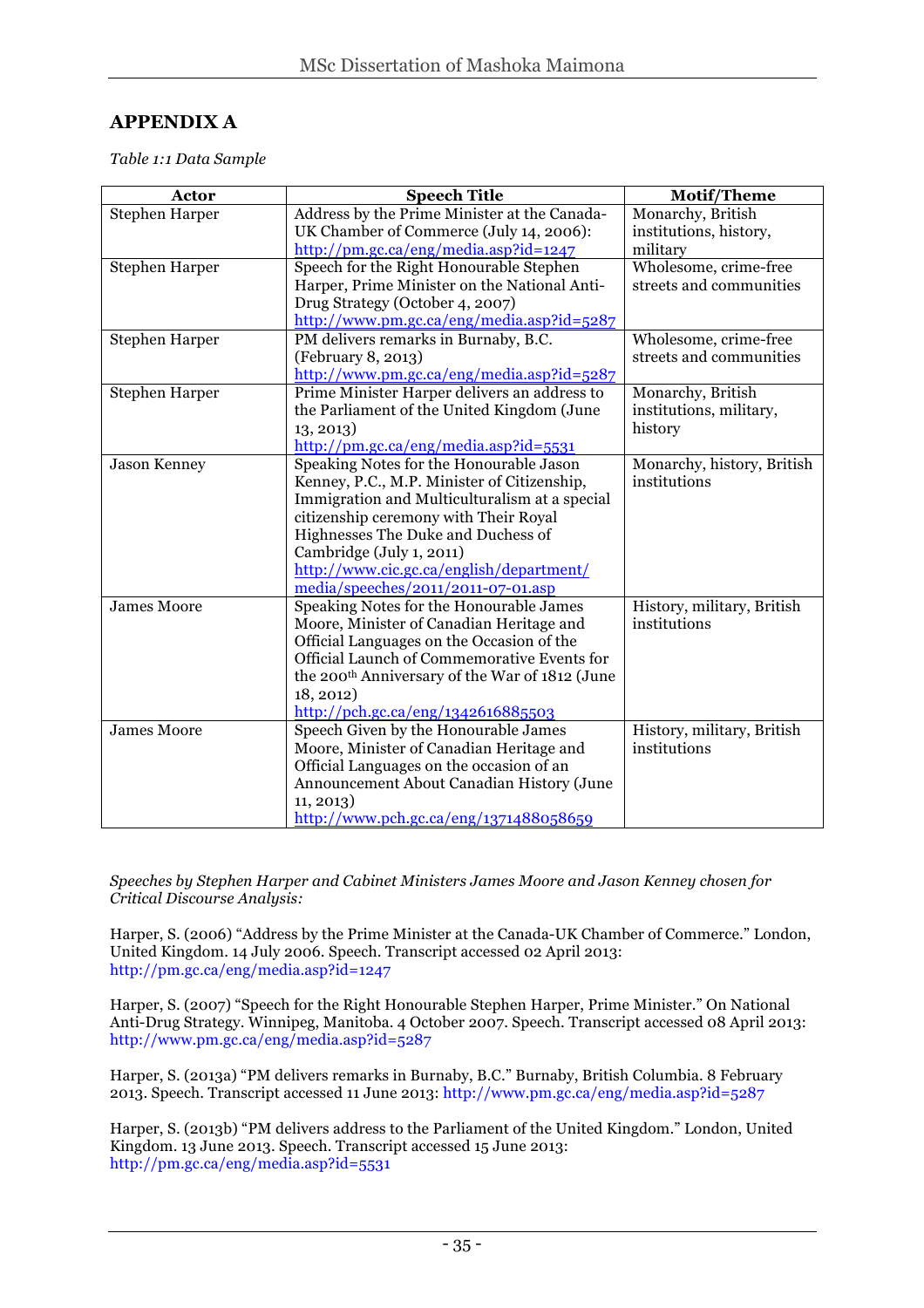Kenney, J. (2011) "Speaking Notes for the Honourable Jason Kenney, P.C., M.P. Minister of Citizenship, Immigration and Multiculturalism at a special citizenship ceremony with Their Royal Highnesses The Duke and Duchess of Cambridge." Gatineau Quebec. 1 July 2011. Speech. Transcript accessed 11 June 2013: http://www.cic.gc.ca/english/department/media/speeches/2011/2011-07- 01.asp

Moore, J. (2012) "Speaking Notes for the Honourable James Moore, Minister of Canadian Heritage and Official Languages on the Occasion of the Official Launch of Commemorative Events for the 200th Anniversary of the War of 1812." Toronto, Ontario. 18 June 2012. Speech. Transcript accessed 20 June 2013: http://pch.gc.ca/eng/1342616885503

Moore, J. (2013) "Speech Given by the Honourable James Moore, Minister of Canadian Heritage and Official Languages on the occasion of an Announcement About Canadian History." Gatineau, Quebec. 11 June 2013. Speech. Transcript accessed 20 June 2013: http://www.pch.gc.ca/eng/1371488058659